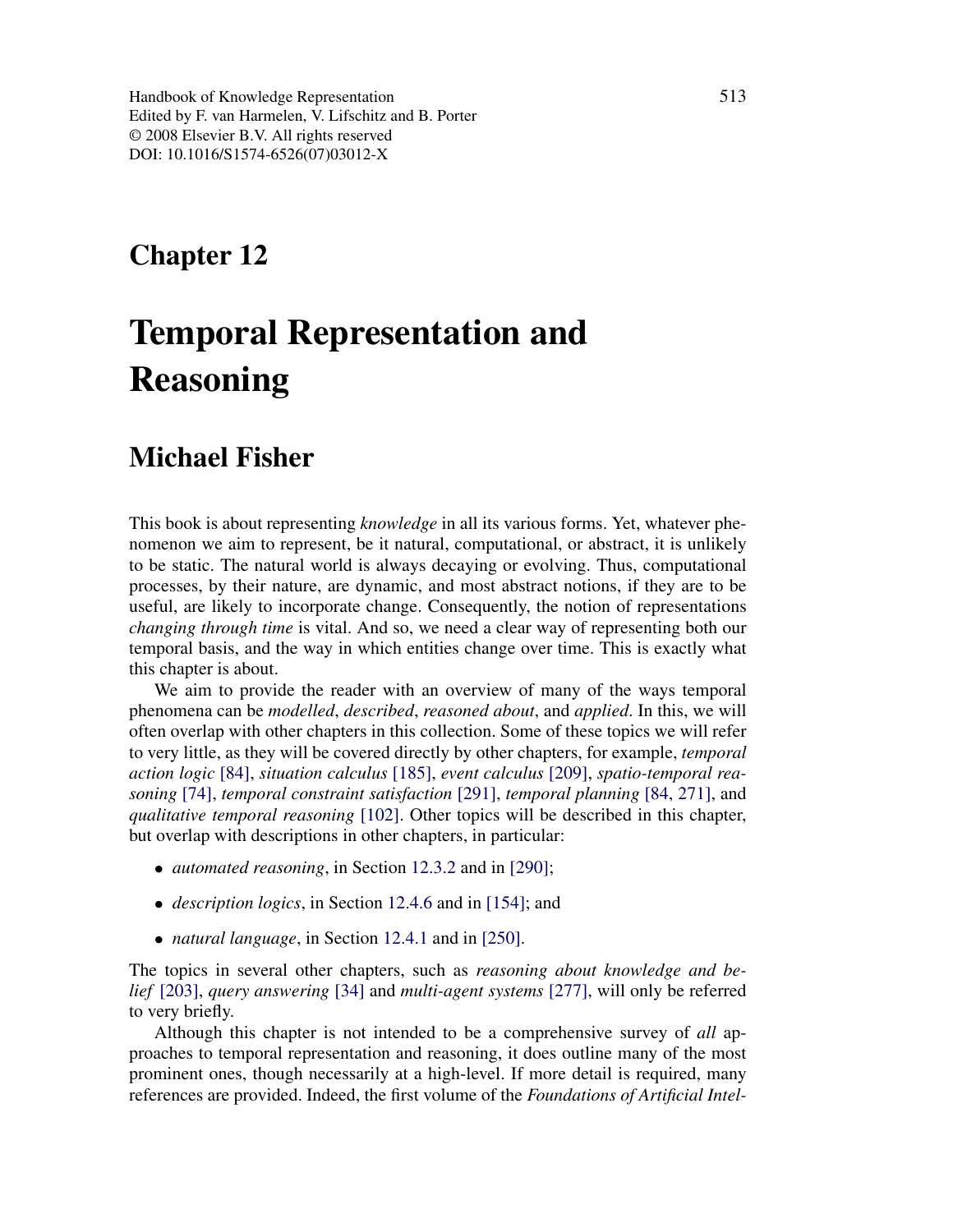

Figure 12.1: State at time  $t$ .

ligence series, in which this collection appears, contains much more detail on the use of temporal reasoning in Artificial Intelligence [100] while [112, 56, 129, 114, 148] all provide an alternative logic-based view of temporal logics. In addition, there are many, more detailed, survey papers which we refer to throughout.

The structure of this chapter is as follows. We begin, in Section 12.1, by considering structures for modelling different aspects of time, aiming at providing an overview of many alternatives. In Section 12.2, we discuss languages for talking about such temporal representations and their properties. Typically, these languages are forms of temporal logic. Section 12.3 addresses the problem of reasoning about descriptions given in these temporal languages and highlights a number of significant techniques. In order to provide further context for this discussion, Section 12.4 outlines a selection of application areas for temporal representation and reasoning. Finally, in Section 12.5, concluding remarks are provided.

# 12.1 Temporal Structures

While we will not enter into a philosophical discussion about the nature of time itself (see, for example, [287, 119]), we will examine a variety of different structures that underlie representations of time. Where possible, we will provide mathematical descriptions in order to make the discussions more formal.

We are only able to describe temporal concepts if we are able to refer to a particular time and so relate different times to this. Without prejudicing later decisions, we will describe such times as *states* and will refer to each one via an unique index. Thus, at a particular time, say  $t$ , we can describe facts such as "it is sunny", "the process is stopped", and "X is bigger than Y". For example, in Fig. 12.1 we have one such state, t.

Now, as soon as we go beyond this simple view, we face a number of choices, all of which can significantly affect the complexity and applicability of the temporal representation.

### 12.1.1 Instants and Durations

It may seem as though the index  $t$  described above naturally represents an instant in time. Indeed, by describing t as a *state*, we have already implied this. While this is a popular view, it is not the only one. Another approach is to consider  $t$  as ranging over a set of temporal intervals. An interval is a sequence of time with duration. Thus, if  $t$  now refers to an interval, for example, an hour, then Fig. 12.1 represents properties true during that hour: "it is sunny throughout that hour", "the process is stopped in that hour", and "X is bigger than Y for an hour". It is important to note that the language we use to describe properties is vital. Thus, we have just used "throughout", "in", and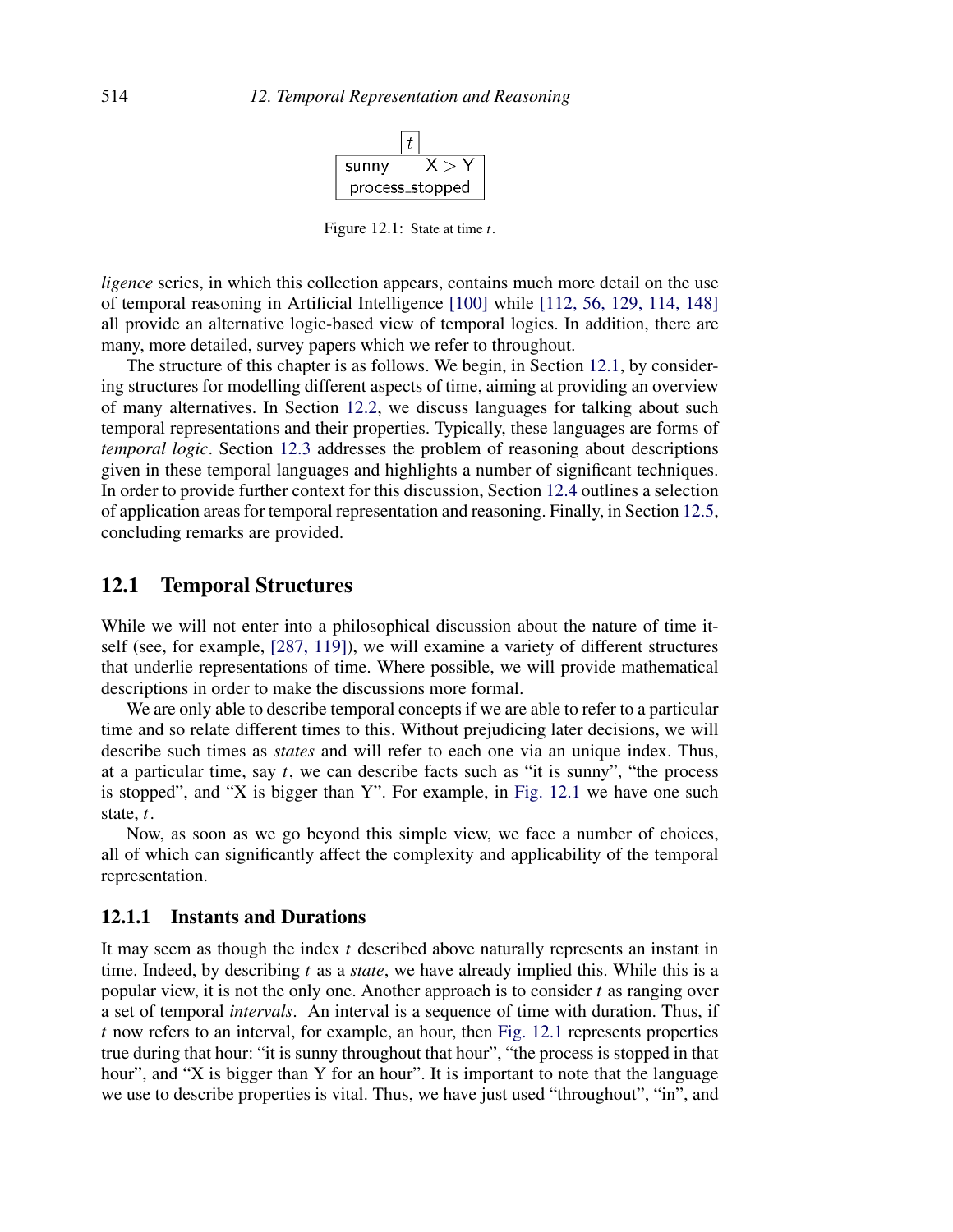

Figure 12.2: Organising states as N.

"for" in describing properties holding over intervals. The differences that such choices make will be considered in more detail in Section 12.2.5. We have also referred to explicit times, such as one hour; again, the possibility of talking directly about real values of time will be explored in Section 12.2.6.

Related to the question of whether points or intervals should be used as the basis for temporal representation is the question of whether temporal elements should be discrete. If we consider points as the basis for a temporal representation, then it is important to describe the relationship between points. An obvious approach is to have each point representing a discrete moment in time, i.e., distinguishably separate from other points. This corresponds to our intuition of 'ticks' of a clock and is so appealing that the most popular propositional temporal logic is based upon this view. This logic, called Propositional Temporal Logic (PTL) [113, 223], views time as being isomorphic to the Natural Numbers, with:

- an identifiable start point, characterised by '0';
- discrete time points, characterised by  $0'$ ,  $1'$ ,  $2'$ , etc.;
- an infinite future; and
- a simple operation for moving from one point  $(i')$  to the *next* (characterised by  $(i + 1)$ .

There are a number of variations of the above properties that we will discuss soon, but let us consider a model for PTL as simply  $\langle \mathbb{N}, \pi \rangle$  with  $\pi$  being a function mapping each element of the Natural Numbers, N, to the set of propositions *true* at that moment. We will see later that this is used for the semantics of PTL. We can visualise this as in Fig. 12.2, where  $\pi$  captures the elements inside each temporal element (i.e. all the true propositions; those not mentioned are, by default, false).

#### 12.1.2 From Discreteness to Density

We next consider some variations on the basic type of model given above. In Section 12.1.4, we re-examine the above assumptions of having an identifiable start state and linearity. For the moment, however, we only review the decision to have a set of discrete time points between which we can move via a simple function. Although this corresponds to the Natural Numbers (or Integers), what if we take the Rational Numbers as a basis? Or the Real Numbers? Or, indeed, what if we take a structure that has no analogue in Number Theory?

In general, the model for point-based temporal logic is  $\langle S, R, \pi \rangle$ , where S is the set of time points,  $\pi$  again maps each point to those propositions true at that point, and  $R$  is an earlier–later relation between points in  $S$ . In the case of discrete temporal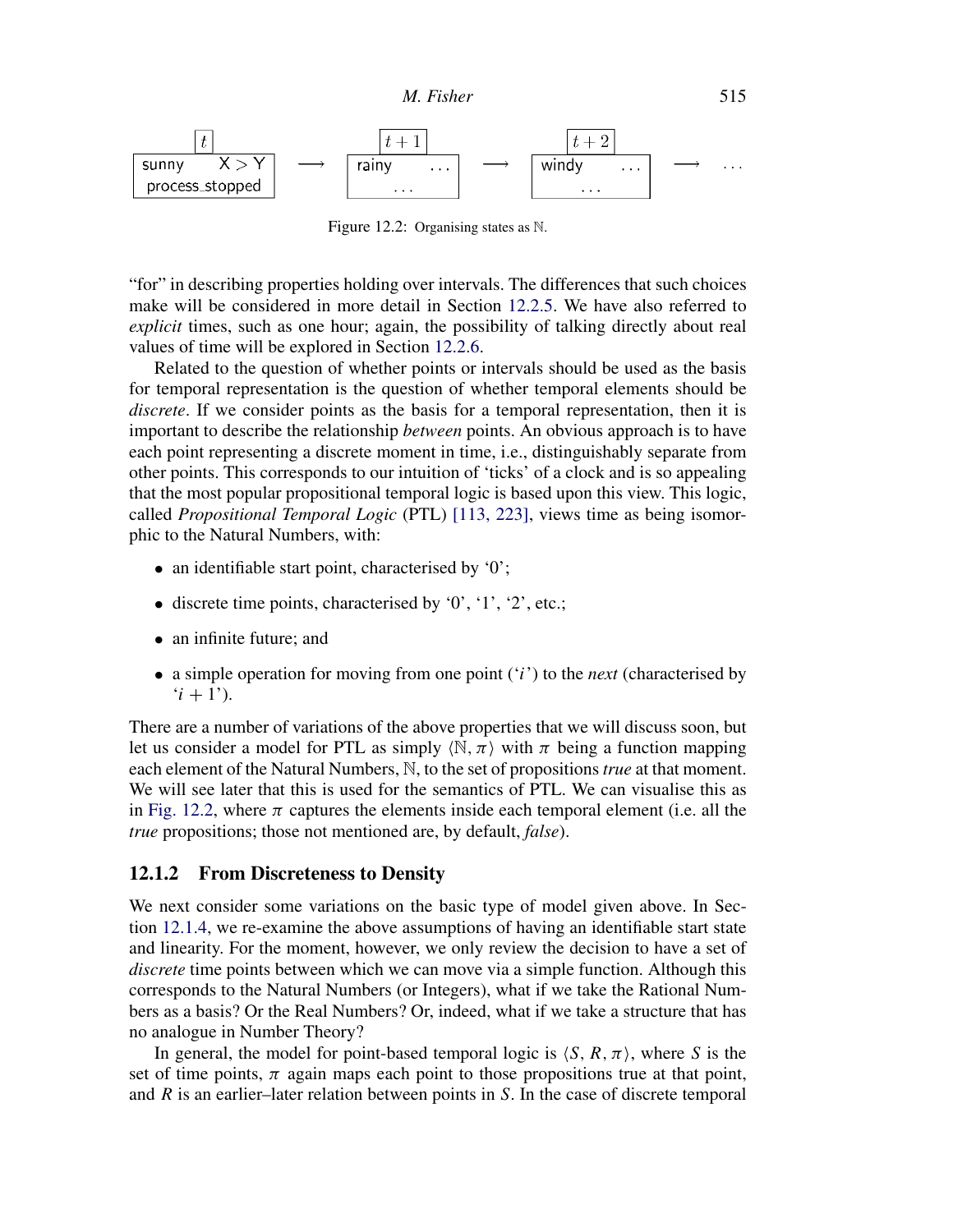logics, we can replace the general accessibility relation,  $R$ , by a relation between adjacent points, N. This *next-time* relation applies over the set of all discrete moments in time (S). Thus, for all  $s_1$  and  $s_2$  in S,  $N(s_1, s_2)$  is true if  $s_2$  is the *next* discrete moment after s1.

If we go further and use a standard arithmetical structure, we can replace the combination of N and S (or R and S) by the structure itself, e.g.,  $\mathbb N$  with the associated ordering.

Now, if we consider non-discrete structures, such as  $\mathbb{R}$ , there is no clear notion of the *next* point in time.  $\mathbb R$  is *dense*, and so if a temporal relation, R, is based on this domain, then if two time points are related, there is always another point that occurs between them:

$$
\forall i \in S. \ \forall k \in S. \ R(i,k) \quad \Rightarrow \quad [\exists j \in S. \ R(i,j) \land R(j,k)].
$$

Consequently, the concept of a *next* point in time makes little sense in this context and so logics based on dense models typically use specific operators relating to intervals over the underlying domain; see Section 12.2.4. And so we have almost come full circle: dense temporal logics, such as those based on R, require interval-like operators in their language. (By *interval-like*, we mean operators that refer to particular subsequences of points.)

There is a further aspect that we want to mention and that will become important later once we consider representing point-based temporal logics within classical firstorder logic (see Section 12.3.2). As we have seen, some constraints on the accessibility relation (for example, density, above) can be defined using a first-order language over such relations. However, there are some restrictions (for example, finiteness) that cannot be defined in this way [161, 274, 112].

There is much more work in this area, covering a wide variety of base domains for temporal logics. However, we will just mention one further aspect of underlying models of time, namely granularity, before moving on to more general organisation within the temporal structure (in Section 12.1.4).

#### 12.1.3 Granularity Hierarchies

The models of time we have seen so far are relatively simple. In mentioning the possibility of an underlying dense domain above we can begin to see some of the complexity; between any two time points there are an infinite number of other time points. Thus, time can be described at arbitrary *granularities*. However, it is often the case that a description is needed at a particular granularity, and only later do we need to consider finer time distinctions. A simple example from practical reasoning concerns a discussion between participants who agree to organise a meeting every month. They must agree to either a date, e.g., the 25th, or to a particular day, e.g., the last Tuesday in the month. Later, they will consider times within that day. Then they might possibly consider more detailed times within the meeting itself, and so on. In the first case, the participants wish to represent the possibilities without having to deal with minutes, or even hours. Later, hours, minutes and seconds may be needed. In practical terms such requirements have led to systems such as *calendar logic* [213]. More generally, significant work has been carried out on hierarchies of differing granularities, for example, in [202, 105, 59, 232], with a comprehensive descriptions being given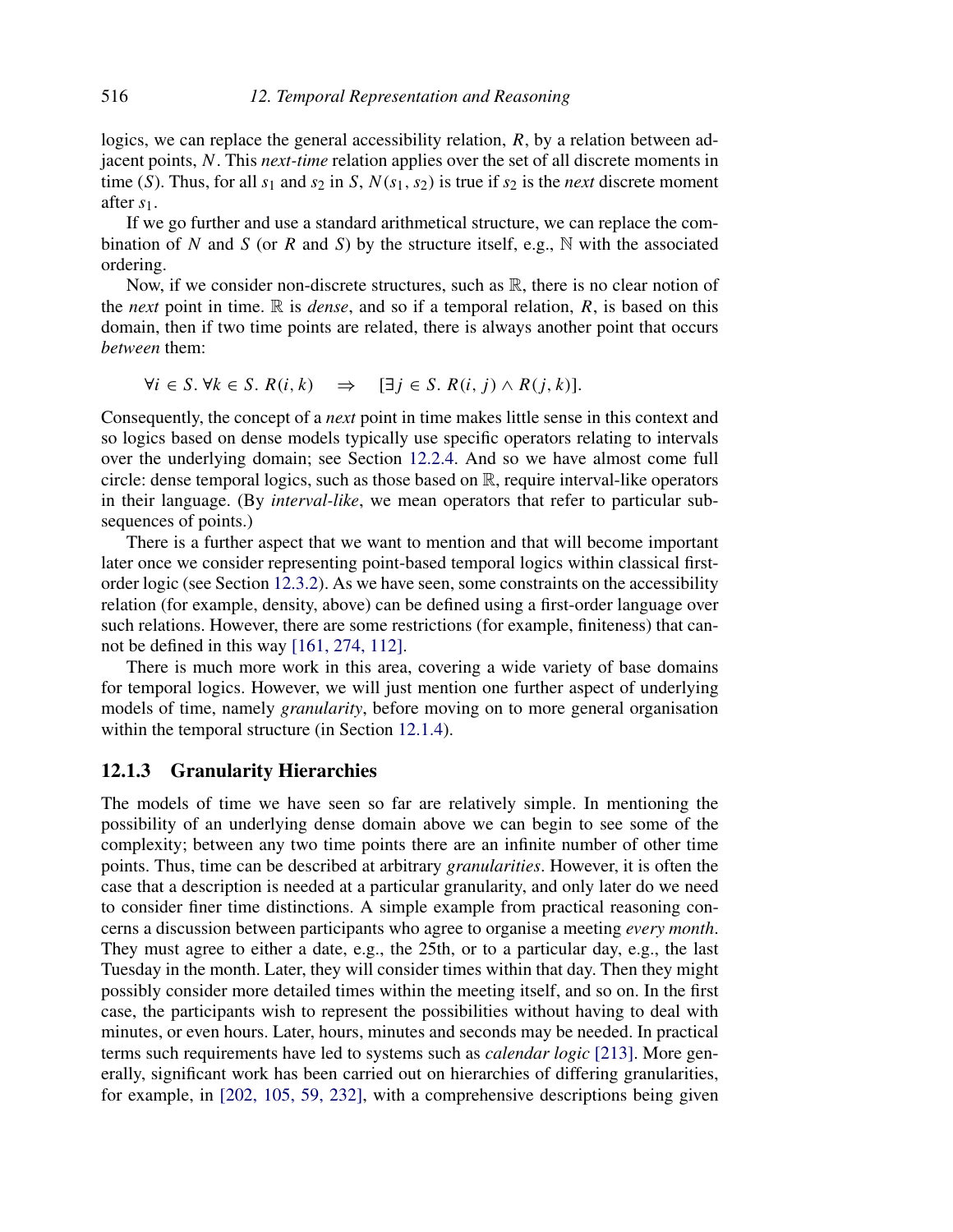in [93, 46]. Finally, the work on interval temporal logics described later has also led to alternative views of granularity and projection [206, 130, 58, 131].

#### 12.1.4 Temporal Organisation

In general, the accessibility relation between temporal points is an arbitrary relation. However, as we have seen above, many domains provide additional constraints on this. Typically, the accessibility relation is irreflexive and transitive. In addition, the use of arithmetical domains, such as  $\mathbb{N}, \mathbb{Q}$ , and  $\mathbb{R}$ , ensures that the temporal structure is both linear and infinite in the future. While a linear model of time is adopted within the most popular approaches [223], there is significant use of the branching (in to the future) model [91, 281], particularly in model checking (see Section 12.4.4). Yet there are many other ways of organising the flow<sup>1</sup> of time, including a *circular* view [239], a partial-order, or trace-based, view [163, 218, 139, 268], or an alternating view [68, 17]. These last two varieties have been found to be very useful in specific applications, particularly partial-order temporal logics for partial/trace-based requirements specifications, such as Message Sequence Charts or concurrent systems, and alternating-time temporal logics for both the logic of games and the verification of multi-process (and multi-agent, see [277]) systems [18, 14, 200].

All these considerations are closely related to finite automata over infinite strings  $(\omega$ -automata). There has been a considerable amount of research developing the link between forms of  $\omega$ -automata (such as Büchi automata) and both temporal and modal logics [254, 279, 280]. It is beyond the scope of this article to delve much into this, yet it is important to recognise that much of the development of (point-based) temporal representation and reasoning is closely related to automata-theoretic counterparts.

#### 12.1.5 Moving in Real Time

So far we have considered the relative movement through time, where time is represented by abstract entities organised in structures such as trees or sequences. Even in discrete temporal models, the idea of the *next* moment in time is an abstract one. Each step does not directly correspond to explicit elements of time, such as seconds, days or years. In this section, we will outline the addition of such real-time aspects. These allow us to compare times, not just in terms of before/after or earlier/later relations, but also in quantitative terms.

Since there are many useful articles on structures for representing real-time temporal properties, such as the influential [12, 13], together with overviews of the work (particularly on timed automata) [15, 19, 44], we will simply give an outline of the timed automata approach on discrete, linear models. (Note that a collection of early, but influential, papers can be found in [79].)

Recall that discrete, linear models of time correspond to sequences of 'moments'. These, in turn, can be recognised as infinite words in specific finite automata over infinite strings called Büchi automata. The only relationship between such moments is that each subsequent one is considered as the *next* moment in time. In order to develop a real-time version of this approach, we can consider such sequences, but with timing

<sup>&</sup>lt;sup>1</sup>However, describing time as *flowing* might even be an assumption too far! Several authors have considered time with *gaps* in it [112, 28].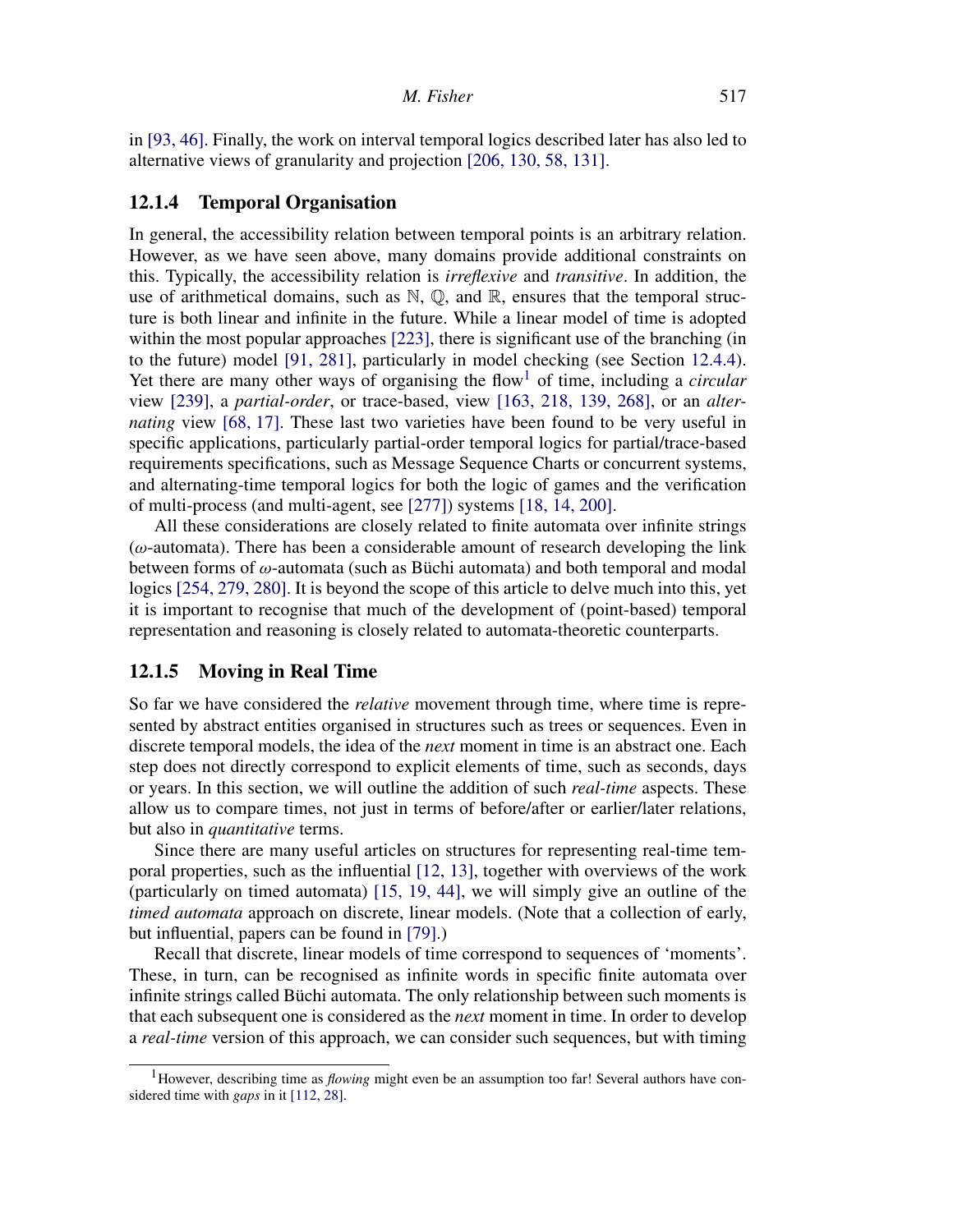

Figure 12.3: Model with timing constraints.

statements referring to particular clocks (in the case in Fig. 12.3, the clock is  $t$ ) added between each consecutive moment. See Fig. 12.3 for an example of a timed model (here  $t < 1$  is a constraint stating that the time, t, is less than 1 on this transition, while the time t is at least 8 on the  $t \geq 8$  transition).

Where only a finite number of different states exist, Büchi automata can also be extended to recognise these *timed sequences* [12, 13]. In practical applications of such models (see Section 12.4.4) various automata-theoretic operations, such as emptiness checking, are used. These tend to be complex [19], but vary greatly depending on the type of clocks and constraints used.

As well as being developed further, for example, with *clocked transition sys*tems [165], and extended into *hybrid automata* [11], timed automata have led to many useful and practical verification tools, particularly UPPAAL (see Section 12.4.4).

#### 12.1.6 Intervals

As mentioned above, an interval captures some duration of time over which certain properties hold. As in the case of point-based approaches described earlier, there are many different possibilities concerning how intervals are defined. Given a linear model of time, then questions such as whether the 'moments' within this linear order are represented as points or not, whether the order is infinite in either (or both) future or past, etc., must still be decided upon. Additionally, we now have the notion of an interval. Simply, this represents the period of time between two 'moments'. But, of course, there are many possibilities here [275]. Does the interval include the end points? Can we have intervals where the start point and end point are the same? Can we have zero length intervals? And so on.

Assuming we have decided on the basic structure of intervals, then the key questions concerned with reasoning in such models are those relating points to intervals, and relating intervals to other intervals. For example, imagine that we have the simple model of time based on N, as described above. Then, let us denote the interval between two time points a and b by  $[a, b]$ . Now, we might ask:

- does a particular time point c occur within the interval  $[a, b]$ ?
- is a particular time point d adjacent to (i.e., immediately before or immediately after) the interval [a, b] (and what interval do we get if we add d to [a, b])?
- does another interval,  $[e, f]$ , overlap  $[a, b]$ ?
- is the interval  $[h, i]$  a strict sub-interval of  $[a, b]$ ?
- what interval represents the overlap of the intervals  $[j, k]$  and  $[a, b]$ ?

And so on. As we can see, there are *many* questions that can be formulated. Indeed, we have not even addressed the question of whether intervals are *open* or *closed*. This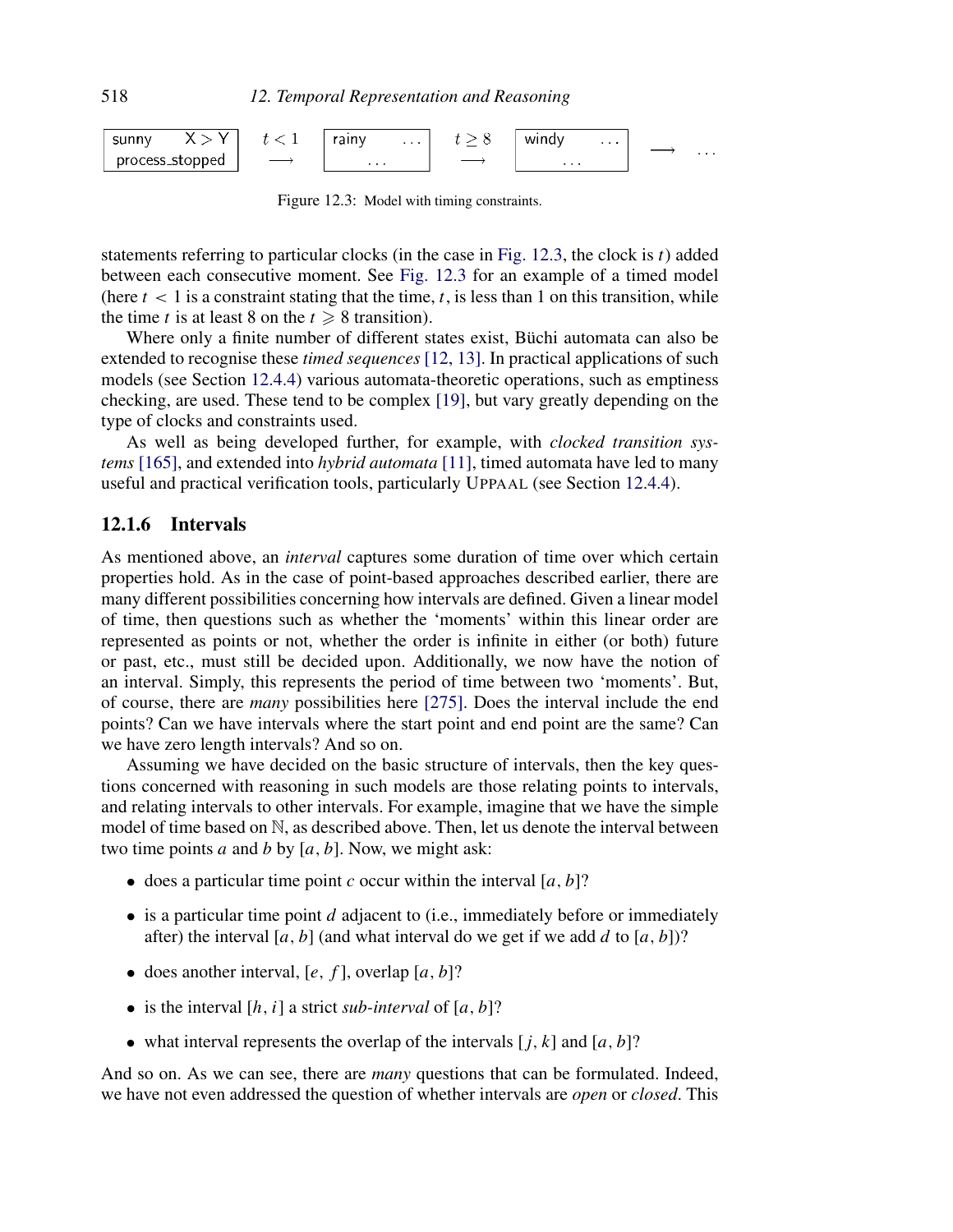question really becomes relevant we consider underlying sets such as the Rational or Real Numbers. Informally, an element  $x$  in the temporal domain are within the *open* interval  $(a, b)$  if  $a < x$  and  $x < b$ , and is within the *closed* interval [a, b] if  $a \le x$  and  $x \leq b$ .

Yet, that is not all. In the temporal models described earlier, we defined temporal properties. Such properties, usually represented by propositions, were satisfied at particular times. Thus, with intervals, we not only have these aspects, but can also ask questions such as:

- does the proposition  $\varphi$  hold throughout the interval [a, b]?
- does the proposition  $\varphi$  hold anywhere *within* the interval [a, b]?
- does the proposition  $\varphi$  hold by the *end* of interval [a, b]?
- does the proposition  $\varphi$  hold immediately *before* the interval [a, b]?

And so on. Various connectives allow us to express even more:

- given an interval [a, b] where  $\varphi$  holds, is there another interval, [l, m], occurring in the future (i.e., strictly *after* [a, b]), on which  $\varphi$  also holds?
- can we split up an interval [a, b] into two sub-intervals, [a, c<sub>1</sub>] and [c<sub>2</sub>, b] such that  $\varphi$  holds continuously throughout [a, c<sub>1</sub>] but not at c<sub>2</sub> (and where joining [a, c<sub>1</sub>] and  $[c_2, b]$  back together gives [a, b])?

In general, there are *many* questions that can be asked, even when only considering the underlying interval representations. As we will see in Section 12.2.5, once we add specific languages to reason about intervals, then the variation in linguistic constructs brings an even greater set of possibilities.

In a historical context, although work in Philosophy, Linguistics and Logic had earlier considered time periods, for example, [65], interval temporal representations came to prominence in Computer Science and Artificial Intelligence via two important routes:

- 1. the development, in the early 1980s, of interval temporal logics for the description of computer systems, typically hardware and protocols[135, 204, 208, 252]; and
- 2. the development, by Allen, of interval representations within Artificial Intelligence, primarily for use in planning systems [6, 9, 7].

We will consider the languages used to describe such phenomena in Section 12.2.5 and will outline some to the applications of interval representations later.

Finally, in this section, we note that there are a number of excellent articles covering much more than we can here: introductory articles, such as [287, 190]; surveys of interval problems in Artificial Intelligence, such as [85, 121]; and the comprehensive survey of interval and duration calculi by Goranko, Montanari, and Sciavicco [127].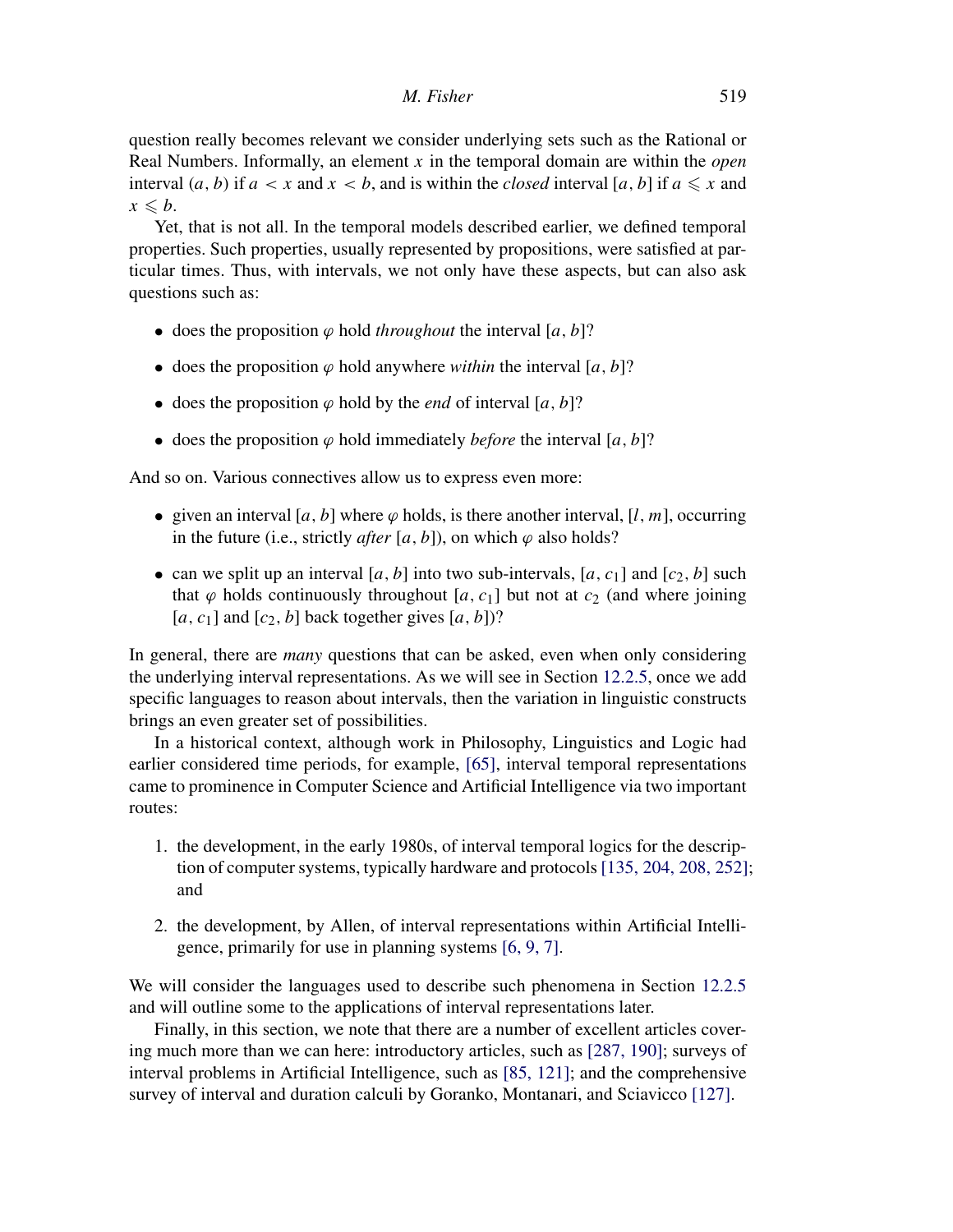# 12.2 Temporal Language

Just as there are many models for representing temporal situations, there is an abundance of languages for describing temporal properties. Again, many of these languages have evolved from earlier work on modal [181, 61] or tense logics [107, 66]. Yet, with each new type of phenomenon, a different logical approach is often introduced. Thus, there are so many different temporal logics, that we are only able to introduce a few of the more common ones in the following.

# 12.2.1 Modal Temporal Logic

We will begin with a common language for describing temporal properties, often termed *modal temporal logic* due to its obvious links with modal and tense logics [229, 238, 53, 37]. This is the type of language originally applied by Pnueli [222] and is now widely used in Computer Science. Based on modal notions of necessity and *possibility*, the basic (modal) temporal operators are

 $\Box \varphi$  — " $\varphi$  is *always* true in the future"

 $\Diamond \varphi$  — " $\varphi$  is true at *some time* in the future"

These *always* and *sometime* operators form the basis for many logics operating over linear models of time. Yet there are temporal aspects that are impossible to represent simply using ' $\Diamond'$  and ' $\Box'$  [161, 292, 53]. Thus, the *until* operator ('U') together with its counterpart, the *unless* operator  $(\mathcal{W})$ , are often imported from tense logic [161, 64]:

- $\varphi \mathcal{U} \psi$  "there exists a moment when  $\psi$  holds and  $\varphi$  will continuously hold from now *until* this moment"
- $\varphi \mathcal{W} \psi$  " $\varphi$  will continuously hold from now on unless  $\psi$  occurs, in which case  $\varphi$  will cease"

(Note that there are several variations on the semantics of these operators, for example, differing on whether  $\varphi$  must be satisfied at the current moment.) The similarities between the above connectives means that the unless operator is often termed weak until. This is generally enough to handle common situations, as both *sometime* and always can be defined using until. However, in the case of a discrete model of time, it is often convenient to add the *next time* operator,  $\circlearrowleft$ :

 $\bigcirc \varphi$  — " $\varphi$  is true at the *next* moment in time"

The formal semantics for such temporal operators can be given, in the discrete case, using the *next-time* relation introduced earlier. Over models  $M = \langle S, N, \pi \rangle$ , example semantics can be given as follows.

 $\langle M, s \rangle \models \bigcirc \varphi$  if, and only if,  $\forall t \in S$ . if  $N(s, t)$  then  $\langle M, t \rangle \models \varphi$ 

Note that, depending on the semantics of the 'U' operator, the ' $\circ$ ' operator may be able to be defined directly using  $\mathcal{U}'$  [87].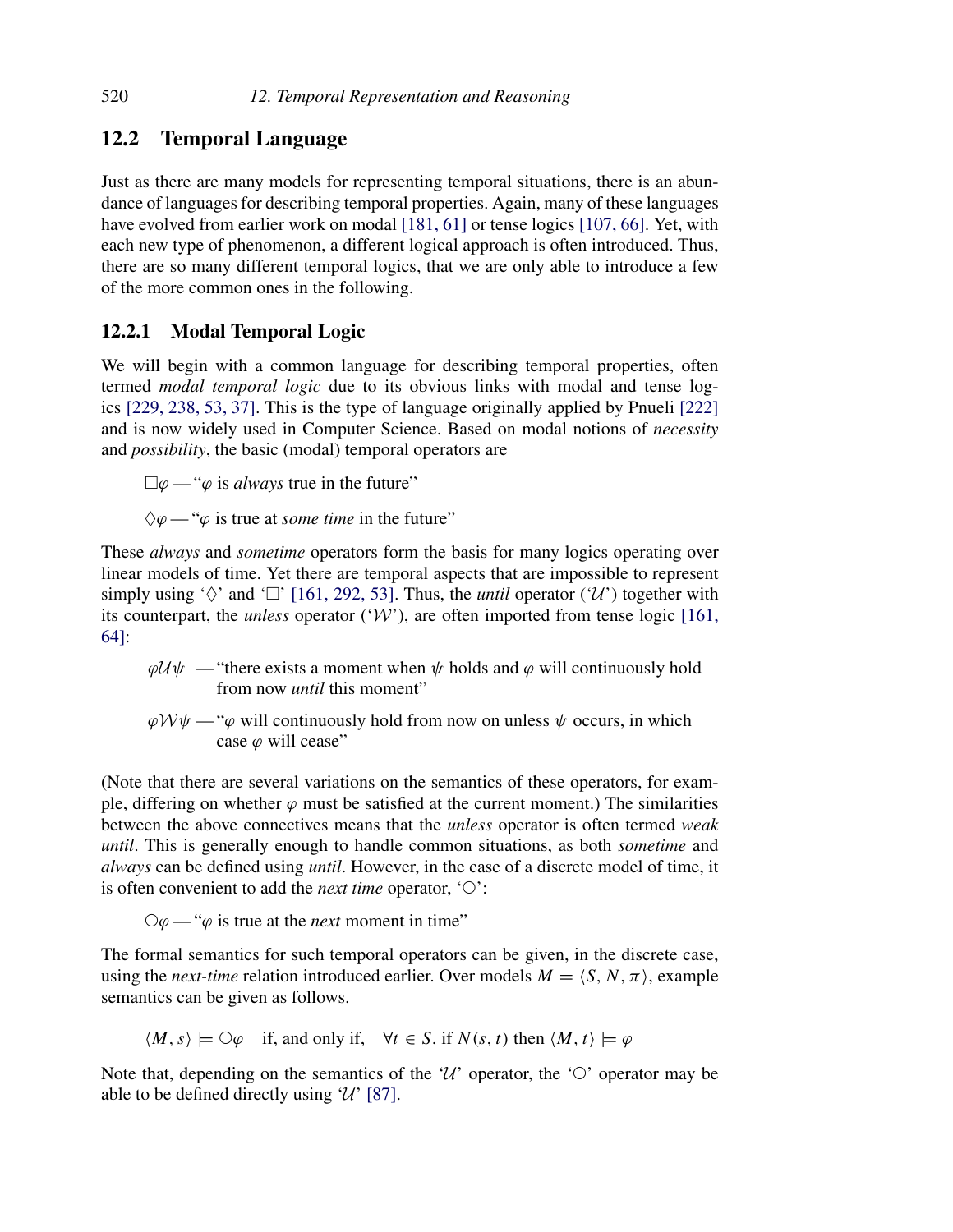#### 12.2.2 Back to the Future

Work on tense logics typically incorporated a notion of *past-time* connectives, such as since [161, 64]. Though such past-time connectives were omitted from the early temporal logics used in Computer Science, researchers have found it convenient to re-introduce past-time into temporal logics [38, 182].

Thus, temporal logics can contain operators that are the past-time counterparts of  $\Box$ ,  $\Diamond$ , etc. Discrete temporal logics also incorporate the *previous* operator, ' $\bullet$ ', which is the past-time dual of the "next" operator.

$$
\bullet \varphi
$$
 — " $\varphi$  is true at the *previous* moment in time"

In order to indicate some of the interesting interactions between these two operators, we provide more general definitions that depend only on the discreteness of the underlying model, not on its linearity. For this purpose, we again the *next-time* relation introduced earlier and define the semantics for  $\bullet$  (over models  $M = \langle S, N, \pi \rangle$ ) as follows.

$$
\langle M, s \rangle \models \bigcirc \varphi \quad \text{if, and only if,} \quad \forall t \in S. \text{ if } N(s, t) \text{ then } \langle M, t \rangle \models \varphi, \langle M, t \rangle \models \blacklozenge \varphi \quad \text{if, and only if,} \quad \forall s \in S. \text{ if } N(s, t) \text{ then } \langle M, s \rangle \models \varphi.
$$

It is important to note the duality between the semantics of  $\bullet$  and  $\circlearrowright$  given earlier. This duality allows us to describe some interesting properties. First of all, note that **Talse** (or  $\bigcirc$  false) is only satisfiable at the first (or last) moments in the temporal model. Examining the definition above, the only way that **Talse** can be satisfied is if there are no previous moments in time. If there were any previous ones, then false would have had to be satisfied at them! Similarly, Ofalse corresponds closely to the ITL operator fin describing the end of finite intervals (see Section 12.2.5).

An interesting aspect of the past/future combination is given by the possible interactions between the previous and next operators. For example, the axiom  $\varphi \Leftrightarrow \bullet \bigcirc \varphi$ implies that, in models such as that described below, either the state s is disallowed, or if it is allowed, it is indistinguishable from the "now" state by any temporal formula.



As we can see, there is much scope for interesting combinations even with just the next and previous operators. A large range of interactions can be explored with the sometime in the future and the sometime in the past operators, or with until and since [240, 112, 267]. In addition, questions of whether both past and future operators are needed can also been considered [179].

# 12.2.3 Temporal Arguments and Reified Temporal Logics

While variations of modal temporal logics are widely used in Computer Science, there are alternative approaches that have been developed within Artificial Intelligence. An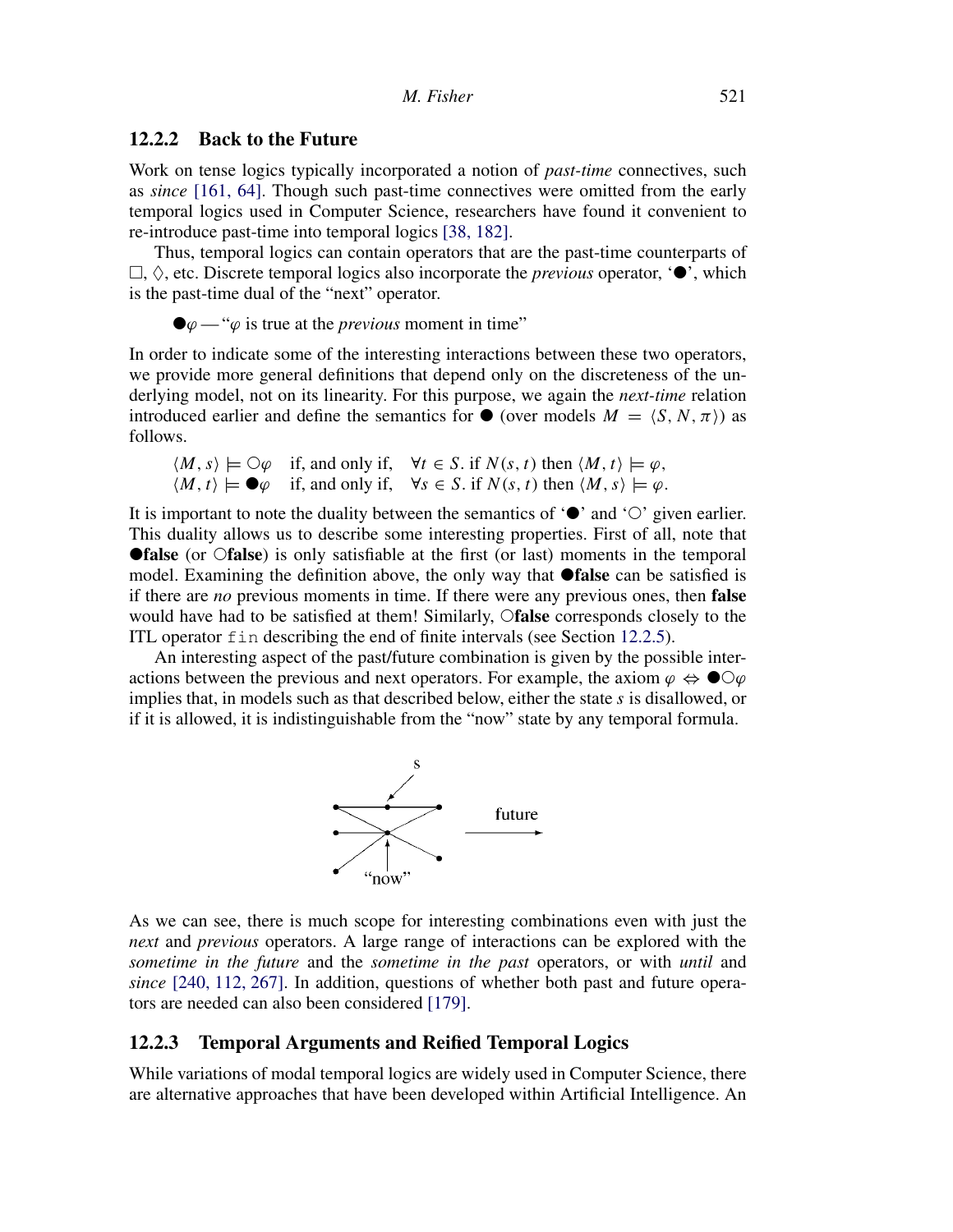obvious alternative to the modal-temporal approach is to essentially use first-order logic statements, treating one of the arguments to each predicate as a reference to time. To see this, let us give the semantics of PTL in classical logic by representing temporal propositions as classical predicates parameterised by the moment in time being considered. Below we look at several temporal formulae and, assuming they are to be evaluated at the moment  $i$ , show how these formulae can be represented in classical logic.

$$
p \land \bigcirc q \rightarrow p(i) \land q(i+1).
$$
  
\n
$$
\Diamond r \rightarrow \exists j. (j \geq i) \land r(j).
$$
  
\n
$$
\Box s \rightarrow \forall k. (k \geq i) \Rightarrow s(k).
$$

This is often termed the *temporal arguments* approach, because the temporal propositions are defined as predicates taking times as arguments.

A further approach that became popular in Artificial Intelligence research is the reification approach. Here, the idea is to have predicates such as *holds* and *occurs* applied to properties (often called *fluents*) and times (points or intervals) over which the properties hold (or occur).

Since Allen's Interval Algebra, considered in Section 12.2.5, is of this form, we will not mention these possibilities further. However, there are a great many publications in this area, beginning with initial work on reified approaches, such as McDermott's logic of plans [197], Allen's Interval Algebra [7] (and Section 12.2.5), Situation Calculus [237, 185] and the Event Calculus [169]. In addition, there are numerous surveys and overviews concerning these approaches, including [117, 189, 236, 35].

#### 12.2.4 Operators over Non-discrete Models

As we outlined in Section 12.2.2, various temporal operators have been devised, beginning with until and since or, alternatively with sometime in the future and sometime in the past. Indeed, these operators are useful for general linear orders, not just discrete ones [161]. Consequently, if we move away from discrete temporal models towards dense (and, generally, non-discrete) models, these temporal operators form the basis of languages used to describe temporal properties.

Sometime in the future and sometime in the past (often referred to as  $F$  and  $P$ ) have been used to analyse a variety of non-discrete logics, for example, those based on  $\mathbb R$  [111, 112, 114]. Past and future operators, such as *until* and *since* have been productively used in transforming arbitrary formulae into more useful normal forms, for example, separating past-time from future-time [108, 36, 97, 147].

Finally, it is informative to consider the approach taken in TLR [39, 164]. Here, the temporal model is based on  $\mathbb R$  and *until* is taken as the basic temporal operator (only the future time fragment is considered). However, the difficulty of dealing with properties over R meant that the authors introduced an additional constraint, termed finite variability. Here, any property may only change value a *finite* number of times between any two points in time. This avoids the problem of a temporal property, say  $p$ , varying between **true** and **false** infinitely over a finite period of time, for example, between 1 and 2 on the Real Number line. (This aspect has also been explored in [77, 118].)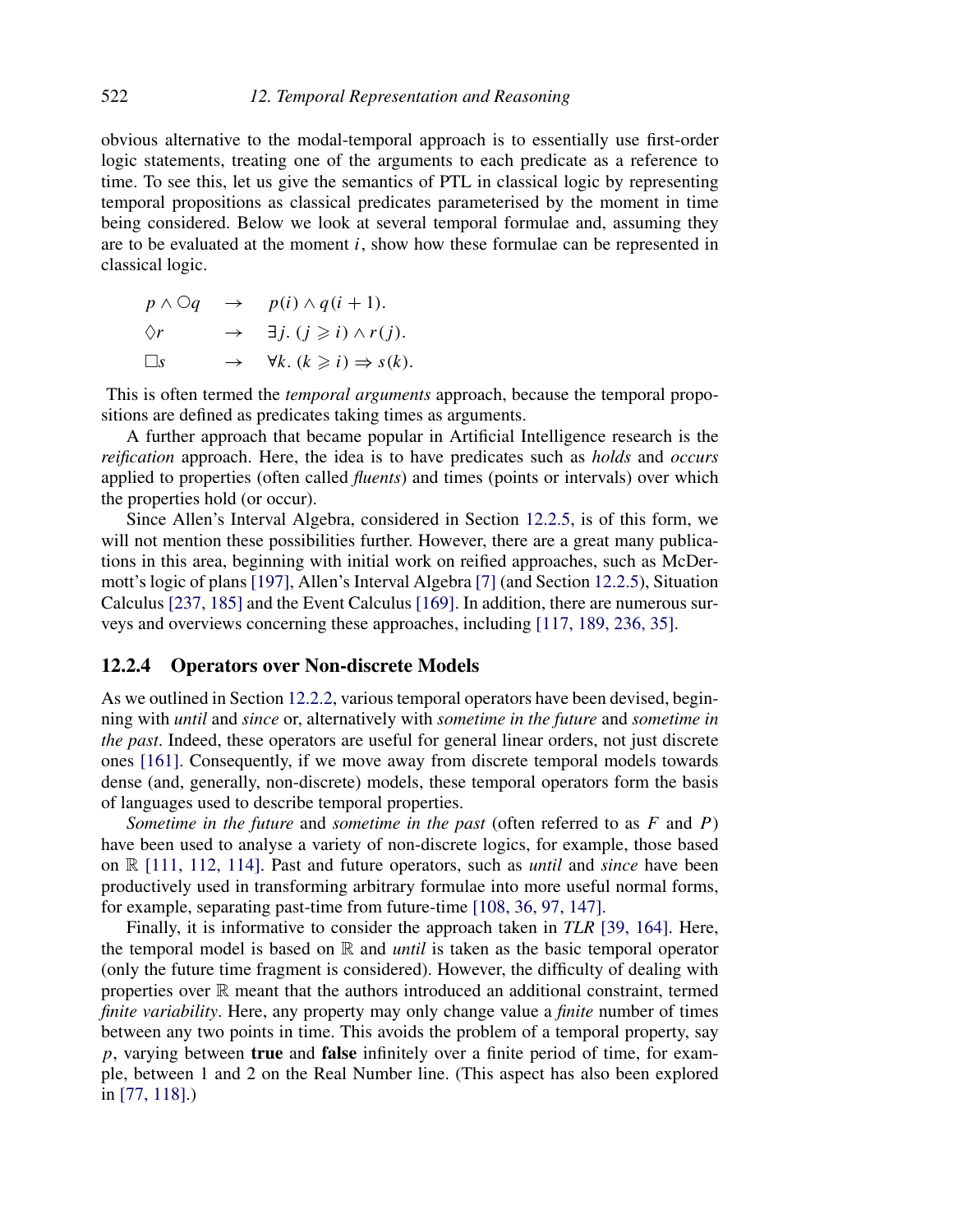#### 12.2.5 Intervals

As mentioned earlier, the two strong influences for the use of interval temporal representations were from Allen, in Artificial Intelligence, and Moszkowski et al., in Computer Science. We will give a brief flavour of the two different approaches, before mentioning some more recent work.

#### Allen's interval algebra

Allen was concerned with developing an appropriate formal representation for temporal aspects which could be used in a variety of systems, particularly planning systems. He developed a formal model of intervals, or time periods, and provided syntax to describe the relationships between such intervals  $[6, 7]$ . Thus,  $I_1$  overlaps  $I_2$  is true if the intervals  $I_1$  and  $I_2$  overlap,  $I_3$  during  $I_4$  is true if the interval  $I_3$  is completely contained within  $I_4$ , while  $I_5$  *before*  $I_6$  is true if  $I_5$  occurs before  $I_6$ . This led on to 13 such binary relations between intervals, giving the Allen Interval Algebra.

Further work on the formalisation and checking of Allen's interval relations can be found in [8, 175, 183, 136, 184, 176] with the algebraic aspects being explored further in [144, 145]. In addition, the basic interval algebra has been extended and improved in many different ways; see [121] for some of these aspects and [85] for a thorough analysis of the computational problems associated with such interval reasoning. These last two references also bring in the work on representing such problems as temporal constraint networks [80, 251] and solving them via constraint satisfaction techniques [291].

#### Moszkowski's ITL

The interval logic developed by Moszkowski et al. in the early 1980s was much closer in spirit to the propositional (discrete) temporal logics being developed at that time [113]. Moszkowski's logic is called ITL and was originally developed in order to model digital circuits [135, 204]. Although the basic temporal model is similar to that of PTL given earlier, ITL formulae are interpreted in a sub-sequence (defined by  $\sigma_b, \ldots, \sigma_e$ ) of, rather than at a point within, the model  $\sigma$ . Thus, basic propositions (such as  $P$ ) are evaluated at the *start* of an interval:

 $\langle \sigma_b, \ldots, \sigma_e \rangle \models P$  if, and only if,  $P \in \sigma_b$ .

Now, the semantics of two common PTL operators can be given as follows.

$$
\langle \sigma_b, \ldots, \sigma_e \rangle \models \Box \varphi \quad \text{if, and only if,} \quad \text{for all } i, \text{ if } b \leq i \leq e
$$
\n
$$
\text{then } \langle \sigma_i, \ldots, \sigma_e \rangle \models \varphi,
$$
\n
$$
\langle \sigma_b, \ldots, \sigma_e \rangle \models \bigcirc \varphi \quad \text{if, and only if,} \quad e > b \text{ and } \langle \sigma_{b+1}, \ldots, \sigma_e \rangle \models \varphi.
$$

A key aspect of ITL is that it contains the basic temporal operators of PTL, together with the chop operator, ';', which is used to fuse intervals together (see also [245, 283]). Thus:

$$
\langle \sigma_b, \dots, \sigma_e \rangle \models \varphi; \psi \quad \text{if, and only if,} \quad \text{there exists } i \text{ such that } b \leq i \leq e
$$
  
and both  $\langle \sigma_b, \dots, \sigma_i \rangle \models \varphi \text{ and } \langle \sigma_i, \dots, \sigma_e \rangle \models \psi.$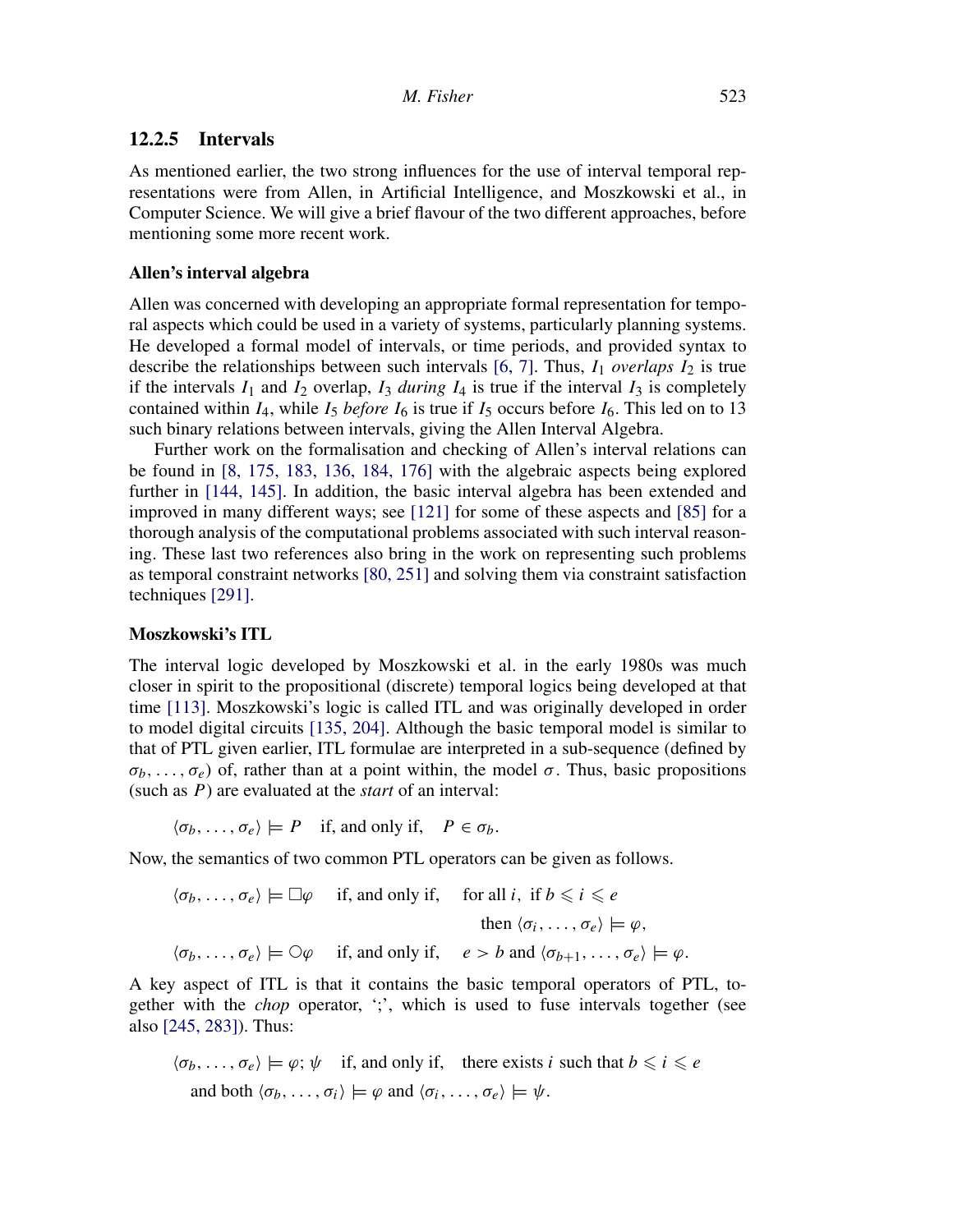This powerful operator is both useful and problematic (in that the operator ensures a high complexity logic). Useful in that it allows intervals to be split based on their properties; for example,  $\Diamond$  can be derived in terms of  $\Diamond$ , i.e.

 $\Diamond \varphi \equiv \textbf{true}; \varphi$ 

meaning that there is some (finite) sub-interval in which **true** is satisfied that is followed (immediately) by a sub-interval in which  $\varphi$  is satisfied.

To explain further, simple examples of formulae in ITL are given below, together with English explanations.

- *p* persists through the current interval:  $\Box p$
- The following defines steps within an interval:

 $up \wedge \bigcirc dom \wedge \bigcirc \bigcirc up \wedge \bigcirc \bigcirc \bigcirc down.$ 

• The following allows sequences of intervals to be constructed:

 $\Box$  january;  $\circ \Box$  february;  $\circ \Box$  march;....

• p enjoys a period of being false followed by a period of being true, i.e., it becomes positive:

 $\Box \neg p$ ;  $\bigcirc \Box p$ .

As mentioned earlier, there has also been work on granularity within ITL, particularly via the temporal projection operation [206, 130, 58, 131].

In [136], Halpern and Shoham provide a powerful logic (HS) over intervals (not just of linear orders). This logic has been very influential as it subsumes Allen's algebra. Indeed, the HS language with unary modal operators captures entirely Allen's algebra; binary operators are needed to capture the 'chop' operator within ITL [127], reflecting its additional complexity.

Finally, we note that, there are natural extensions of the above interval approaches. One is to consider intervals, not just over linear orders, but also over arbitrary relations. This moves towards spatial and spatio-temporal logics, see [115] or [74]. Another extension is to bring real-time aspects into interval temporal logics. This has been developed within the work on *duration calculi* [296, 69]. Pointers to such applications of interval temporal logics are provided in Section 12.4. Finally, an interesting extension to interval temporal logic is to add operators that allow endpoints to be moved, thus giving compass logic [193].

#### 12.2.6 Real-Time and Hybrid Temporal Languages

In describing real-time aspects, a number of languages can be developed [15]. For instance, standard modal-temporal logic can be extended with annotations expressing real-time constraints[170]. Thus, "I will finish reading this section within 8 time units" might be represented by:

 $\Diamond_{\leq 8}$  finish.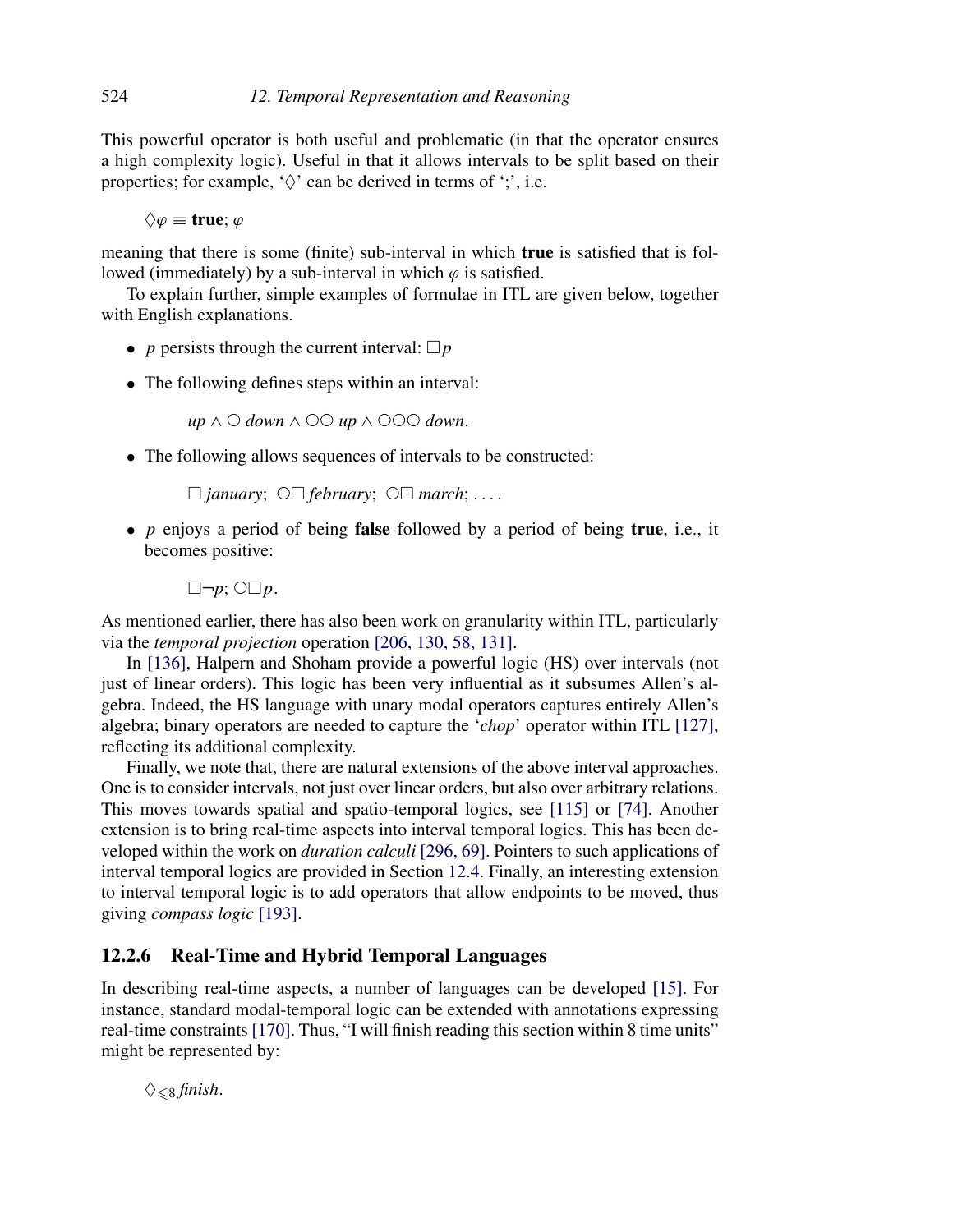Another approach is to use *freeze quantification*. This is similar to the approach taken with hybrid logics (see Section 12.2.8) where a moment in time can be recorded by a variable and then referred to (and used in calculations) later. In addition, there is the possibility of explicitly relating to clocks (and clock variables) within a temporal logic [216]. Consequently, there are a great many different real-time temporal logics (and axiomatisations [249]). There are several excellent surveys of work in this area, including those by Alur and Henzinger [15, 16], Ostroff [217], and Henzinger [140].

In a different direction, the duration calculus [78, 69] was introduced in [296], and can be seen as a combination of an interval temporal representation with real-time aspects. It has been applied to many applications in real-time systems, with behaviours mapping on to the dense underlying temporal model.

In developing temporal logics for real-time systems, it became clear that many (hard) practical problems, for example, in complex control systems, required even more expressive power. And so *hybrid systems* were analysed and formalisms for these developed. Hybrid systems combine the standard discrete steps from the automata approach with more complex mathematical techniques related to continuous systems (e.g., differential equations). While we will not delve into this complex area further, we direct the interested reader to the HyTech system [141, 157], the RED system [235] and to work on hybrid automata [11].

#### 12.2.7 Quantification

So far we have examined essentially propositional languages, most often over discrete, linear models of time. In this section, we will consider the addition of various forms of quantification.<sup>2</sup> Again, we will not provide a comprehensive survey, but will examine a variety of different linguistic extensions that allow us to describe more interesting temporal properties.

#### Quantification over paths

Although quantification in classical first-order logic is typically used to quantify over a particular data domain, the additional aspect of an underlying temporal structure provides a further possibility in temporal logics, namely the ability to quantify over some aspects of the structure. As we have seen, temporal operators such as  $\Box$  typically quantify over moments of time. Yet, there are other possibilities for quantification, the most common of which is to quantify over possible *paths*. If we consider a linear sequence of time points as a path, then many temporal structures (most obviously, trees) comprise multiple paths [248, 246]. Temporal logics over such branching time structures allow for the possibility of *quantifying* over the paths within the branching structure.

Although branching structures in tense logic were previously studied by Prior (see also [132]), we will exemplify the branching approach by considering two popular temporal logics over branching structures from Computer Science. Computation Tree Logic (CTL) was introduced in [88, 89] and basically used Pnueli's modal temporal logic for describing properties along paths (sequences). However, to deal with the

<sup>&</sup>lt;sup>2</sup>As one might expect, quantification in temporal logics is related quite closely to quantification in modal logics, though quantified modal logics are not without difficulties [120, 195].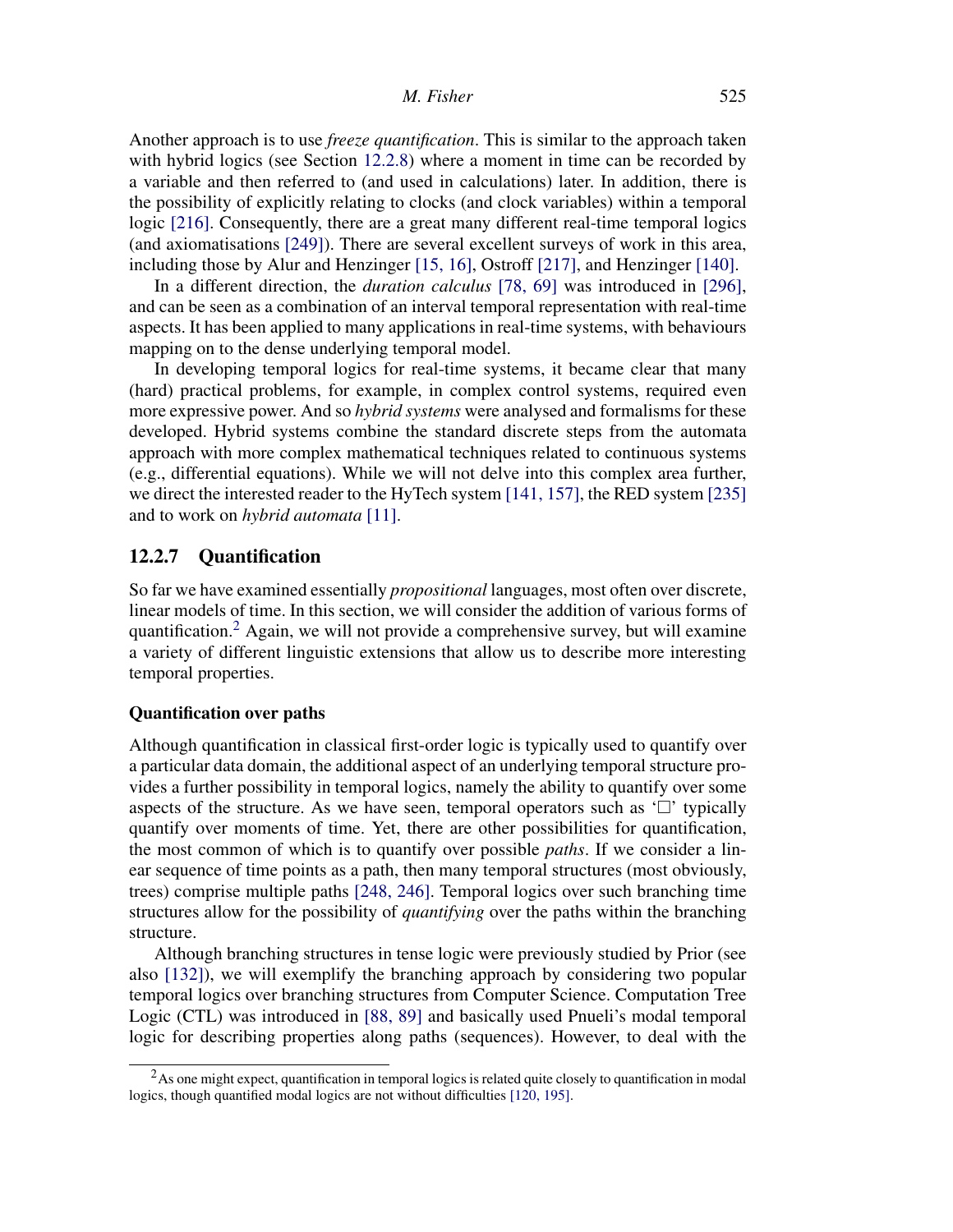possibility of multiple paths through a tree-like temporal structure, two new logical path operators were introduced:

A—'on all future paths starting here'

E—'on some future path starting here'

The CTL approach, however, is to restrict the combinations of temporal/path operators that can occur. Thus, each temporal operator *must* be prefixed by a path operator.

The CTL logic has been popular in specifying properties of reactive systems, for example,

#### $A \Box$  safe  $E \odot$  active  $A \Diamond$  terminate

Here, 'A $\Box$ ' effectively considers all future moments, while 'E $\circ$ ' must find at least one path such that the required property is true at the next moment in the path, while ' $A\Diamond'$ ' is useful for describing the fact that, whichever future path is considered, the property will hold at some point on that path.

Although restricted in its syntax, CTL has found important uses in verification through model checking (see Section 12.4.4) since the complexity of this technique for CTL is relatively low [72].

Just as CTL puts a restriction on the combination of temporal and path quantifiers, the need for more complex temporal formulae, such as ' $\Box \Diamond$ ', over paths in branching structures led to various other branching logics [86, 92, 91, 72], most notably Full Computation Tree Logic (CTL<sup>\*</sup>). With CTL<sup>\*</sup> there is no restriction on the combinations of path and temporal operators allowed. Thus, formulae such as

#### ${\bf A}\Box\Diamond {\bf E}{\bf A}\,p$

can be given. However, there is a price to pay for this increased expressiveness [201], as the decision problem for CTL<sup>∗</sup> is quite complex [92], and so this logic is less often used in practical verification tools.

A further significant development of logics over branching structures was the introduction of *alternating-time temporal logics*. To quote from the abstract of [17]:

"Temporal logic comes in two varieties: linear-time temporal logic assumes implicit universal quantification over all paths that are generated by the execution of a system; branching-time temporal logic allows explicit existential and universal quantification over all paths. We introduce a third, more general variety of temporal logic: alternating-time temporal logic offers selective quantification over those paths that are possible outcomes of games, such as the game in which the system and the environment alternate moves. While linear-time and branchingtime logics are natural specification languages for closed systems, alternating-time logics are natural specification languages for open systems. For example, by preceding the temporal operator 'eventually' with a selective path quantifier, we can specify that in the game between the system and the environment, the system has a strategy to reach a certain state. The problems of receptiveness, realisability, and controllability can be formulated as model-checking problems for alternating-time formulae. Depending on whether or not we admit arbitrary nesting of selective path quantifiers and temporal operators, we obtain the two alternating-time temporal logics ATL and ATL∗."

Given a set (a *coalition*) of agents, A, ATL allows operators such as  $\langle A \rangle \varphi$ , meaning that the set of agents have a collective strategy that will achieve  $\varphi$ . This approach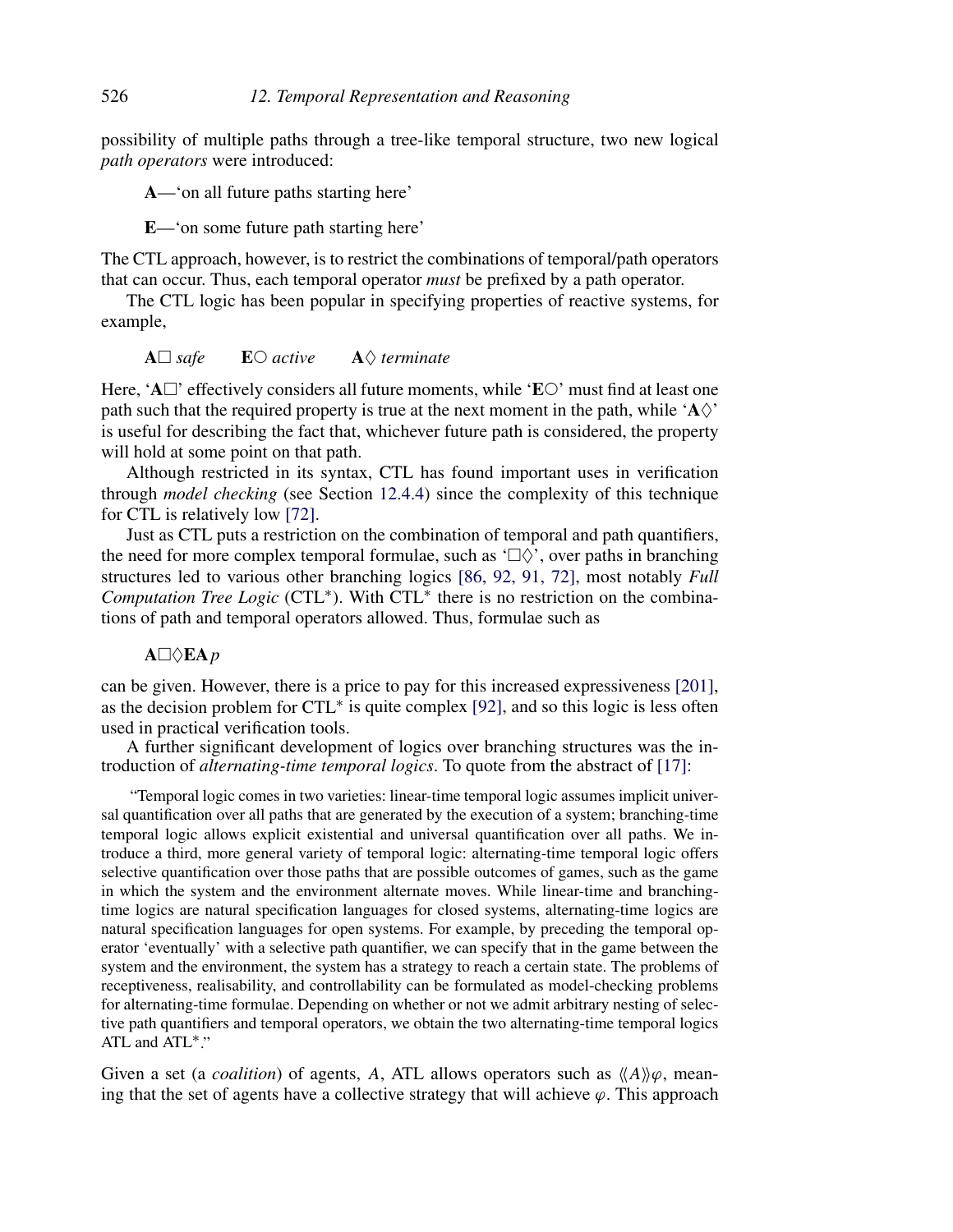has been very influential, not only on the specification and verification of open, distributed systems, but also on the modelling of the behaviour of groups of intelligent agents [277, 276].

Finally, we note that the development of the *modal*  $\mu$ *-calculus* [171] provided a language that subsumed CTL, CTL∗, and many other branching (and linear) logics [76], and there are even timed  $\mu$ -calculi [142].

#### Quantification over propositions

In extending from a propositional temporal logic, a small (but significant) step to take is to allow *quantification* over propositions. Thus, the usual first-order quantifier symbols, '∀' and '∃', can be used, but only over Boolean valued variables, namely propositions of the language. Thus, using such a logic, called quantified propositional temporal logic (QPTL) [254], it is possible to write formulae such as

 $\exists p. p \land \bigcirc \bigcirc p \land \bigcirc \Box \neg p.$ 

It is important to note that the particular form of quantification provided here, termed the substitutional interpretation [133], can be defined as:

$$
\langle M, s \rangle \models \exists p. \varphi \text{ if, and only if, } there exists a model M' such that
$$

$$
\langle M', s \rangle \models \varphi \text{ and } M' \text{ differs from } M
$$
  
in at most the valuation given to p.

This style of quantification is used in QPTL and in other extensions of PTL we mention below, such as fixpoint extensions. Note that Haack [133] engages in a thorough discussion of the philosophical arguments between the proponents of the above and the, more standard in classical logic, objectual interpretation of quantification:

 $\langle M, s \rangle \models \exists p. \varphi$  if, and only if, there exists a proposition  $q \in \text{PROP}$ such that  $\langle M, s \rangle \models \varphi(p/q)$ 

where  $\varphi(p/q)$  is the formula  $\varphi$  with p replaced by q throughout

QPTL gives an extension of PTL (though still representable using Büchi automata) that allows regular properties to be defined. It was inspired by Wolper's work on extending PTL with grammar operators (termed ETL) [292]. Another approach that followed on from Wolper's work was the development of *fixpoint* extensions [55] of PTL [32, 33, 278, 109], extending PTL with least  $({\cal W})$  and greatest  $({\cal V})$  fixpoint operators. In such fixpoint languages, one could write more complex expressions. For a simple example, though, consider:

 $\square \varphi \equiv \nu \xi$ .  $\varphi \wedge \bigcirc \xi$ .

Here,  $\Box \varphi$  is defined as the maximal (with respect to implication) fixpoint (ξ) of the formula  $\xi \Rightarrow (\varphi \wedge \bigcirc \xi)$ . Thus, the maximal fixpoint above defines  $\Box \varphi$  as the 'infinite' formula

 $\varphi \wedge \bigcirc \varphi \wedge \bigcirc \bigcirc \varphi \wedge \bigcirc \bigcirc \bigcirc \varphi \wedge \cdots$ 

Finally, it is important to note that all these extensions QPTL, ETL, and fixpoint extensions can be shown to be expressively equivalent under certain circumstances [292, 32, 254, 282].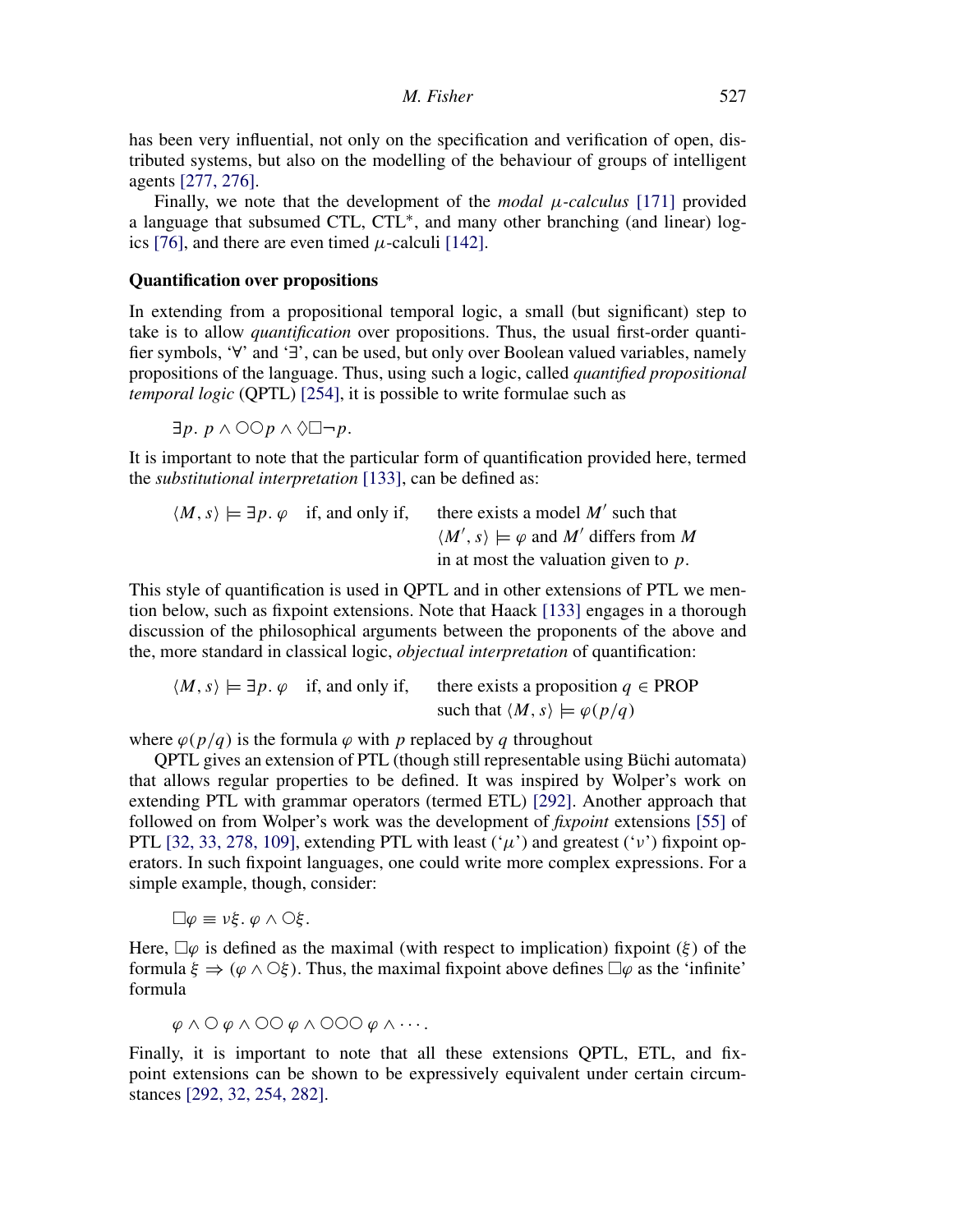#### First-order TL

Adding standard first-order (and, in the sense above, objectual) quantification to temporal logic, for example, PTL, is appealing yet fraught with danger. Such a logic is very convenient for describing many scenarios, but is so powerful that we can write down formulae that capture a form of arithmetical induction, from which it is but a short step to being able to represent full arithmetic [262, 263, 1]. Consequently, full first-order temporal logic is incomplete; in other words the set of valid formulae is not recursively enumerable (or finitely axiomatisable) when considered over models such as the Natural Numbers.

While some work was carried out on methods for handling, where possible, such specifications [191], first-order temporal logic was generally avoided. Even "small" fragments of first-order temporal logic, such as the two-variable monadic fragment, are not recursively enumerable [199, 149].

However, a breakthrough by Hodkinson et al. [149] showed that monodic fragments of first-order temporal logics could have complete axiomatisations and even be decidable. A monodic temporal formula is one whose temporal subformulae have, at most, one free variable. Thus,  $\forall x$ .  $p(x) \implies \bigcirc q(x)$  is monodic, while  $\forall x. \forall y$ .  $p(x, y) \Rightarrow \bigcirc q(x, y)$  is not. Wolter and Zakharyaschev showed that any set of valid monodic formulae is finitely axiomatisable [295] over a temporal model based on the Natural Numbers. Intuitively, the monodic fragment restricts the amount of information transferred between temporal states so that, effectively, only individual elements of information are passed between temporal states. This avoids the possibility of describing the evolution through time of more complex items, such as relations, and so retains desirable properties of the logic. In spite of this, the addition of equality or function symbols can again lead to the loss of recursive enumerability from these monodic fragments [295, 82], though recovery of this property is sometimes possible [146].

# 12.2.8 Hybrid Temporal Logic and the Concept of "now"

The term *hybrid logic* is here used to refer to logical systems comprising a hybrid of modal/temporal and classical aspects [156]. Basically, hybrid modal logics provide a language for referring to specific points in a model. This approach is widely used in description logics, with nominals typically referring to individuals [27]. In the case of temporal logics, such a possibility was suggested by Prior [229] in tense logics, but did not become popular until the 1990s, for example, with [52, 54].

The ability to refer to specific time points, for example *now*, has been found to be very useful in a number of applications. Consequently, operators such as  $\psi$  are used to bind a variable to the current point [125]. This allows the specifier to describe a temporal situation, record the point at which it occurs, then use a reference to this point in later formulae. This usefulness, has led to work on both reasoning techniques and complexity for such logics [83, 20].

# 12.3 Temporal Reasoning

Having considered the underlying temporal representations, together with languages that are used to describe such situations, we now take a brief look at a few of the reasoning methods developed for these languages.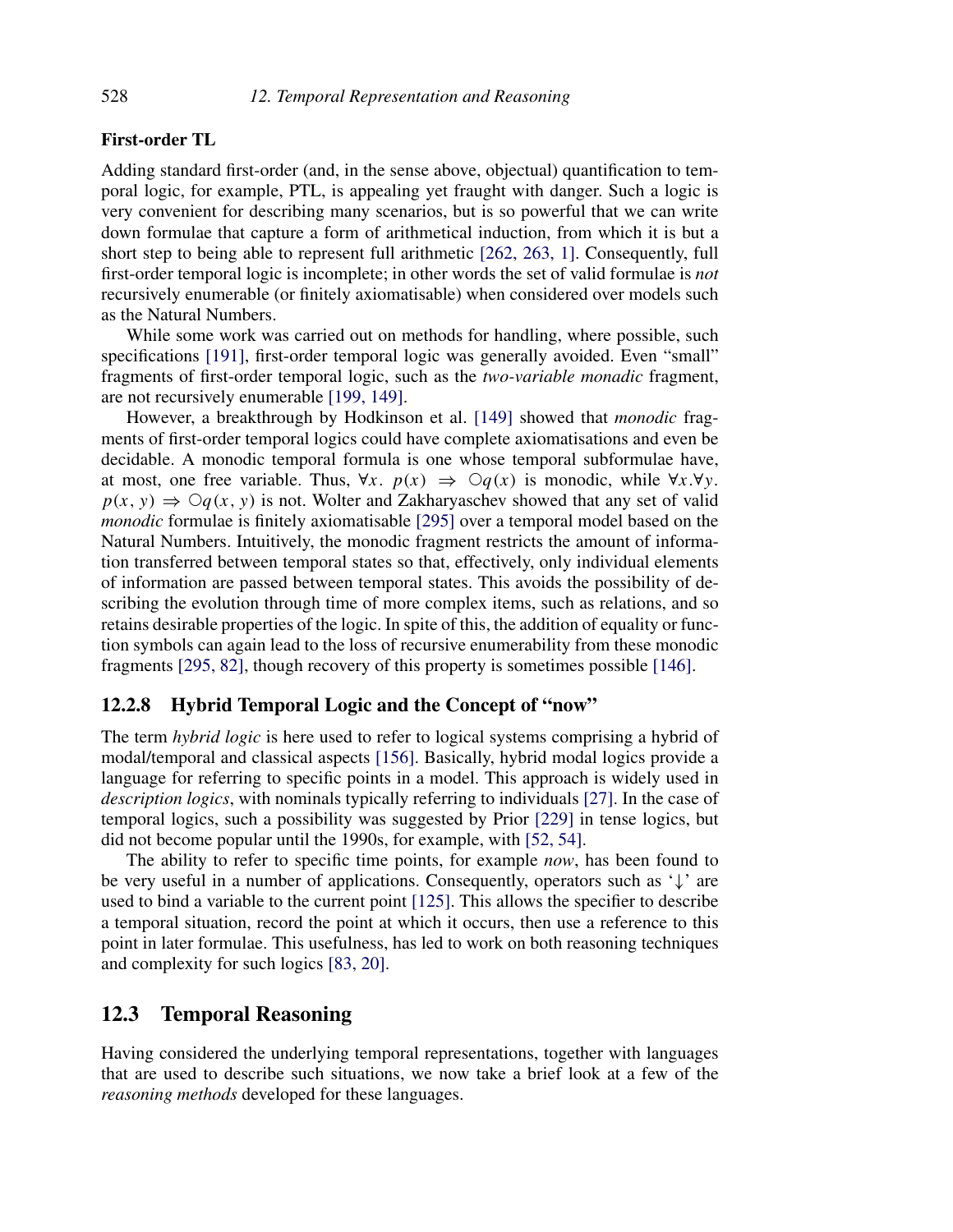#### 12.3.1 Proof Systems

There are a wide variety of axiom systems for temporal logics and, consequently, proof methods based upon them. For PTL, the most popular modal-temporal logic, an axiomatisation was provided in [113], and revisited in [243]:

$$
\vdash \neg \bigcirc \varphi \Leftrightarrow \bigcirc \neg \varphi
$$
\n
$$
\vdash \bigcirc (\varphi \Rightarrow \psi) \Rightarrow (\bigcirc \varphi \Rightarrow \bigcirc \psi)
$$
\n
$$
\vdash \Box(\varphi \Rightarrow \psi) \Rightarrow (\Box \varphi \Rightarrow \Box \psi)
$$
\n
$$
\vdash \Box \varphi \Rightarrow (\varphi \land \bigcirc \Box \varphi)
$$
\n
$$
\vdash \Box(\varphi \Rightarrow \bigcirc \varphi) \Rightarrow (\varphi \Rightarrow \Box \varphi)
$$
\n
$$
\vdash (\varphi \mathcal{U}\psi) \Rightarrow \Diamond \psi
$$
\n
$$
\vdash (\varphi \mathcal{U}\psi) \Leftrightarrow (\psi \lor (\varphi \land \bigcirc (\varphi \mathcal{U}\psi)))
$$

In addition, all propositional tautologies are theorems and the inference rules used are modus ponens together with temporal generalisation:

$$
\frac{\vdash \varphi}{\vdash \Box \varphi}.
$$

However, several other proof systems, even for this logic have been given [172, 191, 87, 260]. Many proof systems for temporal logics are based on their tense logic predecessors, such as those systems developed by van Benthem [275] and Goldblatt [123].

As to other varieties of temporal logic, perhaps the most widely studied are variants of branching-time logics. Thus, there are proof systems for CTL [225] and, recently, CTL<sup>∗</sup> [241, 242].

Concerning quantifier extensions, proof systems have been developed for QPTL [106, 166]. For full first-order temporal logics, an arithmetical axiomatisation has been given in [262]. Recently, complete (monodic) fragments of both linear and branching temporal logics have been provided [295, 150] while proof systems have been developed for alternative fragments of first-order temporal logics [221].

#### 12.3.2 Automated Deduction

Given the utility of temporal formalisms, it is not surprising that many computational tools for establishing the truth of temporal statements have been developed. In some approaches, such as model checking (see Section 12.4.4), temporal conditions are often replaced by finite automata over infinite words. The close link between temporal logics and such finite automata [254, 279, 280] means that decisions about the truth of temporal statements can often be reduced to automata-theoretic questions. Rather than discussing this further, we will consider more traditional automated approaches, such as *tableau* and *resolution* systems. However, before doing this, we note that the temporal arguments view of temporal representations given earlier points to an obvious way to automate temporal reasoning, namely to translate statements in temporal logic to corresponding statements in classical logic, adding an extra argument. Thus the implication

 $(p \land \bigcirc q) \Rightarrow \Box r$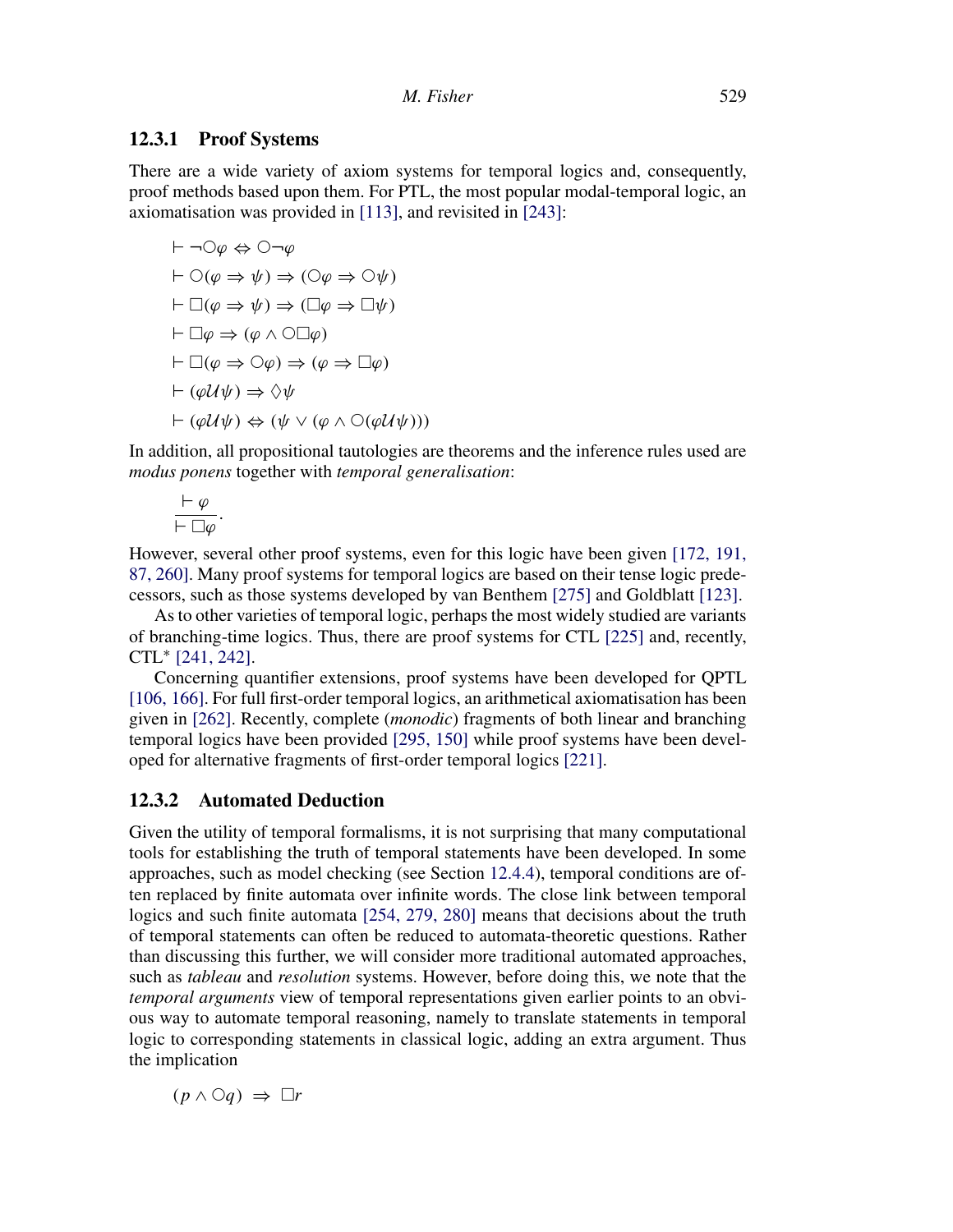might become, if we consider the simple Natural Number basis for temporal logic, the following formula

$$
\forall t. (p(t) \land q(t+1)) \Rightarrow (\forall u. (u \geq t) \Rightarrow r(u)).
$$

This is an appealing approach, and has been successfully applied to the translation of modal logics [212]. However, the translation approach has been used relatively little [210], possibly because the fragment of logic translated to often has high complexity; see [143, 124].

Probably the most popular approach to deciding the truth of temporal formulae is the tableau method. The basis of the tableau approach is to recursively take the formula apart, until atomic formulae are dealt with, then assess the truth of the formula in light of the truth constraints imposed by these atomic literals [75]. In classical logic, this typically generates a *tree* of subformulae. However, in temporal logics, as in many modal logics [101], either an infinite tree or, more commonly, a graph structure is generated. The main work in this area was carried out by Wolper [292, 293], who developed a tableau system for discrete, propositional, linear temporal logic. Several other tableau approaches have been reported, both for the above logic [128, 253], and for other varieties of temporal logic [90, 194, 126, 220, 168]. However, the structures built using the tableau method are very close to the  $\omega$ -automata representing the formulae. Thus, particularly in the case of logics such as CTL∗, automata theoretic approaches are often used [92].

In recent years, resolution based approaches [244, 30] have been developed. These have consisted of both *non-clausal* resolution, where the formulae in question do not have to be translated to a specific clausal form [3, 5], and *clausal* resolution, where such a form is required [67, 284, 95, 99]. Again, resolution techniques have been extended beyond the basic propositional, discrete, linear temporal logics [57, 81, 167], leading to some practical systems (see Section 12.4.3). For further details on such approaches, particularly for discrete temporal logics, the article [243] is recommended.

Automated deduction for interval temporal logics has often been subsumed by work on temporal planning or temporal constraint satisfaction (see Section 12.4.3), though some work has been carried out on SAT-like procedures for interval temporal problems [269] and tableau methods for interval logics [126, 58].

# 12.4 Applications

In this section we will provide an outline of some of the ways in which the concepts described in the previous sections can be used to describe and reason about different temporal phenomena. This is not intended to be a comprehensive survey and, again, there are a number of excellent publications covering these topics in detail. However, we aim, through the descriptions below, to provide a sense of the breadth of representational capabilities of temporal logics.

#### 12.4.1 Natural Language

The representation of elements of natural language, particularly *tense*, is not only an intuitively appealing use of temporal logic but provides the starting point for much of the work on temporal logics described in this chapter. The main reason for this is the work of Prior [138] on the formal representation of tense [229]. The sentence: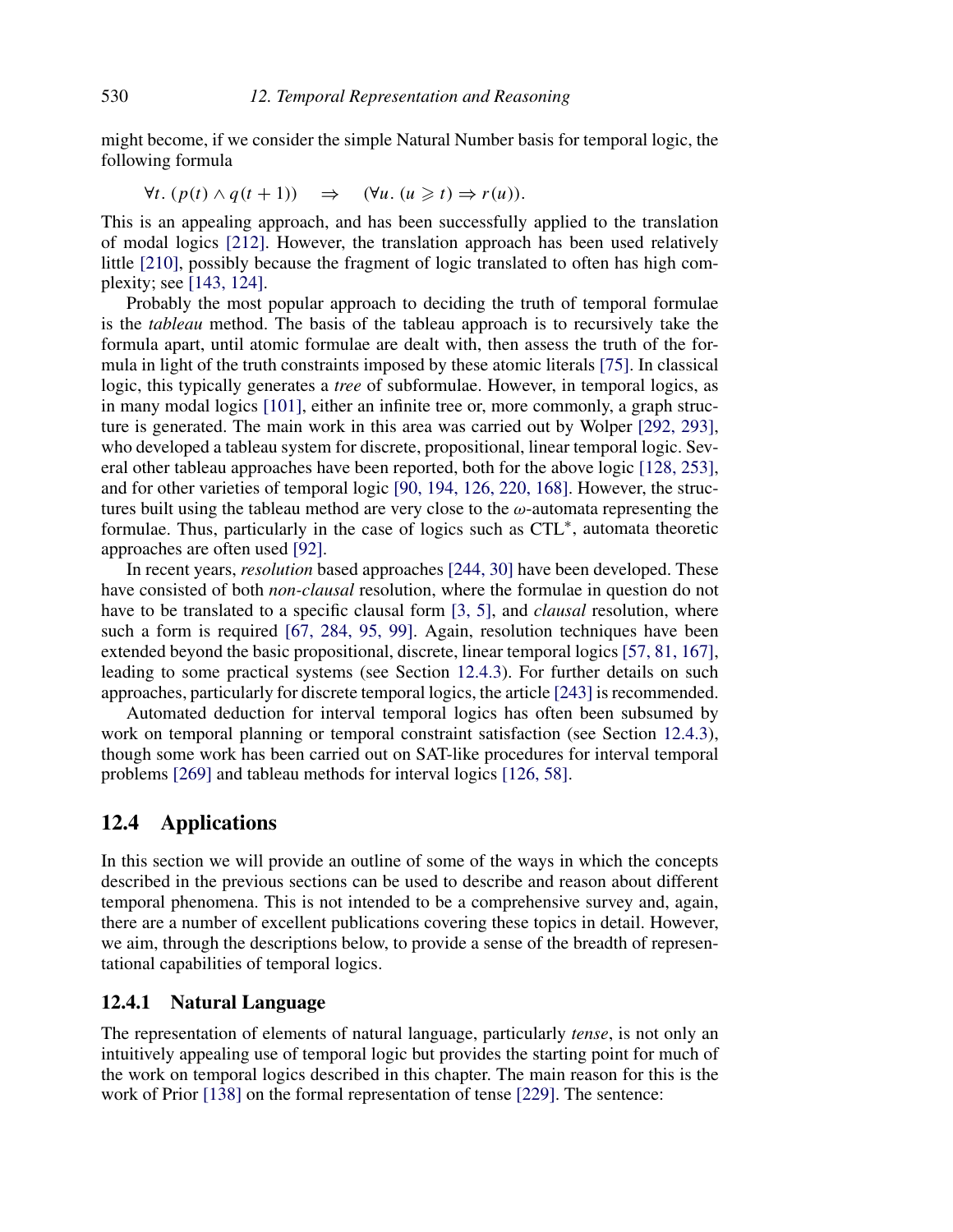"I am writing this section, will write the next section later, and eventually will have *written* the whole chapter"

naturally contains the verb "to write" under different tenses. The tenses used depend upon the moment in time referred to, relative to the person describing it. Prior carried out a logical analysis of such uses of tense, developing tense logic, and captured a variety of temporal connectives that have subsequently been used in many temporal logics, for example, *until*, *since*, *before*, *after*, and *during*.

Subsequent work by Kamp [161] related tense operators, such as since and until, to first-order languages of linear order. This work has been very influential, leading to deeper analysis of tense logic [107, 64, 65], and then to work on temporal logics. An excellent summary of such work on tense logic is given in [66].

The representation of natural language using various temporal representations has also moved on, for example, through the work of van Benthem [275], Galton [116], Kamp and Reyle [162], Steedman [257, 258], ter Meulen [265] and Pratt-Hartmann [228]. A more detailed overview of temporal representation in natural language can be found in [266].

Finally, work in this area naturally impacts upon practical applications, such as the use of temporal representation in legal reasoning [288].

#### 12.4.2 Reactive System Specification

It is in the description of complex (interacting, concurrent or distributed) systems that temporal representations have been so widely used. While it is clearly impossible to give a thorough survey of all the ways that temporal notations have been used, particularly as formal specifications, we will give some initial pointers to this area below.

Probably the best known style of temporal specification, which has been used in the specification and verification of programs, is that instigated by Pnueli [222, 113, 223] and continued by Manna and Pnueli through a series of books [191, 192] and papers. In such an approach, the expressive power of modal temporal languages is used in order to specify properties such as safety:

 $\Box$ (temperature < 500)

ensuring, in this case, that in any current or future situation, the temperature must be less than 500, liveness:

♦(terminate ∧ successful)

where, for example, some process is guaranteed to eventually terminate successfully, and fairness:

```
\Box \Diamond request \Rightarrow \Diamond respond
```
guaranteeing that if a request is made often enough ( $\Box \Diamond$  implies "infinitely often") then, eventually, a response will be given.

In parallel with the Manna/Pnueli line of work, Lamport developed a Temporal Logic of Actions (TLA) [177]. This has also been successful, leading to a large body of work on temporal specifications of a variety of systems [178]. Finally, it should be noted that descriptions of many real-world applications have been given using other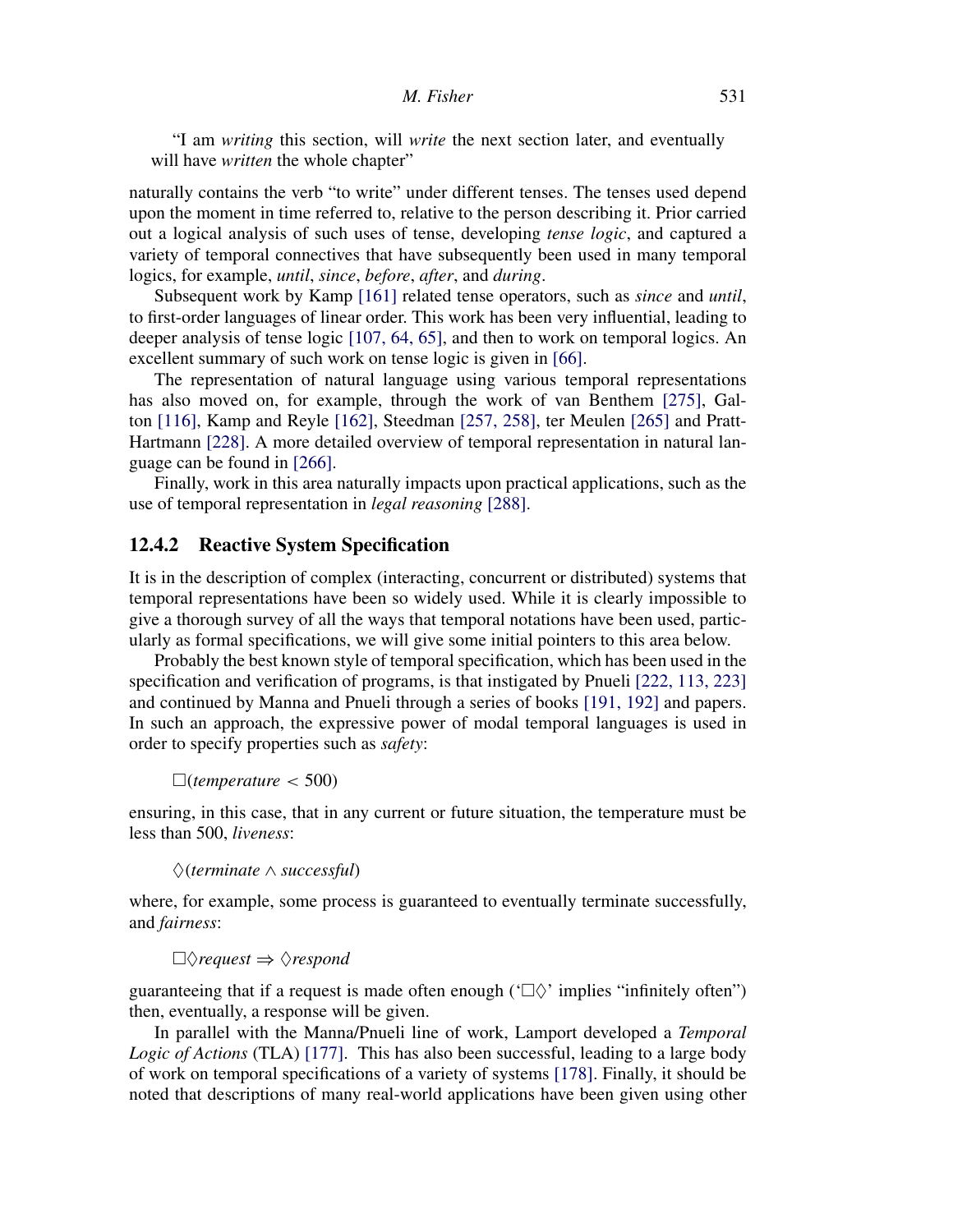varieties of temporal language, such as real-time temporal logics (see Section 12.2.6), interval temporal logics (see Section 12.2.5), partial-order temporal logics [268], etc.

Once a system has been specified, for example, using the logical approach above, a number of techniques may be used. These include: refinement, in order to develop a modified specification [2]; execution, where the specification is treated like a program and executed directly [205, 36, 98]; deductive verification, whereby the relationship between two logical specifications is proved (see Sections 12.3.2 and 12.4.3); algorithmic verification, where the match between the specification and a finite-state description (for example, a program) is established (see Section 12.4.4); and synthesis, whereby such a finite-state description (program) is generated (semi-) automatically from the specification [226].

#### 12.4.3 Theorem-Proving

Several of the reasoning techniques described in Section 12.3 have been developed into powerful proving tools. In the case of modal-temporal logic, the best known is the Stanford Temporal Prover (STeP) developed over a number of years by Manna and colleagues [259, 51, 50]. STeP supports the "the computer-aided formal verification of reactive, real-time and hybrid systems based on their temporal specification". It incorporates both model checking and proof procedures and is therefore able to tackle more complex, even infinite state, verification problems.

For modal-temporal logics, several other systems have been developed, notably TeMP [155], based on the clausal temporal resolution approach [167], TLPVS [270, 224], built on top of PVS [233], and the Logics Workbench [188, 253].

In terms of interval temporal logics, many of the reasoning techniques and uses of interval algebras have been incorporated in temporal planning [104, 271] and temporal constraint satisfaction systems [85, 291]. These topics are covered in depth elsewhere, but we here just cite some of the relevant work on temporal planning, notably that by Bacchus and Kabanza on using temporal logics to control the planning process [29], by Fox and Long on describing complex temporal domains [103], by Geffner and Vidal on constraint-based temporal planning [286], by Mayer et al. on planning using first-order temporal logics [196], by Gerevini et al. on developing the LPG planning system [187], and by Doherty on planning in temporal action logic [84].

There has been less development and implementation of Moszkowski's ITL, but see [159] for several tools based on this approach. However, the direct execution of ITL statements is the basis for the *Tempura* programming language [205, 134] which is important in the development of compositional reasoning [207]. Just as Tempura is based on forward-chaining execution of ITL statements, the METATEM approach forward-chains through PTL formulae, though in a specific normal form [36, 98]. Alternative approaches to the execution of temporal statements are based on the extension of logic programming to modal temporal logic, giving Templog [4, 40] or Chronolog [215, 186] or the addition of interval constructs to logic programming, giving the temporal event calculus [169, 35, 209, 34]. For introductions to the ideas behind executable temporal logic, see [214, 96].

# 12.4.4 Model Checking

Undoubtedly the most practical use of temporal logic is in *model checking*. This is simply based on the idea of satisfiability checking. Thus, given a model,  $M$ , and a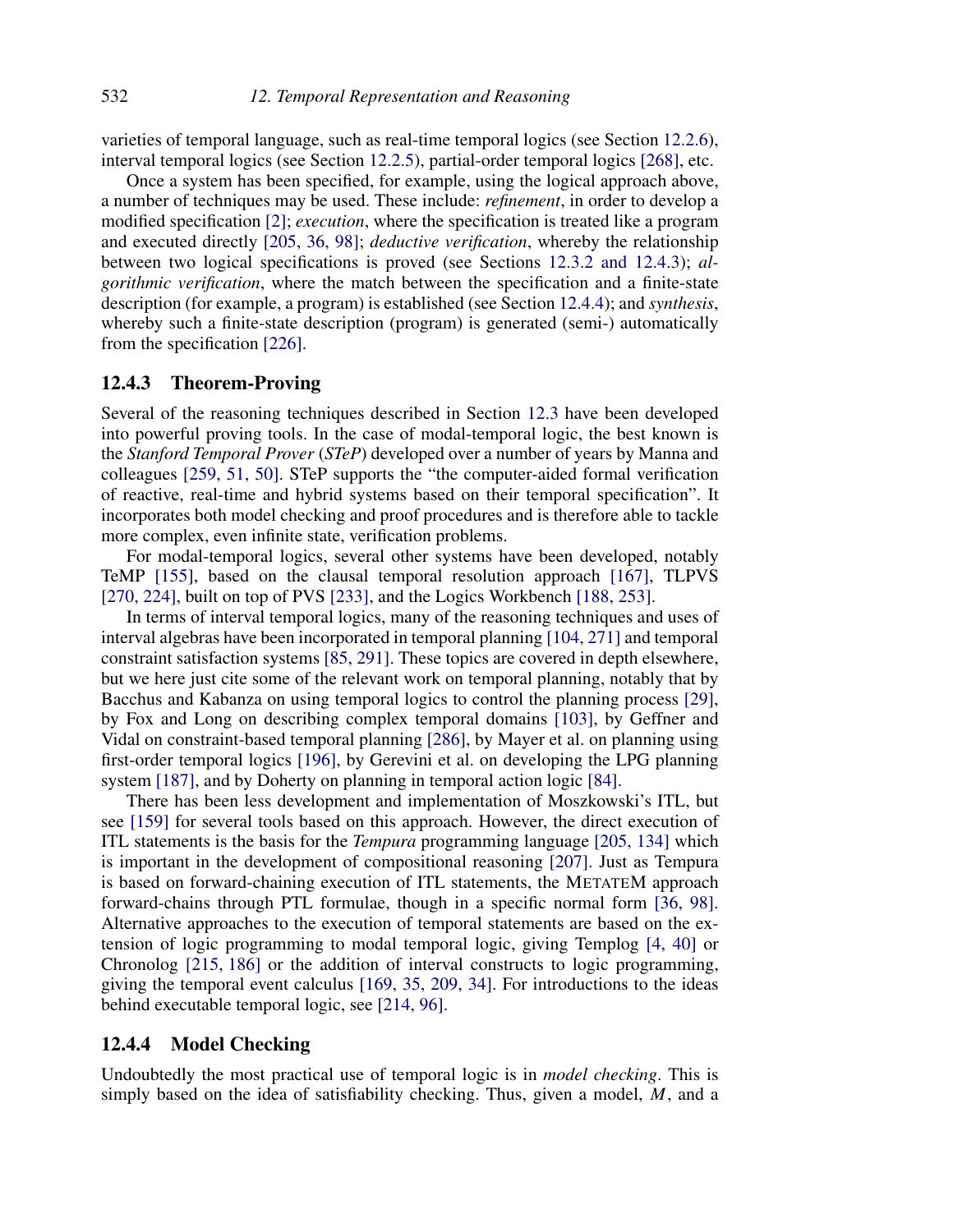property,  $\varphi$ , is it the case that  $\varphi$  is true throughout M? If M represents all the possible paths through a hardware design, or all the possible executions of a program, then answering this question corresponds to checking whether all the executions/paths satisfy the property. Consequently, this is used extensively in the formal verification of hardware descriptions, network protocols and complex software [151, 73].

That model checking has become so popular is due mainly to improvements in the engineering of model checking algorithms and model checkers. Simply enumerating all the paths through the model M and checking whether  $\varphi$  is satisfied on that path can clearly be slow. However, an automata-theoretic view of the approach helped suggest improvements [254]. Here, the idea is that a Büchi automaton,  $A_M$ , can be developed to represent all the paths through M, while another Büchi automaton,  $A_{\neg\varphi}$ , can be developed to capture all paths that do not satisfy  $\varphi$ . Thus,  $A_{\neg\varphi}$  represents all the bad paths. Now, once we have these two automata, we simply take the product,  $A_M \times A_{\neg\omega}$ , which produces a new automaton whose paths are those that satisfy *both* automata. Thus, a path through  $A_M \times A_{\neg \varphi}$  would be a path through  $A_M$  that also *did not* satisfy  $\varphi$ . Now, the question of whether "all paths through M satisfy  $\varphi$ " can be reduced to the question of whether "the automaton  $A_M \times A_{-\varphi}$  has no accepting runs". This automata theoretic view was very appealing and led to significant theoretical advances [279]. However, a key practical problem is that the space (and time) needed to construct the product of the two automata can be prohibitively large. Thus, mechanisms for reducing this were required before model checking could be widely used.

Two approaches have been developed that have led to widespread use of model checking in system verification. The first is the idea of *on-the-fly model check*ing [122, 152]. Here, the product automaton is only constructed as needed (i.e., it is built *on the fly*), avoiding expensive product construction in many cases. This approach has been particularly successful in the Spin model checker [153, 256], which checks specifications written in linear temporal logic against systems represented in the Promela modelling language [153].

The second approach is to still carry out automata composition, but to find a much better (and more efficient) representation for the structures involved. This is termed symbolic model checking [63] and uses Binary Decision Diagrams (BDDs) [60] to represent both the system and property. BDDs are a notation in which Boolean formulae can be represented as a graph structure on which certain logical operations can be very quick. This is dependent on finding a good ordering for the Boolean predicates within the graph structure. The use of varieties of BDDs has led to a significant increase in the size of system that can be verified using model checking, and is particularly successful in the SMV [198, 62] and nu\_smv [71, 211] model checkers, which check branching temporal formulae (in CTL) over finite automata.

Model checking has also been applied to real-time systems [10, 47, 272, 219, 173, 234, 285], most successfully via the UPPAAL system. This has been used to model and verify networks of timed automata, and uses model checking as a key component [180, 42].

Although model checking has been relatively successful, much work still remains. Current work on abstraction techniques (i.e., reducing complex systems to simpler ones amenable to model checking), SAT based and bounded model checking [48, 49, 26, 227], probabilistic model checking [174, 230], and model checking for high-level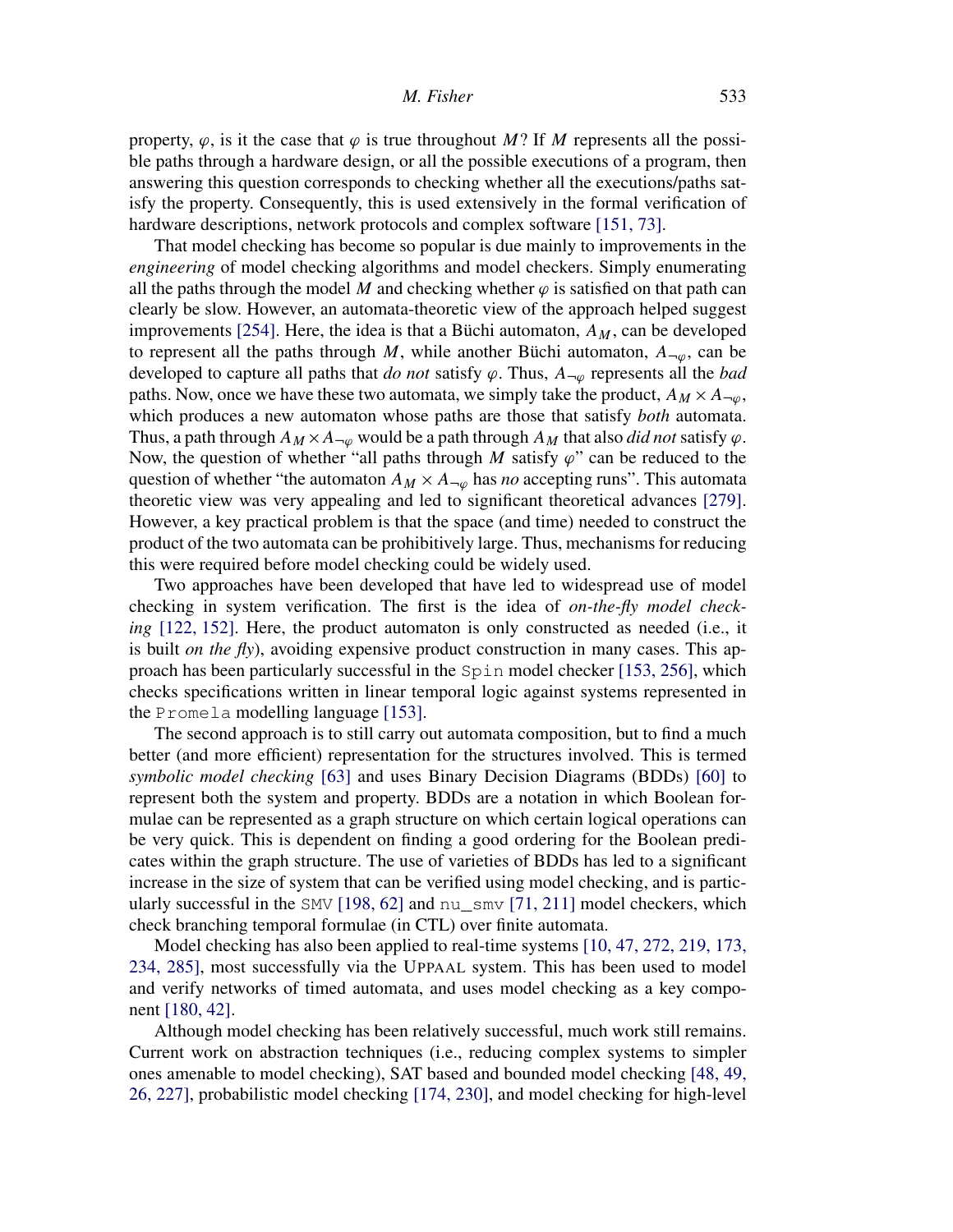languages such as  $\text{C}$  [31, 255] and Java [289, 160] promise even greater advances in the future.

#### 12.4.5 PSL/Sugar

The success of model checking, particularly in the realm of *hardware* design, has led to the use of temporal techniques in a number of industrial areas. Standards for specifying the functional properties of hardware logic designs are now based upon temporal logics. For example, there is a large consortium developing and applying PSL/Sugar [41, 231]. This, and other approaches such as ForSpec [21] and SystemVerilog Assertions [261], extend temporal logic adding regular expressions and clocks and even allowing more complex combinations of automata and regular expressions [43].

# 12.4.6 Temporal Description Logics

It is often desirable to combine temporal logic with description logic, to give a temporal description logic. While there have been some attempts to consider the general problem of combining such non-classical logics [45], it is only in specific areas that a systematic examination of detailed combinations has been carried out. Temporal description logics are just such an area.

The motivation for studying temporal description logics primarily arose from work on temporal databases [94, 24] and dynamic knowledge/plan representation [247, 22, 23]. A thorough survey of the varieties of combination, and their properties, is provided by Artale and Franconi in [25]. Different logical combinations can be produced, depending on what type of temporal logic is used (e.g., point-based or interval) and how the temporal dimension is incorporated. A simple temporal description logic can be obtained by combining a basic description logic with a standard point-based temporal logic, such as PTL. This combination can be carried out in a number of ways, two of which are termed *external* and *internal* in [25]:

- using an *external* approach, the temporal dimension is used to relate different (static) 'snapshots' of the system, each of which is described by a description logic formula;
- using an internal approach, the temporal dimension is effectively embedded within the description logic.

For simplicity, we consider the first view; for example,

```
parentof(Michael, Christopher)
\Rightarrow O parentof(Michael, James)
```
Here parentof(Michael, Christopher) is true at present, and within the current description logic theory, while parentof(Michael, James) will be true at the next moment in time. This, relatively simple, approach allows us to add a dynamic element to description logics. Yet, it is also important to be able to carry information between temporal states, for example,

$$
\forall x. \text{parentof}(\text{Michael}, x) \Rightarrow \text{Operator}(\text{Michael}, x) \tag{12.1}
$$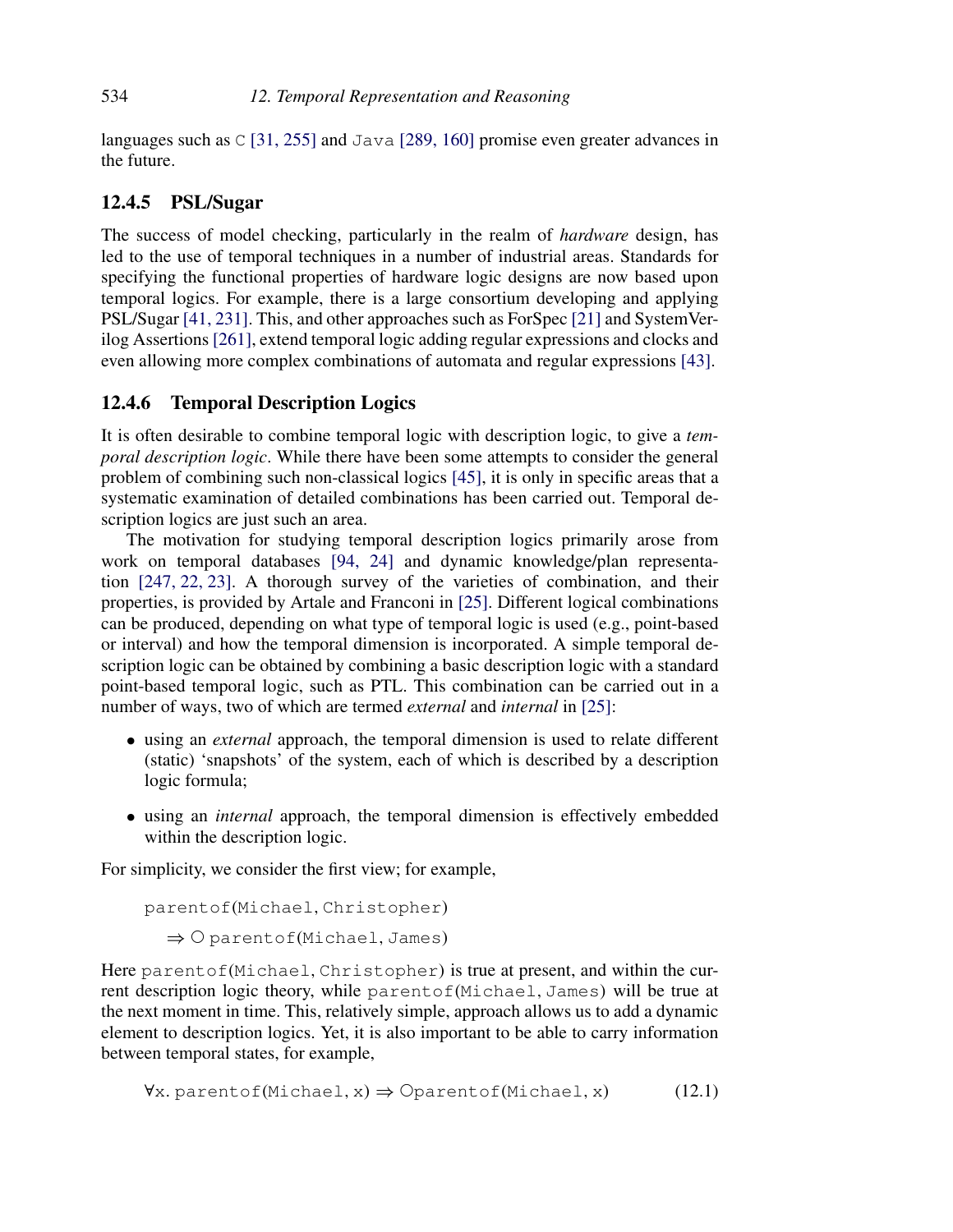However, just as in first-order temporal logics[263, 1] (see Section 12.2.7), the amount of information transferred between temporal states can drastically affect the properties of the logic. Thus, varieties including (12.1) above, where only individual elements of information are passed between temporal states, correspond to the class of monodic first-order temporal logics [149] in which decidability can be retained. Correspondingly, temporal description logics where concepts can evolve over time, but where the temporal evolution of roles is limited, can retain recursive enumerability and, often, decidability [294, 25].

# 12.5 Concluding Remarks

In this chapter we have provided an overview of a variety of aspects concerning temporal representation and reasoning. Even though this is not meant to be exhaustive, it is clear that not only are there many subtle aspects within the general area of temporal representation, but there is also a vast number of other areas and applications within which temporal approaches are relevant.

Although we have described many aspects of temporal representation and reasoning, others that we have omitted include:

- *temporal data mining*—the extraction of temporal patterns either from large datasets or streams of data [264, 46];
- *temporal databases*—the incorporation in (relational) databases and query languages of various temporal constraints [46, 273, 70]; and
- *probabilistic temporal logics*—the extension of temporal representations with probabilities and uncertainty [137], together with various applications such as probabilistic model checking [230].

As is clear in these areas, as well as in the topics examined within this chapter, research on temporal representation and reasoning continues to expand and progress. New formalisms, techniques and tools are being developed, and all of this points to the increasing relevance of temporal representation and reasoning to knowledge representation, and to Computer Science and Artificial Intelligence in general.

# Acknowledgements

The author would like to thank a number of experts in the area who have reviewed this chapter and provided valuable insights and corrections, in particular: Anthony Galton; Valentin Goranko; Ian Hodkinson; Jixin Ma; Angelo Montanari; Ben Moszkowski; Wojciech Penczek; Ian Pratt-Hartmann; Mark Reynolds; Pierre-Yves Schobbens; and Mike Wooldridge.

# Bibliography

[1] M. Abadi. The power of temporal proofs. Theoretical Computer Science, 65(1):35–83, 1989.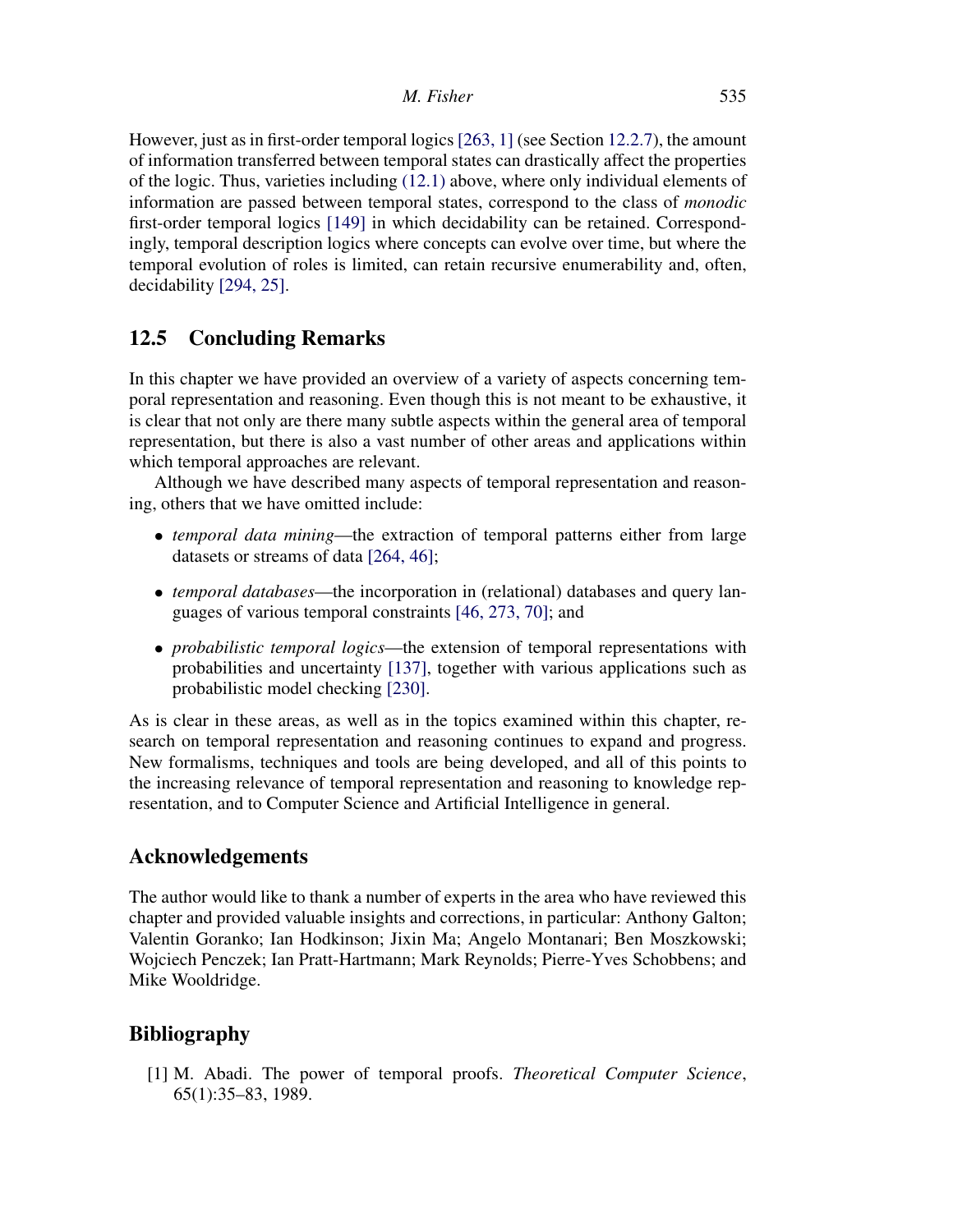- [2] M. Abadi and L. Lamport. The existence of refinement mappings. Theoretical Computer Science, 82(2):253–284, 1991.
- [3] M. Abadi and Z. Manna. Non-clausal temporal deduction. In Proc. Workshop on Logics of Programs, Lecture Notes in Computer Science, vol. 193, pages 1–15. Springer, June 1985.
- [4] M. Abadi and Z. Manna. Temporal logic programming. Journal of Symbolic Computation, 8(3):277–295, 1989.
- [5] M. Abadi and Z. Manna. Nonclausal deduction in first-order temporal logic. ACM Journal, 37(2):279–317, April 1990.
- [6] J.F. Allen. Maintaining knowledge about temporal intervals. ACM Communications, 26(11):832–843, November 1983.
- [7] J.F. Allen. Towards a general theory of action and time. Artificial Intelligence, 23:123–154, 1984.
- [8] J.F. Allen and P.J. Hayes. A common sense theory of time. In Proc. 9th International Joint Conference on Artificial Intelligence (IJCAI), pages 528–531, August 1985.
- [9] J.F. Allen and J.A. Koomen. Planning using a temporal world model. In Proc. 8th International Joint Conference on Artificial Intelligence (IJCAI), pages 741– 747, August 1983.
- [10] R. Alur, C. Courcoubetis, and D.L. Dill. Model-checking in dense real-time. Information and Computation, 104(1):2–34, May 1993.
- [11] R. Alur, C. Courcoubetis, N. Halbwachs, T.A. Henzinger, P.-H. Ho, X. Nicollin, A. Olivero, J. Sifakis, and S. Yovine. The algorithmic analysis of hybrid systems. Theoretical Computer Science, 138(1):3–34, 1995.
- [12] R. Alur and D.L. Dill. The theory of timed automata. In de Bakker et al. [79], pages 45–73.
- [13] R. Alur and D.L. Dill. A theory of timed automata. Theoretical Computer Science, 126(1):183–235, 1994.
- [14] R. Alur, K. Etessami, and M. Yannakakis. Realizability and verification of MSC graphs. Theoretical Computer Science, 331(1):97–114, 2005.
- [15] R. Alur and T.A. Henzinger. Logics and models of real time: A survey. In de Bakker et al. [79], pages 74–106.
- [16] R. Alur and T.A. Henzinger. Real-time logics: complexity and expressiveness. Information and Computation, 104(1):35–77, 1993.
- [17] R. Alur, T.A. Henzinger, and O. Kupferman. Alternating-time temporal logic. ACM Journal, 49(5):672–713, 2002.
- [18] R. Alur, T.A. Henzinger, F.Y.C. Mang, S. Qadeer, S.K. Rajamani, and S. Tasiran. MOCHA: Modularity in model checking. In Proc. 10th International Conference on Computer Aided Verification (CAV), Lecture Notes in Computer Science, vol. 1427, pages 521–525. Springer, 1998.
- [19] R. Alur and P. Madhusudan. Decision problems for timed automata: a survey. In Formal Methods for the Design of Real-Time Systems (International School on Formal Methods for the Design of Computer, Communication and Software Systems), Lecture Notes in Computer Science, vol. 3185, pages 1–24. Springer, 2004.
- [20] C. Areces, P. Blackburn, and M. Marx. The computational complexity of hybrid temporal logics. The Logic Journal of the IGPL, 8(5):653–679, 1999.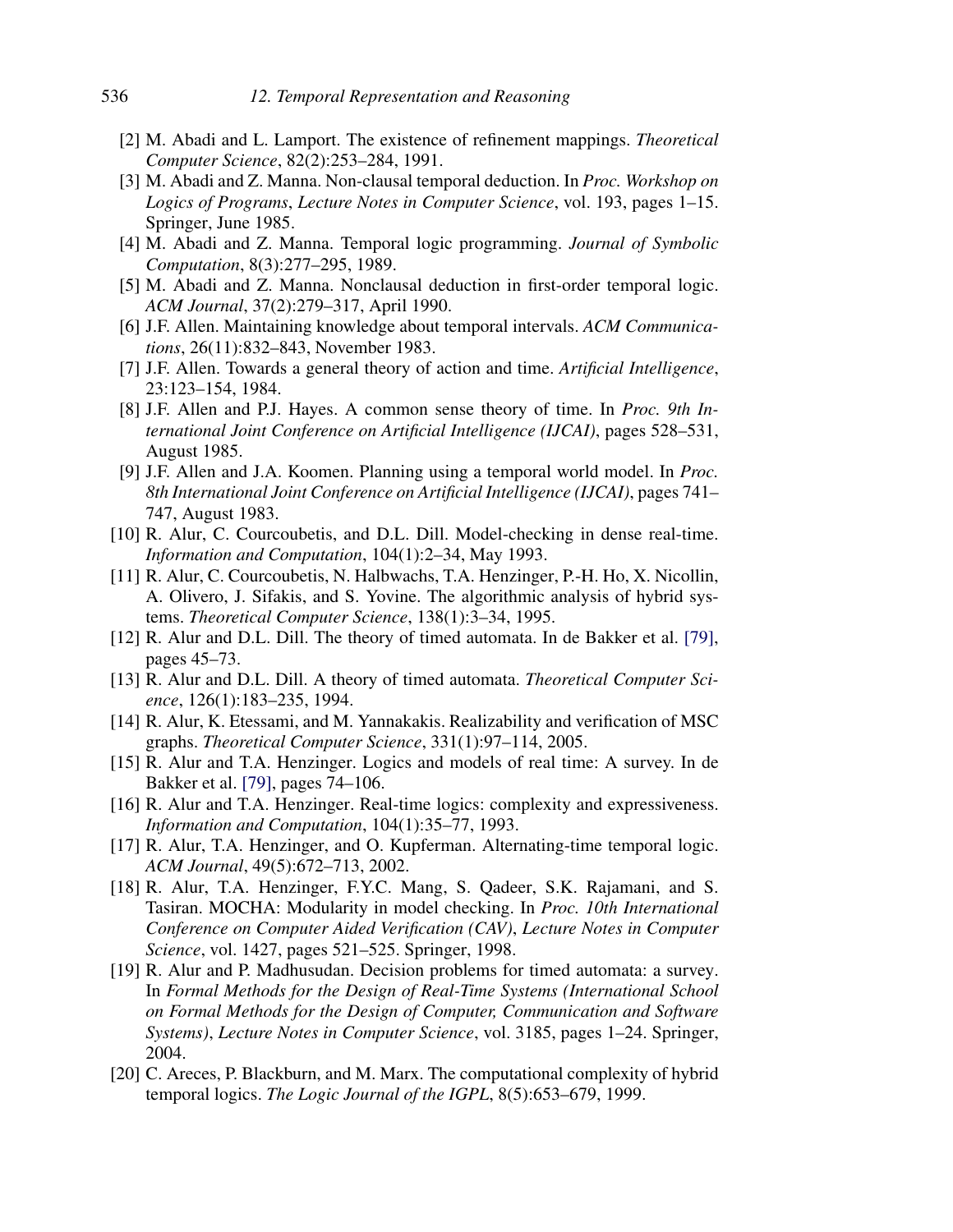- [21] R. Armoni, L. Fix, A. Flaisher, R. Gerth, B. Ginsburg, T. Kanza, A. Landver, S. Mador-Haim, E. Singerman, A. Tiemeyer, M.Y. Vardi, and Y. Zbar. The For-Spec temporal logic: a new temporal property-specification language. In *Proc.* 8th International Conference on Tools and Algorithms for the Construction and Analysis of Systems (TACAS), Lecture Notes in Computer Science, vol. 2280, pages 296–311. Springer, 2002.
- [22] A. Artale and E. Franconi. A temporal description logic for reasoning about actions and plans. Journal of Artificial Intelligence Research (JAIR), 9:463–506, 1998.
- [23] A. Artale and E. Franconi. Representing a robotic domain using temporal description logics. Journal of Artificial Intelligence for Engineering Design, Analysis and Manufacturing (AIEDAM), 13(2):105–117, April 1999.
- [24] A. Artale and E. Franconi. Temporal entity-relationship modeling with description logics. In Proc. International Conference on Conceptual Modelling (ER). Springer-Verlag, November 1999.
- [25] A. Artale and E. Franconi. Temporal description logics. In Fisher et al. [100], pages 375–388.
- [26] G. Audemard, A. Cimatti, A. Kornilowicz, and R. Sebastiani. Bounded model checking for timed systems. In Proc. 22nd IFIP WG 6.1 International Conference on Formal Techniques for Networked and Distributed Systems (FORTE), Lecture Notes in Computer Science, vol. 2529, pages 243–259. Springer, 2002.
- [27] F. Baader, D. Calvanese, D.L. McGuinness, D. Nardi, and P.F. Patel-Schneider, editors. The Description Logic Handbook: Theory, Implementation, and Applications. Cambridge University Press, 2003.
- [28] M. Baaz, A. Leitsch, and R. Zach. Completeness of a first-order temporal logic with time-gaps. Theoretical Computer Science, 160(1–2):241–270, 1996.
- [29] F. Bacchus and F. Kabanza. Using temporal logics to express search control knowledge for planning. Artificial Intelligence, 116(1–2):123–191, 2000.
- [30] L. Bachmair and H. Ganzinger. Resolution theorem proving. In A. Robinson and A. Voronkov, editors. Handbook of Automated Reasoning, vol. I, pages 19– 99. Elsevier Science, 2001 (Chapter 2).
- [31] T. Ball and S.K. Rajamani. The SLAM toolkit. In Proc. 13th International Conference on Computer Aided Verification (CAV), Lecture Notes in Computer Science, vol. 2102, pages 260–264. Springer, 2001.
- [32] B. Banieqbal and H. Barringer. A study of an extended temporal language and a temporal fixed point calculus. Technical Report UMCS-86-10-2, Department of Computer Science, University of Manchester, November 1986.
- [33] B. Banieqbal and H. Barringer. Temporal logic with fixed points. In *Proc. Tem*poral Logic in Specification, Lecture Notes in Computer Science, vol. 398, pages 62–74. Springer, 1987.
- [34] C. Baral. Query Answering, 2007. (In this volume).
- [35] C. Baral and M. Gelfond. Logic programming and reasoning about actions. In Fisher et al. [100], pages 389–428.
- [36] H. Barringer, M. Fisher, D. Gabbay, R. Owens, and M. Reynolds, editors. The Imperative Future: Principles of Executable Temporal Logics. Research Studies Press, Chichester, United Kingdom, 1996.
- [37] H. Barringer and D. Gabbay. Modal varieties of temporal logic. In Fisher et al. [100], pages 119–166.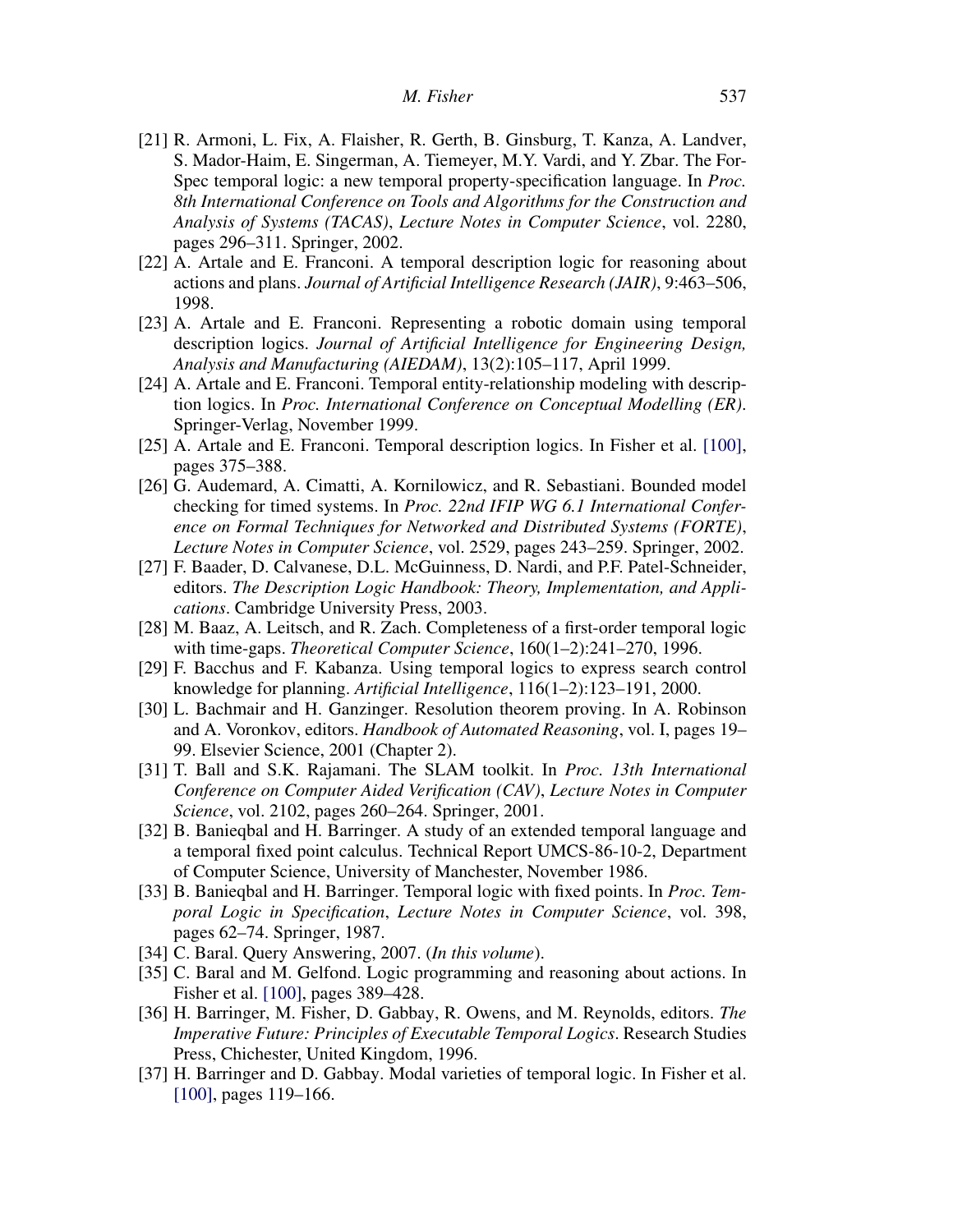- [38] H. Barringer, R. Kuiper, and A. Pnueli. A compositional temporal approach to a CSP-like language. In Proc. IFIP Working Conference "The Role of Abstract Models in Information Processing", Vienna, 1985.
- [39] H. Barringer, R. Kuiper, and A. Pnueli. A really abstract concurrent model and its temporal logic. In Proc. 13th ACM Symposium on the Principles of Programming Languages (POPL), January 1986.
- [40] M. Baudinet. On the expressiveness of temporal logic programming. Information and Computation, 117(2):157–180, 1995.
- [41] I. Beer, S. Ben-David, C. Eisner, D. Fisman, A. Gringauze, and Y. Rodeh. The temporal logic sugar. In Proc. 13th International Conference on Computer Aided Verification (CAV), Lecture Notes in Computer Science, vol. 2102, pages 363–367. Springer, 2001.
- [42] G. Behrmann, A. David, K.G. Larsen, O. Möller, P. Pettersson, and W. Yi. UP-PAAL—present and future. In Proc. 40th IEEE Conference on Decision and Control (CDC). IEEE Computer Society Press, 2001.
- [43] S. Ben-David, D. Fisman, and S. Ruah. Embedding finite automata within regular expressions. In Proc. 1st International Symposium on Leveraging Applications of Formal Methods (ISoLA). Springer, 2004.
- [44] J. Bengtsson and W. Yi. Timed automata: semantics, algorithms and tools. In Lecture Notes on Concurrency and Petri Nets, Lecture Notes in Computer Science, vol. 3098. Springer-Verlag, 2004.
- [45] B. Bennett, C. Dixon, M. Fisher, E. Franconi, I. Horrocks, and M. de Rijke. Combinations of modal logics. AI Review, 17(1):1–20, 2002.
- [46] C. Bettini, S. Jajodia, and S. Wang. Time Granularities in Databases, Data Mining and Temporal Reasoning. Springer-Verlag, New York, USA, 2000.
- [47] D. Beyer, C. Lewerentz, and A. Noack. Rabbit: A tool for BDD-based verification of real-time systems. In Proc. 15th International Conference on Computer Aided Verification, (CAV), Lecture Notes in Computer Science, vol. 2725, pages 122–125. Springer, 2003.
- [48] A. Biere, A. Cimatti, E.M. Clarke, M. Fujita, and Y. Zhu. Symbolic model checking using SAT procedures instead of BDDs. In Proc. Design Automation Conference (DAC), pages 317–320, 1999.
- [49] A. Biere, A. Cimatti, E.M. Clarke, and Y. Zhu. Symbolic model checking without BDDs. In Proc. 5th International Conference on Tools and Algorithms for Construction and Analysis of Systems (TACAS), Lecture Notes in Computer Science, vol. 1579, pages 193–207. Springer, 1999.
- [50] N. Bjørner, A. Browne, M. Colón, B. Finkbeiner, Z. Manna, H. Sipma, and T. Uribe. Verifying temporal properties of reactive systems: A STeP tutorial. Formal Methods in System Design, 16(3):227–270, 2000.
- [51] N. Bjørner, Z. Manna, H. Sipma, and T. Uribe. Deductive verification of realtime systems using STeP. Theoretical Computer Science, 253(1):27–60, 2001.
- [52] P. Blackburn. Nominal tense logic. Notre Dame Journal of Formal Logic, 34(1):56–83, 1993.
- [53] P. Blackburn, M. de Rijke, and Y. Venema. Modal Logic. Cambridge Tracts in Theoretical Computer Science. Cambridge University Press, 2001.
- [54] P. Blackburn and M. Tzakova. Hybrid languages and temporal logic. Logic Journal of the IGPL, 7(1):27–54, 1999.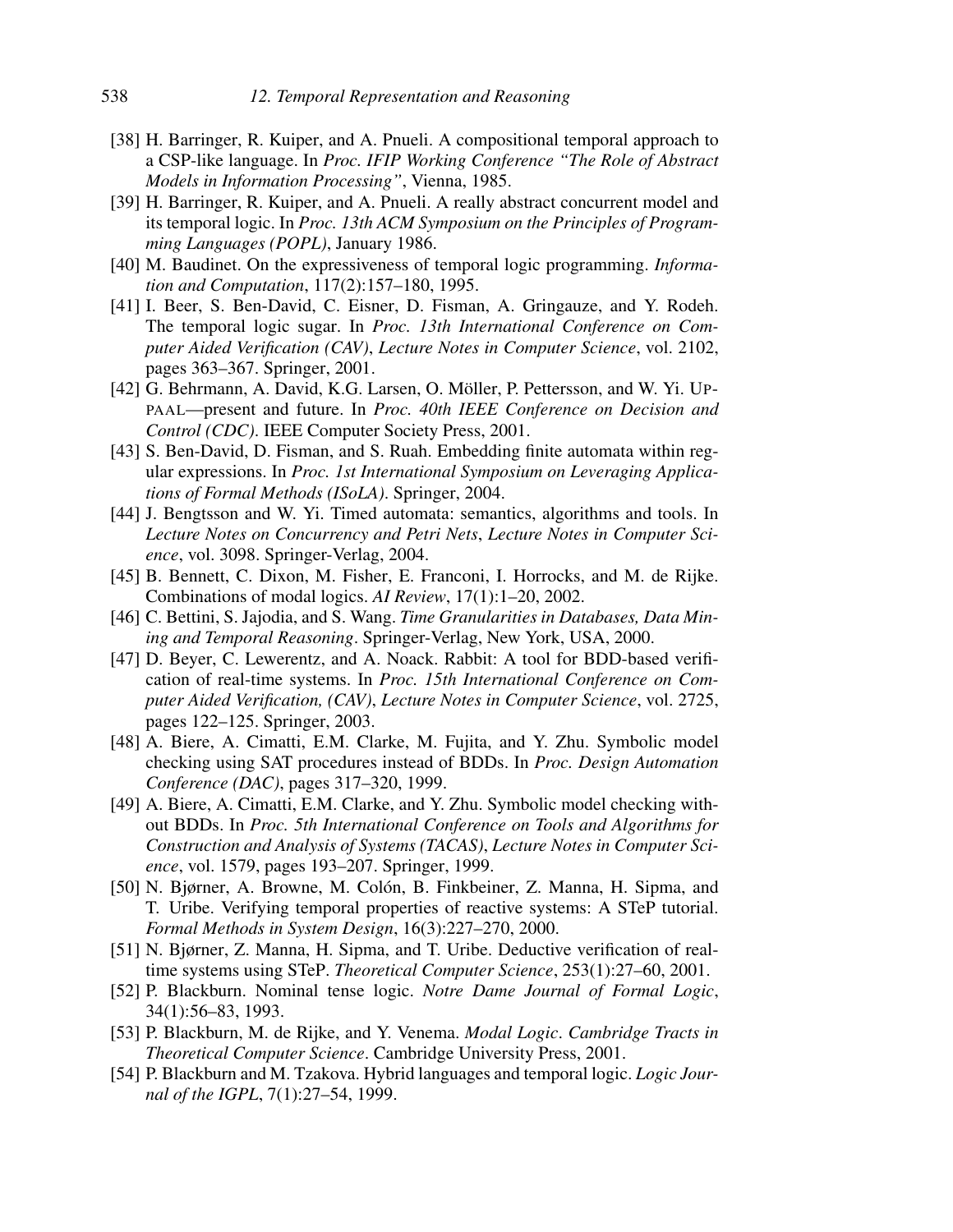- [55] A. Blass and Y. Gurevich. Existential fixed-point logic. In Computation Theory and Logic, Lecture Notes in Computer Science, vol. 270, pages 20–36. Springer, 1987.
- [56] L. Bolc and A. Szalas, editors. Time and Logic: A Computational Approach. Univ. College London Press, 1995.
- [57] A. Bolotov and M. Fisher. A clausal resolution method for CTL branching-time temporal logic. Journal of Experimental and Theoretical Artificial Intelligence, 11:77–93, 1999.
- [58] H. Bowman and S. Thompson. A decision procedure and complete axiomatization of finite interval temporal logic with projection. Journal of Logic and Computation, 13(2):195–239, 2003.
- [59] D. Bresolin, A. Montanari, and G. Puppis. Time granularities and ultimately periodic automata. In Proc. 9th European Conference on Logics in Artificial Intelligence (JELIA), Lecture Notes in Computer Science, vol. 3229, pages 513– 525. Springer, 2004.
- [60] R.E. Bryant. Graph-based algorithms for boolean function manipulation. IEEE Transactions on Computers, C-35(8):677–691, August 1986.
- [61] R.A. Bull and K. Segerberg. Basic modal logic. In Gabbay and Guenthner [110], Chapter II.1, pages 1–88.
- [62] J.R. Burch, E.M. Clarke, D.E. Long, K.L. McMillan, and D.L. Dill. Symbolic model checking for sequential circuit verification. IEEE Transactions on Computer-Aided Design of Integrated Circuits and Systems, 13(4):401–424, 1994.
- [63] J.R. Burch, E.M. Clarke, K.L. McMillan, D.L. Dill, and L.J. Hwang. Symbolic model checking:  $10^{20}$  states and beyond. In *Proc. 5th IEEE Symposium on Logic* in Computer Science (LICS), pages 428–439. IEEE Computer Society Press, 1990.
- [64] J.P. Burgess. Axioms for tense logic; 1—'Since' and 'until'. Notre Dame Journal of Formal Logic, 23(4):367–374, October 1982.
- [65] J.P. Burgess. Axioms for tense logic; 2—Time periods. Notre Dame Journal of Formal Logic, 23(4):375–383, October 1982.
- [66] J.P. Burgess. Basic tense logic. In Gabbay and Guenthner [110], Chapter II.2, pages 89–134.
- [67] A. Cavali and L. Fariñas del Cerro. A decision method for linear temporal logic. In Proc. 7th International Conference on Automated Deduction (CADE), Lecture Notes in Computer Science, vol. 170, pages 113–127. Springer, 1984.
- [68] A.K. Chandra, D.C. Kozen, and L.J. Stockmeyer. Alternation. ACM Journal, 28(1):114–133, January 1981.
- [69] Z. Chaochen and M.R. Hansen. Duration Calculus—A Formal Approach to Real-Time Systems. EATCS Monographs in Theoretical Computer Science. Springer, 2004.
- [70] J. Chomicki and D. Toman. Temporal databases. In Fisher et al. [100], pages 429–468.
- [71] A. Cimatti, E.M. Clarke, F. Giunchiglia, and M. Roveri. NUSMV: A new symbolic model verifier. In Proc. 11th International Conference on Computer Aided Verification (CAV), Lecture Notes in Computer Science, vol. 1633, pages 495– 499. Springer, 1999.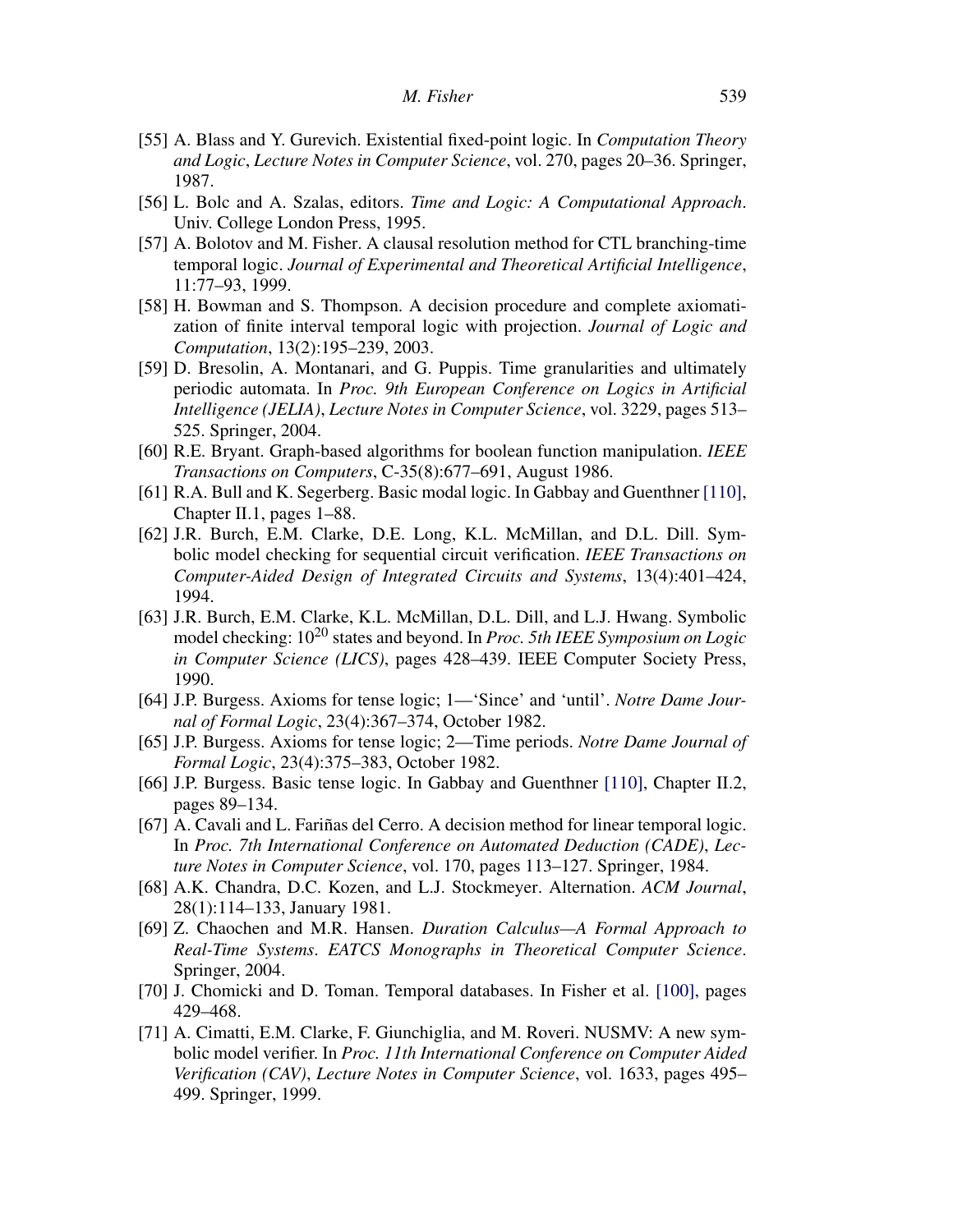- [72] E.M. Clarke, E.A. Emerson, and A.P. Sistla. Automatic verification of finitestate concurrent systems using temporal logic specifications. ACM Transactions on Programming Languages and Systems, 8(2):244–263, 1986.
- [73] E.M. Clarke, O. Grumberg, and D. Peled. Model Checking. MIT Press, December 1999.
- [74] A. Cohn. Spatial Reasoning, 2007. (In this volume).
- [75] M. D'Agostino, D. Gabbay, R. Hähnle, and J. Posegga, editors. Handbook of Tableau Methods. Kluwer Academic Press, 1999.
- [76] M. Dam. CTL\* and ECTL\* as fragments of the modal mu-calculus. Theoretical Computer Science, 126(1):77–96, 1994.
- [77] E. Davis. Infinite loops in finite time: Some observations. In Proc. International Conference on Knowledge Representation and Reasoning (KR), pages 47–58, 1992.
- [78] Duration calculus. http://www.iist.unu.edu/dc.
- [79] J.W. de Bakker, C. Huizing, W.P. de Roever, and G. Rozenberg, editors. Proc. REX Workshop on Real-Time: Theory in Practice, Lecture Notes in Computer Science, vol. 600. Springer, 1991.
- [80] R. Dechter, I. Meiri, and J. Pearl. Temporal constraint networks. Artificial Intelligence, 49(1–3):61–95, 1991.
- [81] A. Degtyarev, M. Fisher, and B. Konev. Monodic temporal resolution. ACM Transactions on Computational Logic, 7(1):108–150, January 2006.
- [82] A. Degtyarev, M. Fisher, and A. Lisitsa. Equality and monodic first-order temporal logic. Studia Logica, 72(2):147–156, 2002.
- [83] S. Demri and R. Goré. Cut-free display calculi for nominal tense logics. In Proc. Conference on Tableaux Calculi and Related Methods (TABLEAUX), Lecture Notes in Artificial Intelligence, vol. 1617, pages 155–170. Springer-Verlag, 1999.
- [84] P. Doherty. Temporal Action Logic, 2007. (In this volume).
- [85] T. Drakengren and P. Jonsson. Computational complexity of temporal constraint problems. In Fisher et al. [100], pages 197–218.
- [86] E.A. Emerson. Alternative semantics for temporal logics. Theoretical Computer Science, 26:121–130, 1983.
- [87] E.A. Emerson. In Handbook of Theoretical Computer Science, pages 997–1071. Elsevier Science Publishers B.V., 1990 (chapter Temporal Modal Logic).
- [88] E.A. Emerson and E.M. Clarke. Characterizing correctness properties of parallel programs using fixpoints. In Proc. 7th International Colloquium on Automata, Languages and Programming (ICALP), Lecture Notes in Computer Science, vol. 85, pages 169–181. Springer, 1980.
- [89] E.A. Emerson and E.M. Clarke. Using branching time temporal logic to synthesize synchronization skeletons. Science of Computer Programming, 2(3):241– 266, 1982.
- [90] E.A. Emerson and J.Y. Halpern. Decision procedures and expressiveness in the temporal logic of branching time. Journal of Computer and System Sciences, 30:1–24, 1985.
- [91] E.A. Emerson and J.Y. Halpern. "Sometimes" and "Not never" revisited: on branching versus linear time temporal logic. ACM Journal, 33(1):151–178, January 1986.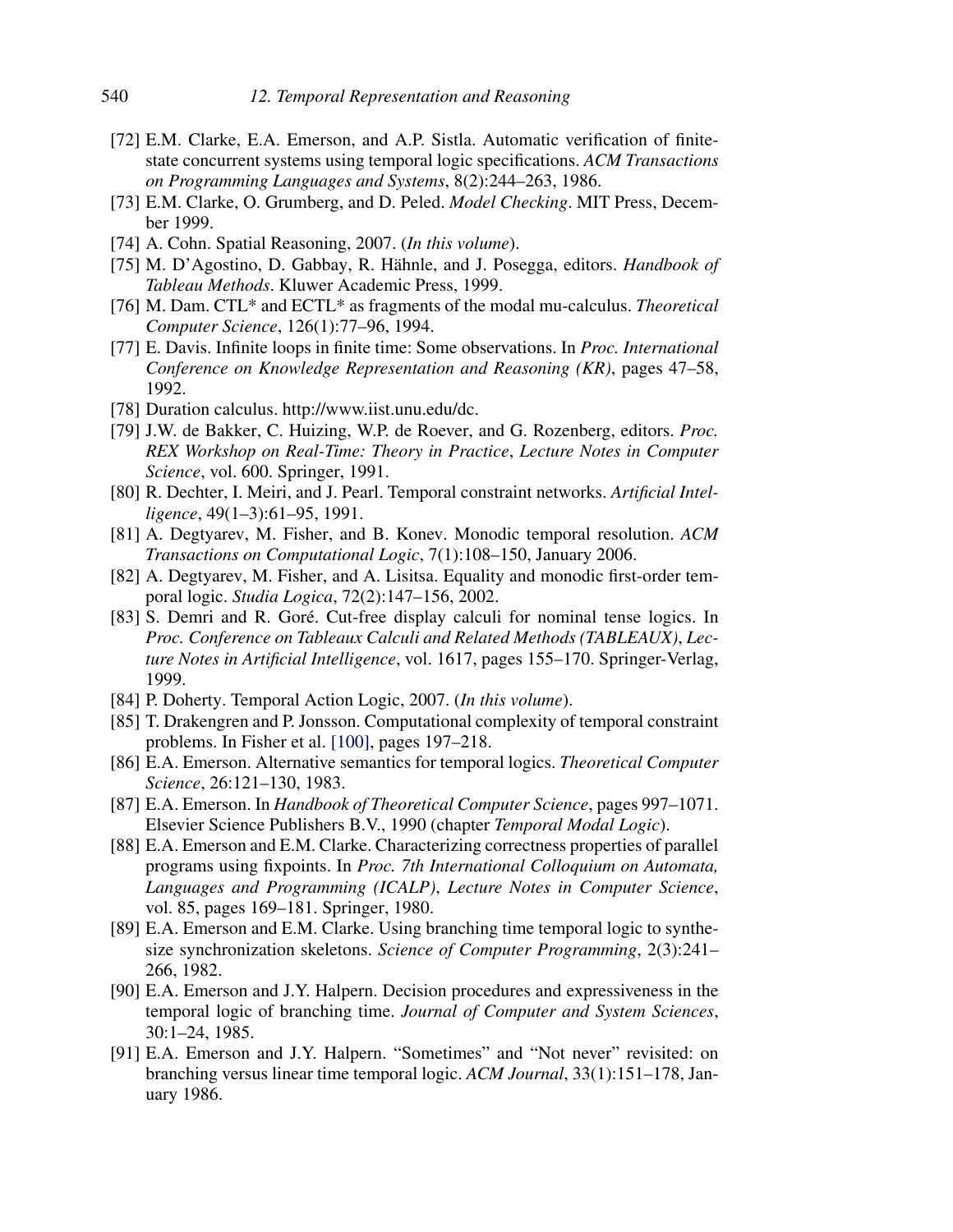- [92] E.A. Emerson and A.P. Sistla. Deciding full branching time logic. Information and Control, 61:175–201, 1984.
- [93] J. Euzenat and A. Montanari. Time granularity. In Fisher et al. [100], pages 59– 118.
- [94] M. Finger and D. Gabbay. Adding a temporal dimension to a logic system. Journal of Logic, Language, and Information, 1:203–234, 1992.
- [95] M. Fisher. A resolution method for temporal logic. In Proc. 12th International Joint Conference on Artificial Intelligence (IJCAI), Sydney, Australia, 1991. Morgan Kaufman.
- [96] M. Fisher. An introduction to executable temporal logics. *Knowledge Engineer*ing Review, 11(1):43–56, March 1996.
- [97] M. Fisher. A normal form for temporal logic and its application in theoremproving and execution. Journal of Logic and Computation, 7(4), July 1997.
- [98] M. Fisher. METATEM: the story so far. In Proc. 3rd International Workshop on Programming Multiagent Systems (ProMAS), Lecture Notes in Artificial Intelligence, vol. 3862. Springer-Verlag, 2006.
- [99] M. Fisher, C. Dixon, and M. Peim. Clausal temporal resolution. ACM Transactions on Computational Logic, 2(1):12–56, January 2001.
- [100] M. Fisher, D. Gabbay, and L. Vila, editors. Handbook of Temporal Reasoning in Artificial Intelligence, Foundations of Artificial Intelligence, vol. 1. Elsevier Press, 2005.
- [101] M. Fitting. Tableau methods of proof for modal logics. Notre Dame Journal of Formal Logic, 13(2):237–247, April 1972.
- [102] K. Forbus. Qualitative Reasoning, 2007. (In this volume).
- [103] M. Fox and D. Long. PDDL2.1: an extension to PDDL for expressing temporal planning domains. Journal of Artificial Intelligence Research (JAIR), 20:61– 124, 2003.
- [104] M. Fox and D. Long. Time in planning. In Fisher et al. [100], pages 497–536.
- [105] M. Franceschet. Dividing and conquering the layered land. PhD thesis, Department of Mathematics and Computer Science, University of Udine, Italy, 2001.
- [106] T. French and M. Reynolds. A sound and complete proof system for QPTL. In Proc. International Conference on Advances in Modal Logic (AiML), 2002.
- [107] D. Gabbay. Model theory for tense logics and decidability results for nonclassical logics. Annals of Mathematical Logic, 8:185–295, 1975.
- [108] D. Gabbay. Expressive functional completeness in tense logic (preliminary report). In U. Monnich, editor. Aspects of Philosophical Logic, pages 91–117. Reidel, Dordrecht, 1981.
- [109] D. Gabbay. Declarative past and imperative future: executable temporal logic for interactive systems. In Proc. International Colloquium on Temporal Logic in Specification, Lecture Notes in Computer Science, vol. 398, pages 67–89. Springer-Verlag, 1989.
- [110] D. Gabbay and F. Guenthner, editors. Handbook of Philosophical Logic (II), Synthese Library, vol. 165. Reidel, 1984.
- [111] D. Gabbay and I. Hodkinson. An axiomitization of the temporal logic with until and since over the real numbers. Journal of Logic and Computation, 1(2):229– 259, 1990.
- [112] D. Gabbay, I. Hodkinson, and M. Reynolds. Temporal Logic: Mathematical Foundations and Computational Aspects, vol. 1. Clarendon Press, Oxford, 1994.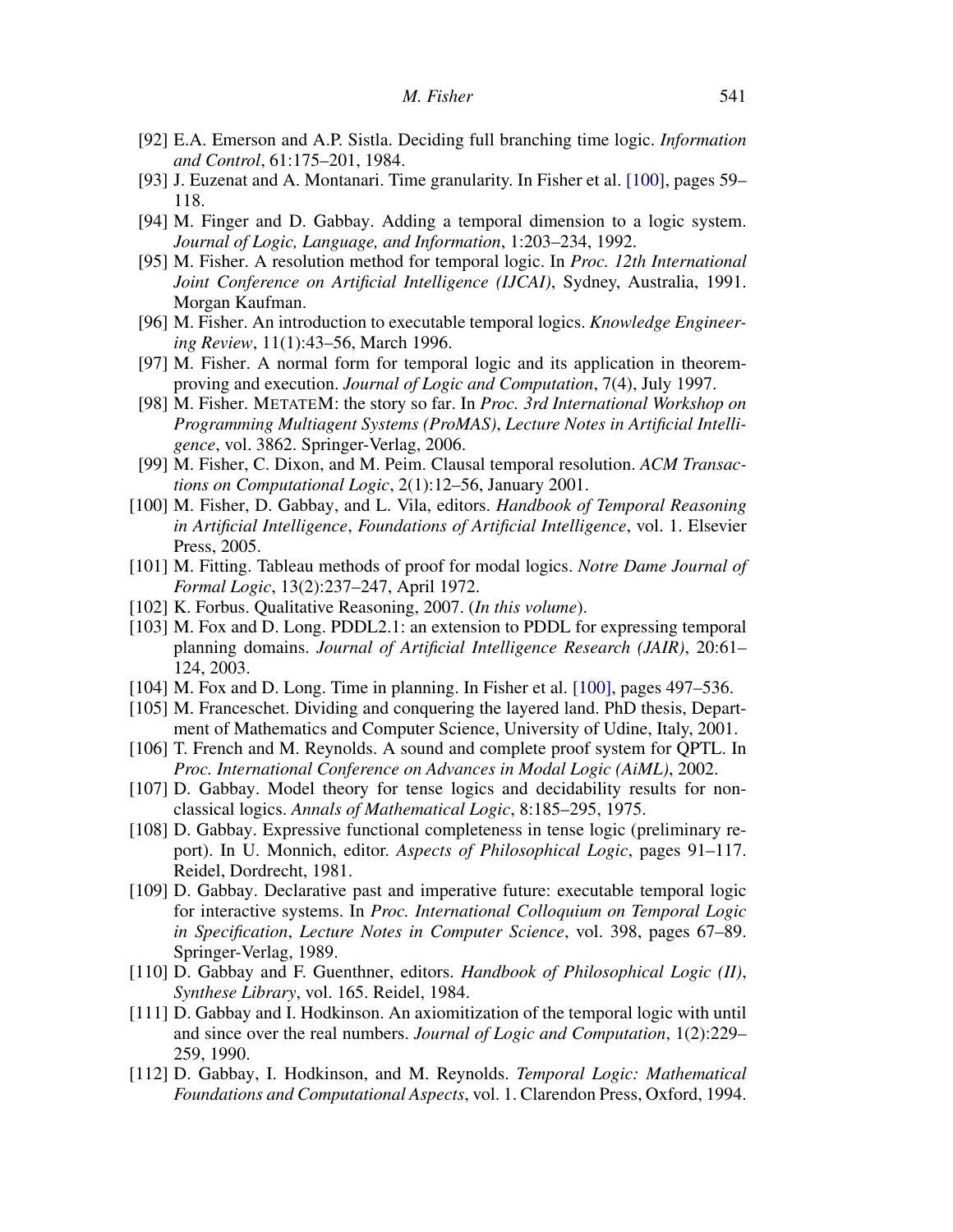- [113] D. Gabbay, A. Pnueli, S. Shelah, and J. Stavi. The temporal analysis of fairness. In Proc. 7th ACM Symposium on the Principles of Programming Languages (POPL), pages 163–173, Las Vegas, Nevada, January 1980.
- [114] D. Gabbay, M. Reynolds, and M. Finger. Temporal Logic: Mathematical Foundations and Computational Aspects, vol. 2. Clarendon Press, Oxford, 2000.
- [115] D. Gabelaia, R. Kontchakov, A. Kurucz, F. Wolter, and M. Zakharyaschev. Combining spatial and temporal logics: expressiveness vs. complexity. Journal of Artificial Intelligence Research (JAIR), 23:167–243, 2005.
- [116] A.P. Galton. *The Logic of Aspect*. Clarendon Press, Oxford, 1984.
- [117] A.P. Galton. A critical examination of Allen's theory of action and time. Artificial Intelligence, 42:159–188, 1990.
- [118] A.P. Galton. An investigation of 'Non-intermingling' principles in temporal logic. Journal of Logic and Computation, 6(2):271-294, 1996.
- [119] A.P. Galton. Eventualities. In Fisher et al. [100], pages 25–58.
- [120] J. Garson. Quantification in modal logic. In Gabbay and Guenthner [110], Chapter II.6, pages 249–307.
- [121] A. Gerevini. Processing qualitative temporal constraints. In Fisher et al. [100], pages 247–278.
- [122] R. Gerth, D. Peled, M.Y. Vardi, and P. Wolper. Simple on-the-fly automatic verification of linear temporal logic. In Proc. 15th IFIP WG6.1 International Symposium on Protocol Specification, Testing and Verification (PSTV), IFIP Conference Proceedings, vol. 38, pages 3–18. Chapman & Hall, 1996.
- [123] R. Goldblatt. *Logics of Time and Computation*. CSLI Lecture Notes Stanford, CA, 1987.
- [124] R. Gómez and H. Bowman. PITL2MONA: implementing a decision procedure for propositional interval temporal logic. Journal of Applied Non-Classical Logics, 14(1–2):105–148, 2004.
- [125] V. Goranko. Temporal logic with reference pointers. In ICTL'94 [158], pages 133–148.
- [126] V. Goranko, A. Montanari, and G. Sciavicco. A general tableau method for propositional interval temporal logics. In Proc. International Conference on Automated Reasoning with Analytic Tableaux and Related Methods (TABLEAUX), Lecture Notes in Computer Science, vol. 2796, pages 102–116. Springer, 2003.
- [127] V. Goranko, A. Montanari, and G. Sciavicco. A road map of interval temporal logics and duration calculi. Journal of Applied Non-Classical Logics, 14(1– 2):9–54, 2004.
- [128] G.D. Gough. Decision procedures for temporal logic. Master's thesis, Department of Computer Science, University of Manchester, UK, October 1984.
- [129] P. Gribomont and P. Wolper. In From Modal Logic to Deductive Databases: Introducing a Logic Based Approach to Artificial Intelligence, pages 165–234. Wiley, 1989 (chapter Temporal Logic).
- [130] D. Guelev. A complete proof system for first-order interval temporal logic with projection. Journal of Logic and Computation, 14(2):215–249, 2004.
- [131] D. Guelev and D. van Hung. A relatively complete axiomatisation of projection onto state in the duration Calculus. Journal of Applied Non-Classical Logics, 14(1–2):149–180, 2004.
- [132] Y. Gurevich and S. Shelah. The decision problem for branching time logic. Journal of Symbolic Logic, 50(3):668–681, 1985.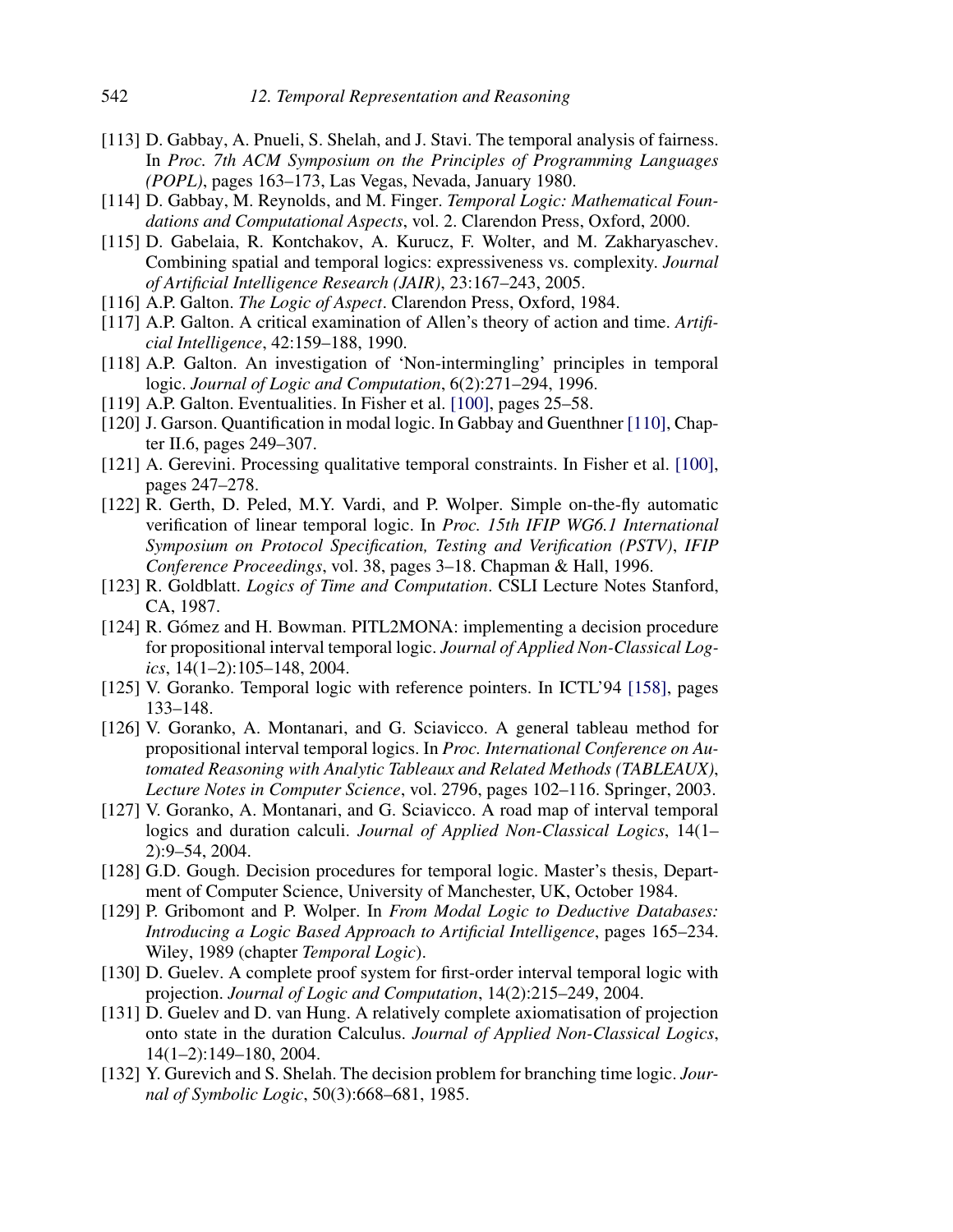- [133] S. Haack. *Philosophy of Logics*. Cambridge University Press, 1978.
- [134] R. Hale and B. Moszkowski. Parallel programming in temporal logic. In Proc. Parallel Architectures and Languages Europe (PARLE), Lecture Notes in Computer Science, vol. 259, pages 277–296. Springer, 1987.
- [135] J. Halpern, Z. Manna, and B. Moszkowski. A hardware semantics based on temporal intervals. In Proc. International Colloquium on Automata Languages and Programming (ICALP), Lecture Notes in Computer Science, vol. 154, pages 278–291. Springer-Verlag, 1983.
- [136] J. Halpern and Y. Shoham. A propositional modal logic of time intervals. ACM Journal, 38(4):935–962, 1991.
- [137] S. Hanks and D. Madigan. Probabilistic temporal reasoning. In Fisher et al. [100], pages 315–342.
- [138] P. Hasle and P. Øhrstrøm. Foundations of temporal logic—The WWW-site for prior-studies. http://www.kommunikation.aau.dk/prior.
- [139] J.G. Henriksen and P.S. Thiagarajan. Dynamic linear time temporal logic. Annals of Pure and Applied Logic, 96(1–3):187–207, 1999.
- [140] T. Henzinger. It's about time: real-time logics reviewed. In Proc. 9th International Conference on Concurrency Theory (CONCUR), Lecture Notes in Computer Science, vol. 1466, pages 439–454. Springer, 1998.
- [141] T. Henzinger, P.-H. Ho, and H. Wong-Toi. HYTECH: A model checker for hybrid systems. International Journal on Software Tools for Technology Transfer, 1(1–2):110–122, 1997.
- [142] T.A. Henzinger, X. Nicollin, J. Sifakis, and S. Yovine. Symbolic model checking for real-time systems. Information and Computation, 111(2):193–244, 1994.
- [143] B. Hirsch and U. Hustadt. Translating PLTL into WS1S: Application description. In Proc. Methods for Modalities (M4M) II, Amsterdam, Netherlands, 2001.
- [144] R. Hirsch. From points to intervals. Journal of Applied Non-Classical Logics, 4(1):7–27, 1994.
- [145] R. Hirsch. Relation algebras of intervals. Artificial Intelligence, 83:1–29, 1996.
- [146] I. Hodkinson. Monodic packed fragment with equality is decidable. *Studia Log*ica, 72:185–197, 2002.
- [147] I. Hodkinson and M. Reynolds. Separation—past, present, and future. In We Will Show Them! Essays in Honour of Dov Gabbay, vol. 2, pages 117–142. College Publications, 2005.
- [148] I. Hodkinson and M. Reynolds. Temporal logic. In P. Blackburn, J. van Benthem, and F. Wolter, editors. Handbook of Modal Logic. Elsevier, 2006 (Chapter 11).
- [149] I. Hodkinson, F. Wolter, and M. Zakharyaschev. Decidable fragments of firstorder temporal logics. Annals of Pure and Applied Logic, 106:85-134, 2000.
- [150] I. Hodkinson, F. Wolter, and M. Zakharyaschev. Decidable and undecidable fragments of first-order branching temporal logics. In Proc. 17th IEEE Symposium on Logic in Computer Science (LICS), pages 393–402. IEEE Computer Society, 2002.
- [151] G.J. Holzmann. *Design and Validation of Computer Protocols*. Prentice-Hall, Englewood Cliffs, NJ, 1991.
- [152] G.J. Holzmann. The model checker spin. *IEEE Transactions on Software Engi*neering, 23(5):279–295, May 1997 (Special issue on Formal Methods in Software Practice).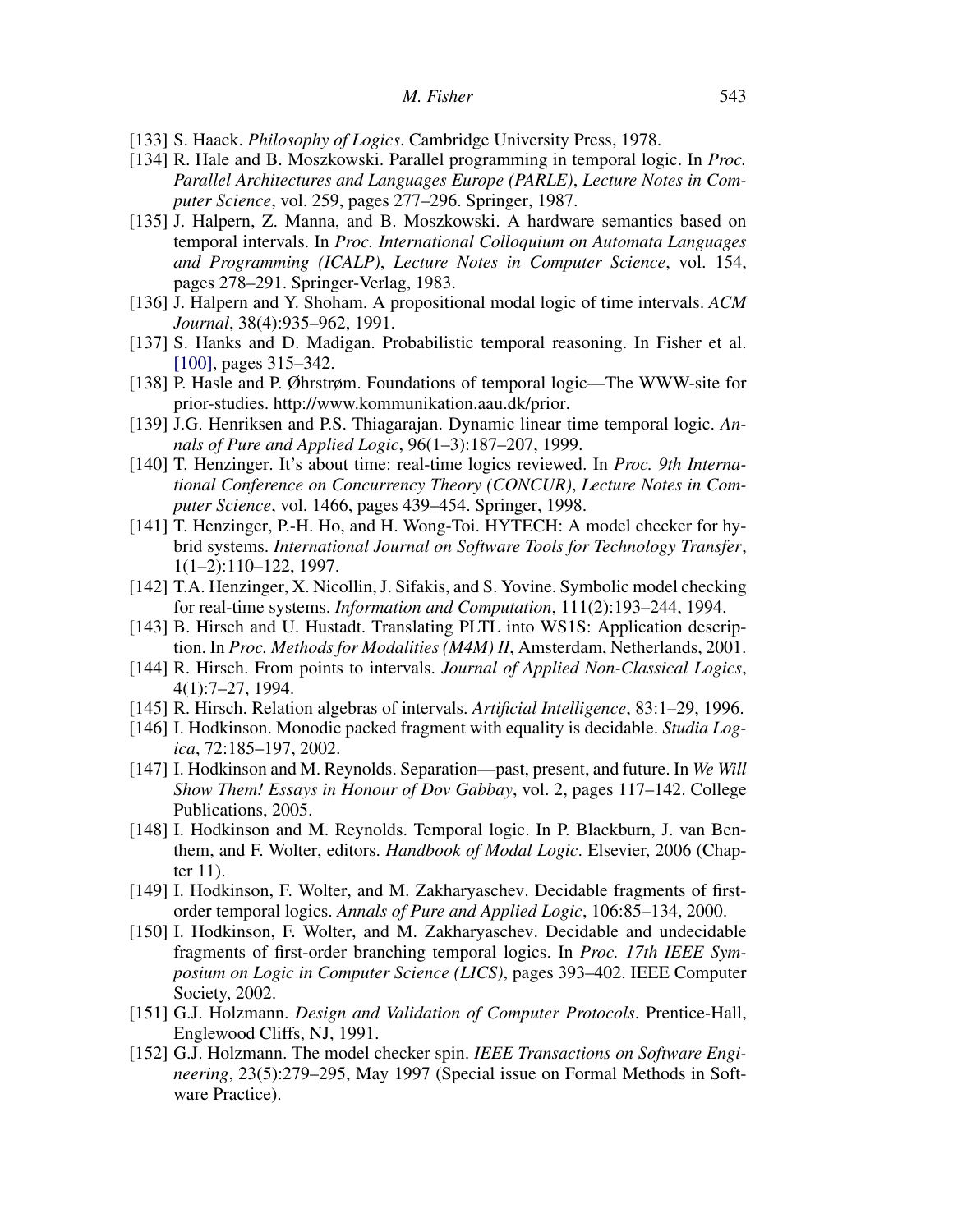- [153] G.J. Holzmann. The Spin Model Checker: Primer and Reference Manual. Addison-Wesley, November 2003.
- [154] I. Horrocks. Description Logics, 2007. (In this volume).
- [155] U. Hustadt, B. Konev, A. Riazanov, and A. Voronkov. TeMP: A temporal monodic prover. In Proc. 2nd International Joint Conference on Automated Reasoning (IJCAR), Lecture Notes in Artificial Intelligence, vol. 3097, pages 326–330. Springer, 2004.
- [156] Hybrid logics web page. http://hylo.loria.fr.
- [157] HyTech: The HYbrid TECHnology tool. http://embedded.eecs.berkeley.edu/ research/hytech.
- [158] D. Gabbay and H.-J. Ohlbach, editors. In *Proc. First International Confer*ence on Temporal Logic (ICTL). Lecture Notes in Computer Science, vol. 827. Springer, 1994.
- [159] Interval temporal logic. http://www.cse.dmu.ac.uk/STRL/ITL//itlhomepage. html.
- [160] Java PathFinder. http://javapathfinder.sourceforge.net.
- [161] J. Kamp. Tense logic and the theory of linear order. PhD thesis, University of California, Los Angeles, May 1968.
- [162] J. Kamp and U. Reyle. From Discourse to Logic. Kluwer, Dordrecht, 1993.
- [163] S. Katz and D. Peled. Interleaving set temporal logic. Theoretical Computer Science, 75(3):263–287, 1990.
- [164] Y. Kesten, Z. Manna, and A. Pnueli. Temporal verification of simulation and refinement. In A Decade of Concurrency, Reflections and Perspectives, REX School/Symposium, Lecture Notes in Computer Science, vol. 803. Springer, 1994.
- [165] Y. Kesten, Z. Manna, and A. Pnueli. Verification of clocked and hybrid systems. Acta Informatica, 36(11):837–912, 2000.
- [166] Y. Kesten and A. Pnueli. Complete proof system for QPTL. *Journal of Logic* and Computation, 12(5):701–745, 2002.
- [167] B. Konev, A. Degtyarev, C. Dixon, M. Fisher, and U. Hustadt. Mechanising first-order temporal resolution. Information and Computation, 199(1-2):55-86, 2005.
- [168] R. Kontchakov, C. Lutz, F. Wolter, and M. Zakharyaschev. Temporalizing tableaux. Studia Logica, 76(1):91–134, 2004.
- [169] R. Kowalski and M. Sergot. A logic-based calculus of events. New Generation Computing, 1(4):67–95, 1986.
- [170] R. Koymans. Specifying message passing systems requires extending temporal logic. In Proc. Temporal Logic in Specification, Lecture Notes in Computer Science, vol. 398, pages 213–223. Springer, 1987.
- [171] D. Kozen. Results on the propositional mu-calculus. Theoretical Computer Science, 27:333–354, 1983.
- [172] F. Kröger. Temporal Logic of Programs. EATCS Monographs on Theoretical Computer Science, vol. 8. Springer-Verlag, Berlin, 1987.
- [173] Kronos tool. http://www-verimag.imag.fr/TEMPORISE/kronos/.
- [174] M.Z. Kwiatkowska, G. Norman, and D. Parker. Probabilistic symbolic model checking with PRISM: a hybrid approach. In Proc. 8th International Conference on Tools and Algorithms for the Construction and Analysis of Systems (TACAS), Lecture Notes in Computer Science, vol. 2280, pages 52–66. Springer, 2002.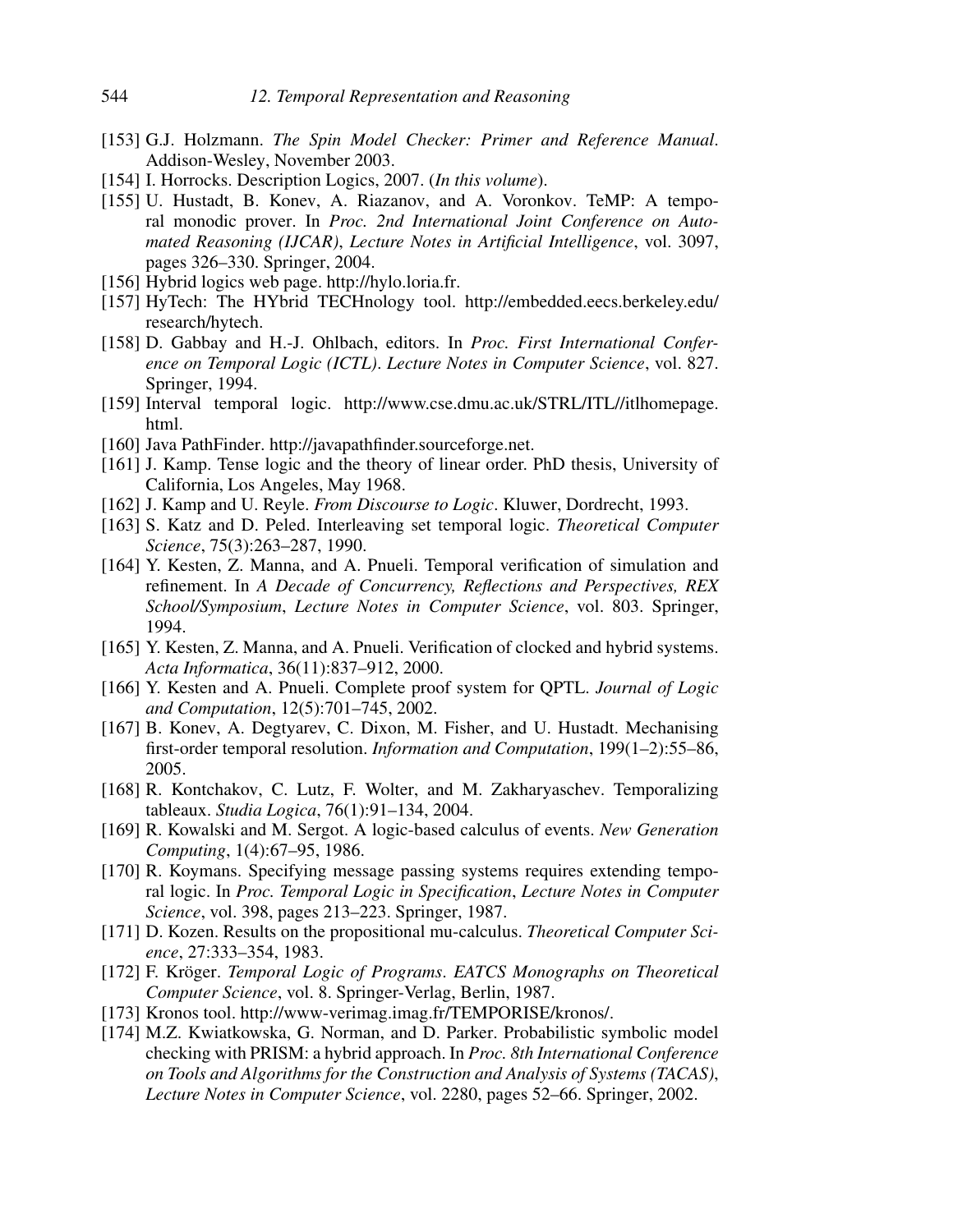- [175] P. Ladkin. The completeness of a natural system for reasoning with time intervals. In Proc. 10th International Joint Conference on Artificial Intelligence (IJCAI), pages 462–467, August 1987.
- [176] P. Ladkin and R. Maddux. On binary constraint problems. ACM Journal, 41:435–469, 1994.
- [177] L. Lamport. The temporal logic of actions. ACM Transactions on Programming Languages and Systems, 16(3):872–923, May 1994.
- [178] L. Lamport. Specifying Systems, The TLA+ Language and Tools for Hardware and Software Engineers. Addison-Wesley, 2002.
- [179] F. Laroussinie, N. Markey, and Ph. Schnoebelen. Temporal logic with forgettable past. In Proc. 17th IEEE Symposium on Logic in Computer Science (LICS), pages 383–392. IEEE Computer Society, 2002.
- [180] K.G. Larsen, P. Pettersson, and W. Yi. Model-checking for real-time systems. In Proc. Conference on Fundamentals of Computation Theory, Lecture Notes in Computer Science, vol. 965, pages 62–88. August 1995.
- [181] E.J. Lemmon and D. Scott. An Introduction to Modal Logic. American Philosophical Quarterly, Monograph Series, vol. 11. 1977. (Originally written in 1963 as a draft for a book.).
- [182] O. Lichtenstein, A. Pnueli, and L. Zuck. The glory of the past. In *Proc. Work*shop on Logics of Programs, Lecture Notes in Computer Science, vol. 193, pages 196–218. Springer, 1985.
- [183] G. Ligozat. Weak representation of interval algebras. In Proc. 8th American National Conference on Artificial Intelligence (AAAI), pages 715–720, 1990.
- [184] G. Ligozat. Tractable relations in temporal reasoning: pre-convex relations. In Proc. ECAI Workshop on Spatial and Temporal Reasoning, August 1994.
- [185] F. Lin. Situation Calculus, 2007. (In this volume).
- [186] C. Liu and M. Orgun. Dealing with multiple granularity of time in temporal logic programming. Journal of Symbolic Computation, 22(5–6):699–720, 1996.
- [187] LPG: A fully-automated domain-independent planner for PDDL2.2 domains. http://zeus.ing.unibs.it/lpg.
- [188] The logics workbench. http://www.lwb.unibe.ch.
- [189] J. Ma and B. Knight. Reified temporal logics: an overview. Artificial Intelligence Review, 15(3):189–217, 2001.
- [190] J. Ma, B. Knight, and T. Peng. Temporal reasoning about action and change. In K. Anjaneyulu, M. Sasikumar, and S. Ramani, editors. Knowledge Based Computer Systems—Research and Applications, pages 193–204. Narosa Publishing House, 1996.
- [191] Z. Manna and A. Pnueli. The Temporal Logic of Reactive and Concurrent Systems: Specification. Springer-Verlag, 1992.
- [192] Z. Manna and A. Pnueli. The Temporal Verification of Reactive Systems: Safety. Springer-Verlag, New York, 1995.
- [193] M. Marx and M. Reynolds. Undecidability of compass logic. *Journal of Logic* and Computation, 9:897–914, 1999.
- [194] W. May and P.H. Schmitt. A tableau calculus for first-order branching time logic. In Proc. International Conference on Formal and Applied Practical Reasoning (FAPR), Lecture Notes in Computer Science, vol. 1085, pages 399–413. Springer, 1996.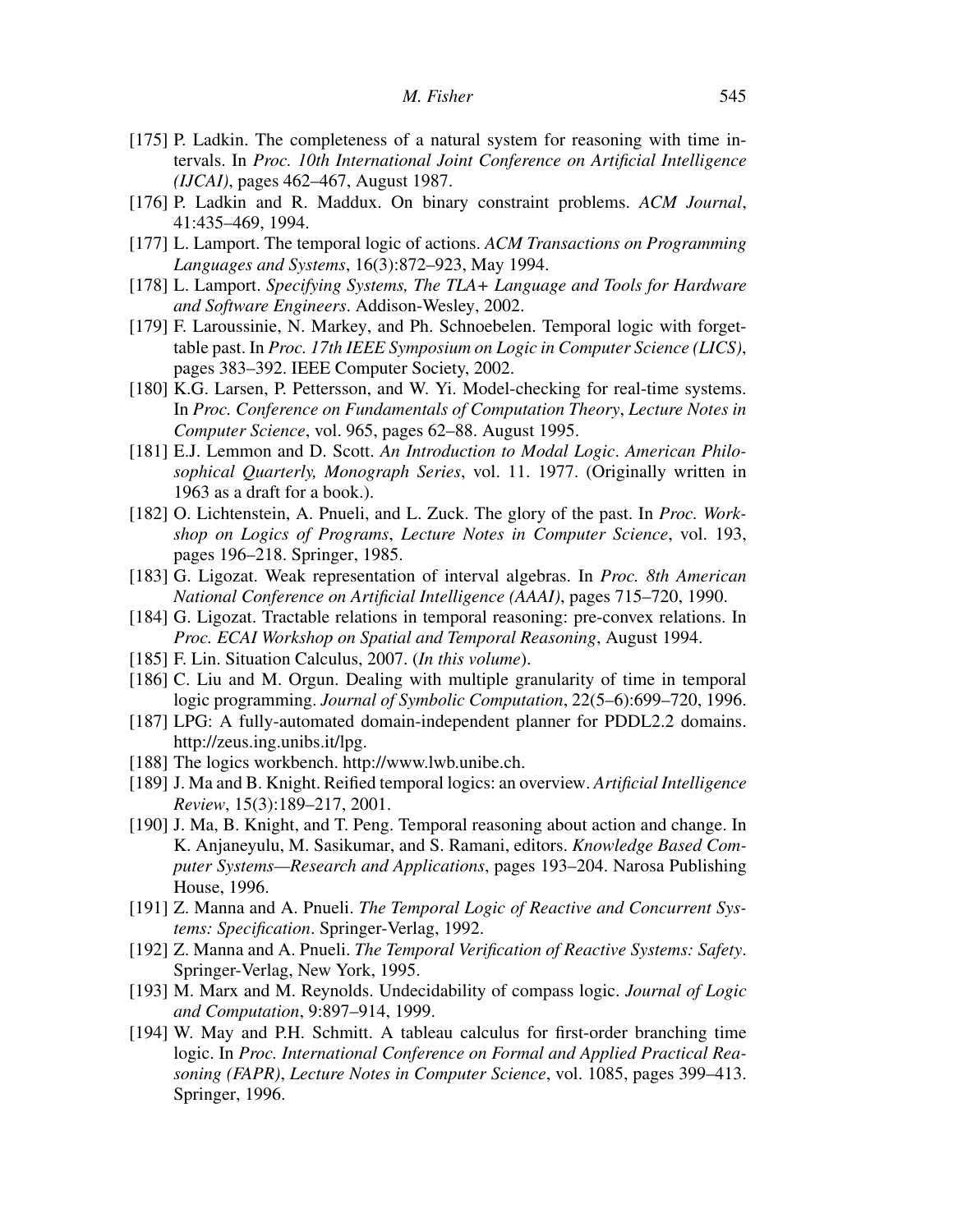- [195] M.C. Mayer and S. Cerrito. Variants of first-order modal logics. In *Proc. In*ternational Conference on Automated Reasoning with Analytic Tableaux and Related Methods (TABLEAUX), Lecture Notes in Computer Science, vol. 1847, pages 175–189. Springer, 2000.
- [196] M.C. Mayer, A. Orlandini, G. Balestreri, and C. Limongelli. A planner fully based on linear time logic. In Proc. AI Planning Systems, pages 347–354, 2000.
- [197] D. McDermott. A temporal logic for reasoning about processes and plans. Cognitive Science, 6:101–155, 1982.
- [198] K.L. McMillan. Symbolic Model Checking. Kluwer Academic Publishers, 1993.
- [199] S. Merz. Decidability and incompleteness results for first-order temporal logic of linear time. Journal of Applied Non-Classical Logics, 2:139–156, 1992.
- [200] Mocha: Exploiting modularity in model checking. http://www.cis.upenn.edu/ ~mocha.
- [201] F. Moller and A. Rabinovich. Counting on CTL<sup>\*</sup>: on the expressive power of monadic path logic. Information and Computation, 184(1):147–159, 2003.
- [202] A. Montanari. Metric and layered temporal logic for time granularity. PhD thesis, University of Amsterdam, Amsterdam, Netherlands, September 1996. ILLC Dissertation Series 1996-02.
- [203] Y. Moses. Reasoning about Knowledge and Belief, 2007. (In this volume).
- [204] B. Moszkowski. Reasoning about digital circuits. PhD thesis, Computer Science Department, Stanford University, 1983.
- [205] B. Moszkowski. Executing Temporal Logic Programs. Cambridge University Press, Cambridge, UK, 1986.
- [206] B. Moszkowski. Compositional reasoning about projected and infinite time. In Proc. 1st IEEE International Conference on Engineering of Complex Computer Systems (ICECCS), pages 238–245. IEEE Computer Society Press, 1995.
- [207] B. Moszkowski. Compositional reasoning using interval temporal logic and tempura. In Compositionality: The Significant Difference, Lecture Notes in Computer Science, vol. 1536, pages 439–464. Springer, 1998.
- [208] B. Moszkowski and Z. Manna. Reasoning in interval temporal logic. In *Proc.* AMC/NSF/ONR Workshop on Logics of Programs, Lecture Notes in Computer Science, vol. 164, pages 371–383. Springer-Verlag, 1984.
- [209] E. Mueller. Event Calculus, 2007. (In this volume).
- [210] A. Nonnengart. Resolution-based calculi for modal and temporal logics. In *Proc.* 13th International Conference on Automated Deduction (CADE), Lecture Notes in Artificial Intelligence, vol. 1104, pages 598–612. Springer, 1996.
- [211] NuSMV: A new symbolic model checker. http://nusmv.irst.itc.it.
- [212] H.-J. Ohlbach. Translation methods for non-classical logics—an overview. Bulletin of the Interest Group in Propositional and Predicate Logics (IGPL), 1(1):69–90, 1993.
- [213] H.-J. Ohlbach and D. Gabbay. Calendar logic. Journal of Applied Non-Classical Logics, 8(4):291–324, 1998.
- [214] M. Orgun and W. Ma. An overview of temporal and modal logic programming, In ICTL'94 [158], pages 445–479.
- [215] M. Orgun and W. Wadge. Theory and practice of temporal logic programming. In L. Fariñas del Cerro and M. Penttonen, editors. Intensional Logics for Programming. Oxford University Press, 1992.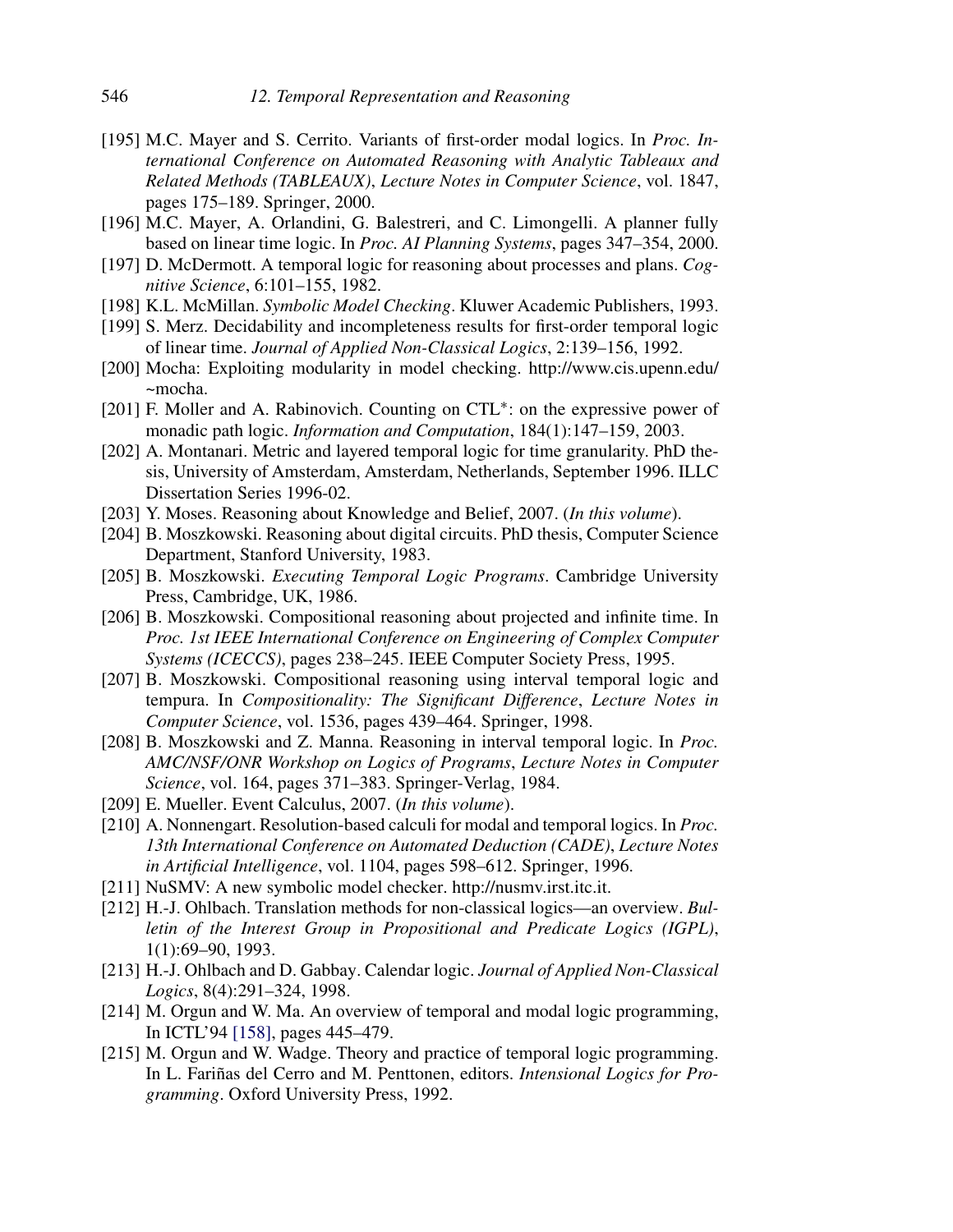- [216] J. Ostroff. Temporal Logic of Real-Time Systems. Research Studies Press, 1990.
- [217] J. Ostroff. Formal methods for the specification and design of real-time safety critical systems. Journal of Systems and Software, 18(1):33–60, 1992.
- [218] W. Penczek. Axiomatizations of temporal logics on trace systems. Fundamenta Informaticae, 25(2):183–200, 1996.
- [219] W. Penczek and A. Polrola. Advances in Verification of Time Petri Nets and Timed Automata: A Temporal Logic Approach. Studies in Computational Intelligence, vol. 20. Springer, 2006.
- [220] R. Pliuskevicius. The saturated tableaux for linear miniscoped Horn-like temporal logic. Journal of Automated Reasoning, 13:391–407, 1994.
- [221] R. Pliuskevicius. On an omega-decidable deductive procedure for non-Horn sequents of a restricted FTL. In Proc. 1st International Conference on Computational Logic, Lecture Notes in Computer Science, vol. 1861, pages 523–537. Springer, 2000.
- [222] A. Pnueli. The temporal logic of programs. In *Proc. 18th Symposium on the* Foundations of Computer Science (FOCS), Providence, USA, November 1977.
- [223] A. Pnueli. The temporal semantics of concurrent programs. *Theoretical Com*puter Science, 13:45–60, 1981.
- [224] A. Pnueli and T. Arons. TLPVS: A PVS-based LTL verification system. In Verification: Theory and Practice, Lecture Notes in Computer Science, vol. 2772, pages 598–625. Springer, 2003.
- [225] A. Pnueli and Y. Kesten. A deductive proof system for CTL. In *Proc. 13th In*ternational Conference on Concurrency Theory (CONCUR), Lecture Notes in Computer Science, vol. 2421, pages 24–40. Springer, 2002.
- [226] A. Pnueli and R. Rosner. On the synthesis of a reactive module. In *Proc. 16th* ACM Symposium on Principles of Programming Languages (POPL), pages 179–190, New York, 1989.
- [227] M.R. Prasad, A. Biere, and A. Gupta. A survey of recent advances in SAT-based formal verification. International Journal on Software Tools for Technology Transfer (STTT), 7(2):156–173, 2005.
- [228] I. Pratt-Hartmann. Temporal prepositions and their logic. Artificial Intelligence, 166(1–2):1–36, 2005.
- [229] A. Prior. Past, Present and Future. Clarendon Press, Oxford, UK, 1967.
- [230] PRISM: Probabilistic symbolic model checker. http://www.cs.bham.ac.uk/ ~dxp/prism.
- [231] PSL/Sugar Consortium Web Page. http://www.pslsugar.org.
- [232] G. Puppis. Automata for branching and layered temporal structures. PhD thesis, Department of Mathematics and Computer Science, University of Udine, Italy, 2006.
- [233] The PVS specification and verification system. http://pvs.csl.sri.com.
- [234] Rabbit timed automata. http://www-sst.informatik.tu-cottbus.de/~db/Rabbit.
- [235] The RED (Region Encoding Diagram) system. http://cc.ee.ntu.edu.tw/~farn/red.
- [236] H. Reichgelt and L. Vila. Temporal qualification in artificial intelligence. In Fisher et al. [100], pages 167–196.
- [237] R. Reiter. *Knowledge in Action*. MIT Press, 2001.
- [238] N. Rescher and A. Urquart. Temporal Logic. Springer-Verlag, 1971.
- [239] M. Reynolds. Axiomatisation and decidability of F and P in cyclical time. Journal of Philosophical Logic, 23:197–224, 1994.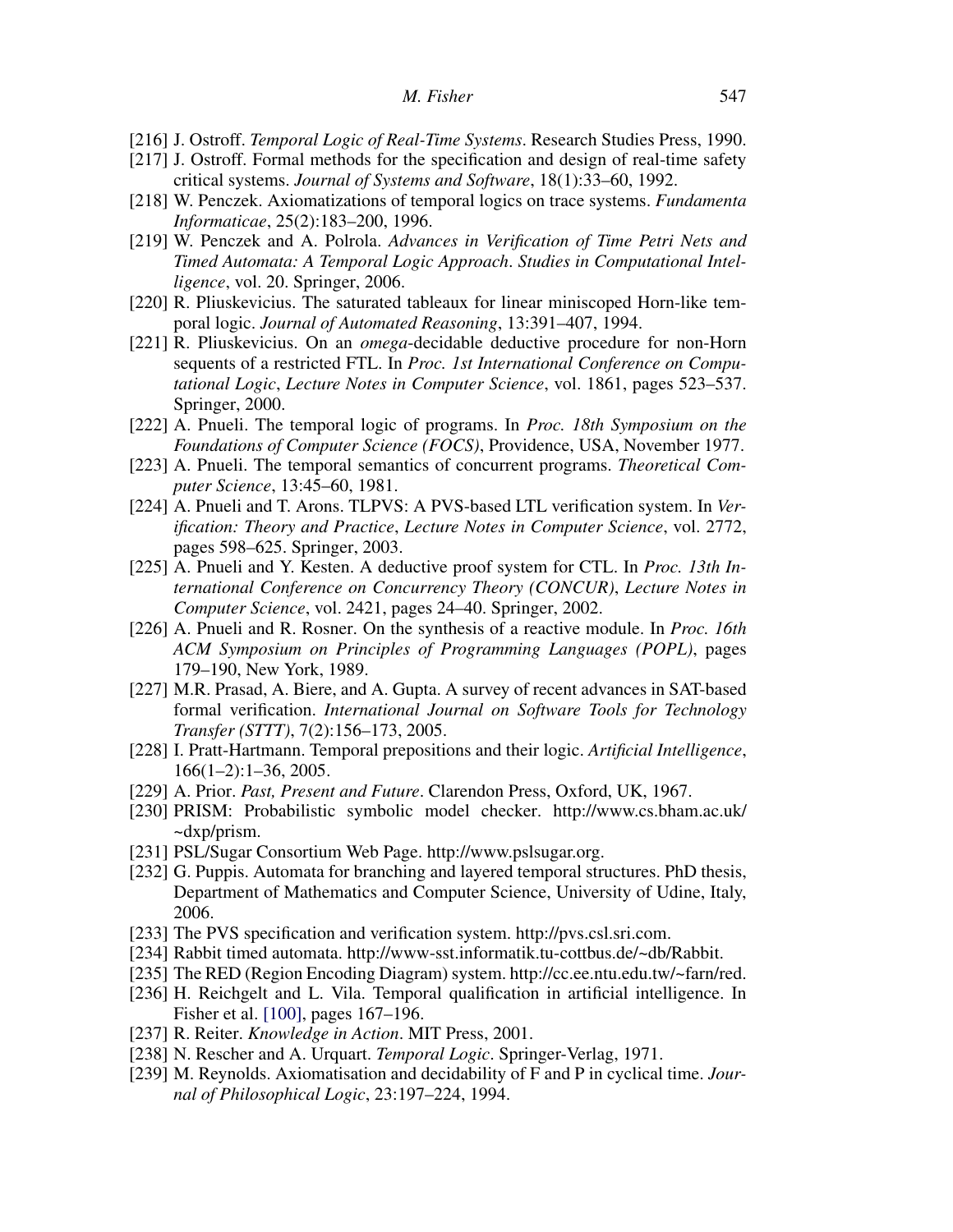- [240] M. Reynolds. More past glories. In *Proc. IEEE Symposium on Logic in Com*puter Science (LICS). IEEE Press, 2000.
- [241] M. Reynolds. An axiomatization of full computation tree logic. *Journal of Sym*bolic Logic, 66(3):1011–1057, 2001.
- [242] M. Reynolds. An axiomatization of PCTL<sup>\*</sup>. Information and Computation, 201(1):72–119, 2005.
- [243] M. Reynolds and C. Dixon. Theorem-proving for discrete temporal logic. In Fisher et al. [100], pages 279–314.
- [244] J.A. Robinson. A machine based logic based on the resolution principle. ACM Journal, 12(1):23–41, January 1965.
- [245] R. Rosner and A. Pnueli. A choppy logic. In *Proc. IEEE Symposium on Logic* in Computer Science (LICS), pages 306–313. IEEE Computer Society, 1986.
- [246] M. Sabbadin and A. Zanardo. Topological aspects of branching-time semantics. Studia Logica, 75(3):271–286, 2003.
- [247] K.D. Schild. Combining terminological logics with tense logic. In *Progress in* Artificial Intelligence—Proc. 6th Portuguese Conference on Artificial Intelligence (EPIA), Lecture Notes in Computer Science, vol. 727, pages 105–120. Springer, 1993.
- [248] B.-H. Schlingloff. Expressive completeness of temporal logic of trees. Journal of Applied Non-Classical Logics, 2(2), 1992.
- [249] P.-Y. Schobbens, J.-F. Raskin, and T. Henzinger. Axioms for real-time logics. Theoretical Computer Science, 274(1–2):151–182, 2002.
- [250] L. Schubert. Natural Language Processing, 2007. (In this volume).
- [251] E. Schwalb and L. Vila. Temporal constraints: a survey. Constraints, 3(2– 3):129–149, 1998.
- [252] R.L. Schwartz, P.M. Melliar-Smith, and F.H. Vogt. An interval-based temporal logic. In Proc. AMC/NSF/ONR Workshop on Logics of Programs, Lecture Notes in Computer Science, vol. 164, pages 443–457. Springer, June 1984.
- [253] S. Schwendimann. A new one-pass tableau calculus for PLTL. In *Proc. Work*shop on Automated Reasoning with Analytic Tableaux and Related Methods (TABLEAUX), Lectures Notes in Computer Science, vol. 1397, pages 277–291. Springer-Verlag, 1998.
- [254] A.P. Sistla, M.Y. Vardi, and P. Wolper. The complementation problem for Büchi automata with applications to temporal logic. Theoretical Computer Science, 49:217–237, 1987.
- [255] The SLAM Project: Debugging system software via static analysis. http:// research.microsoft.com/slam.
- [256] On-the-fly, LTL model checking with SPIN. http://spinroot.com/spin/whatispin. html.
- [257] M. Steedman. Dynamic semantics for tense and aspect. In *Proc. 14th Inter*national Joint Conference on Artificial Intelligence (IJCAI), pages 1292–1298, 1995.
- [258] M. Steedman. Temporality. In J.F.A.K. van Benthem and A. Ter Meulen, editors. Handbook of Logic and Language. MIT Press, 1997.
- [259] The Stanford Temporal Prover. http://www-step.stanford.edu.
- [260] C. Stirling. Modal and temporal logics. In S. Abramsky, D. Gabbay, and T. Maibaum, editors. Handbook of Logic in Computer Science. Oxford University Press, 1992.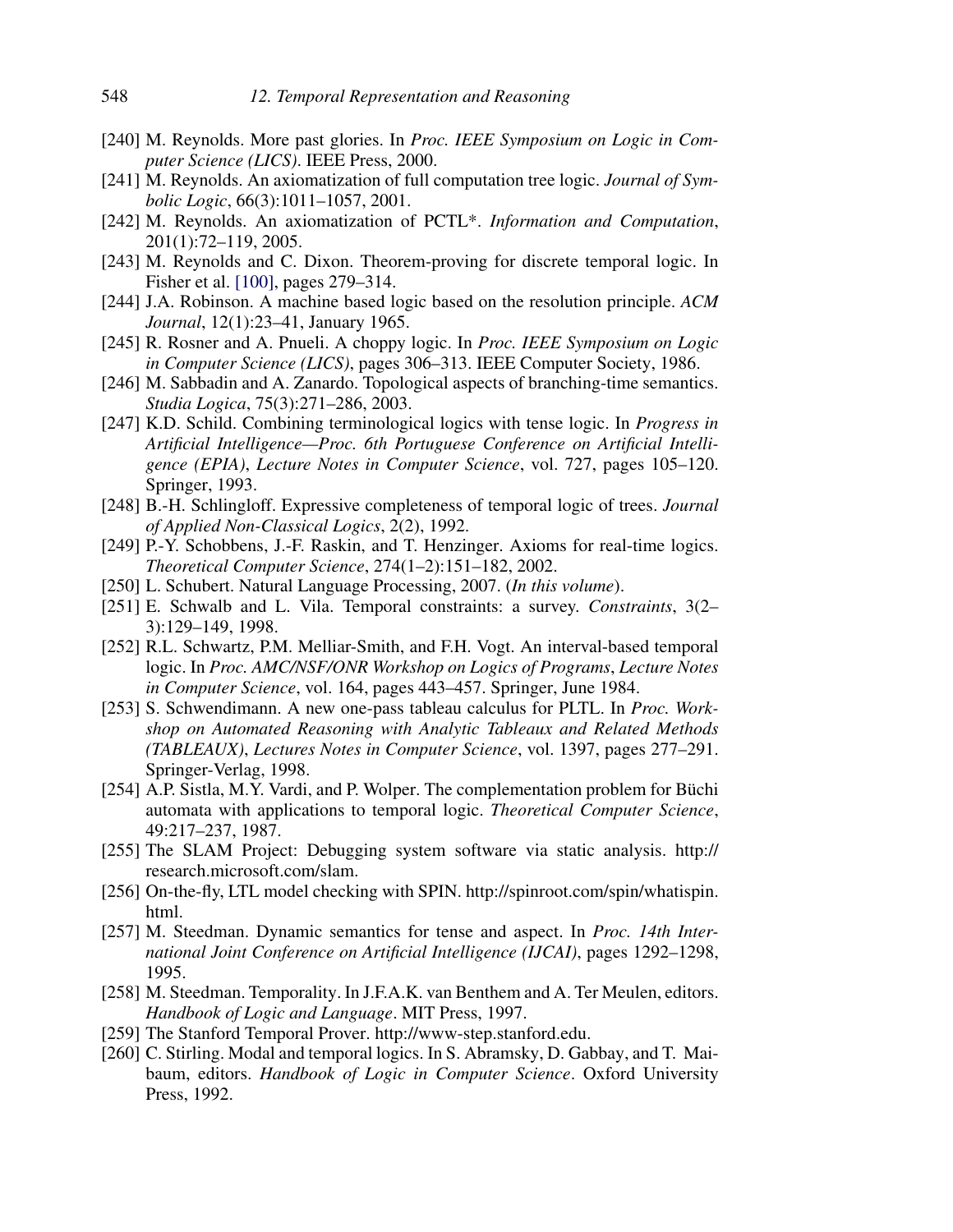- [261] SystemVerilog assertions. http://www.eda-stds.org/sv-ac.
- [262] A. Szalas. Arithmetical axiomatisation of first-order temporal logic. Information Processing Letters, 26:111–116, November 1987.
- [263] A. Szalas and L. Holenderski. Incompleteness of first-order temporal logic with until. Theoretical Computer Science, 57:317–325, 1988.
- [264] Temporal data mining website. http://www.temporaldatamining.com.
- [265] A. ter Meulen. Representing Time in Natural Language: The Dynamic Interpretation of Tense and Aspect. The MIT Press, Cambridge, MA, 1995.
- [266] A. ter Meulen. Temporal reasoning in natural language. In Fisher et al. [100], pages 559–586.
- [267] D. Thérien and T. Wilke. Nesting until and since in linear temporal logic. Theory of Computing Systems, 37(1):111–131, 2004.
- [268] P.S. Thiagarajan and I. Walukiewicz. An expressively complete linear time temporal logic for Mazurkiewicz traces. Information and Computation, 179(2):230– 249, 2002.
- [269] J. Thornton, M. Beaumont, A. Sattar, and M.J. Maher. Applying local search to temporal reasoning. In Proc. International Symposium on Temporal Representation and Reasoning (TIME), pages 94–99, 2002.
- [270] The TLPVS WWW page. http://www.wisdom.weizmann.ac.il/~verify/tlpvs/ index.shtml.
- [271] P. Traverso. Planning, 2007. (In this volume).
- [272] S. Tripakis, S. Yovine, and A. Bouajjani. Checking timed Büchi automata emptiness efficiently. Formal Methods in System Design, 26(3):267–292, 2005.
- [273] TSQL2 Temporal Query Language. http://www.cs.arizona.edu/~rts/tsql2.html.
- [274] J.F.A.K. van Benthem. Correspondence theory. In Gabbay and Guenthner [110], Chapter II.4, pages 167–248.
- [275] J.F.A.K. van Benthem. The Logic of Time. 2nd edition. Kluwer Academic Publishers, 1991.
- [276] W. van der Hoek and M. Wooldridge. Cooperation, knowledge, and time: alternating-time temporal epistemic logic and its applications. Studia Logica, 75(1):125–157, 2003.
- [277] W. van der Hoek and M. Wooldridge. Multi-Agent Systems, 2007. (In this volume).
- [278] M.Y. Vardi. A temporal fixpoint calculus. In Proc. 15th ACM Symposium on Principles of Programming Languages (POPL), pages 250–259, 1988.
- [279] M.Y. Vardi. An automata-theoretic approach to linear temporal logic. In Logics for Concurrency—Structure versus Automata (Proc. 8th Banff Higher Order Workshop), Lecture Notes in Computer Science, vol. 1043, pages 238–266. Springer, 1996.
- [280] M.Y. Vardi. Alternating automata: unifying truth and validity checking for temporal logics. In Proc. 14th International Conference on Automated Deduction (CADE), Lecture Notes in Computer Science, vol. 1249, pages 191–206. Springer, 1997.
- [281] M.Y. Vardi. Branching vs. linear time: final showdown. In *Proc. 7th Interna*tional Conference on Tools and Algorithms for the Construction and Analysis of Systems (TACAS), Lecture Notes in Computer Science, vol. 2031, pages 1–22. Springer-Verlag, 2001.